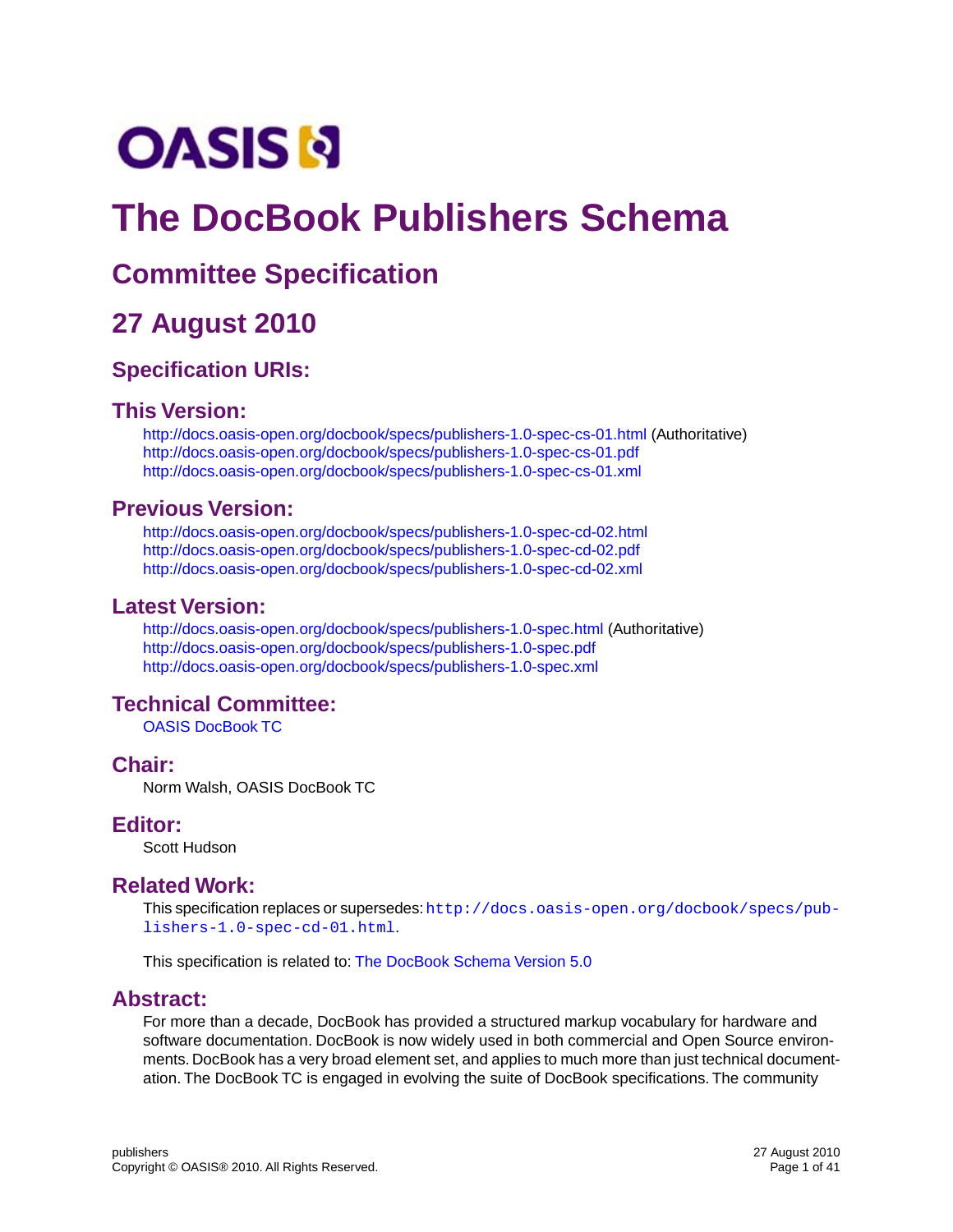benefits from having a standard, open, interchangeable vocabulary in which to write structured content. DocBook has been, and will continue to be, designed to satisfy this requirement.

The OASIS DocBook Sub Committee for Publishers is chartered to develop and maintain official variants of DocBook in support of the publishing industry. Specifically, the subcommittee will focus on schema and stylesheet customizations to support: periodicals as regularly published technical notes or journals, book publishing (such as business, legal, medical, and other non-technical domains), educational textbooks and other document types as appropriate for this industry.

The DocBook Publishers Schema is based on DocBook 5.0, and delivered in the normative RelaxNG Schema format. As of 21 April 2010, a DTD version will also be made available.

### **Status:**

This document was last revised or approved by the OASIS DocBook TC on the above date. The level of approval is also listed above. Check the "Latest Version" or "Latest Approved Version" location noted above for possible later revisions of this document.

Technical Committee members should send comments on this specification to the Technical Committee's email list. Others should send comments to the Technical Committee by using the "Send A Comment" button on the Technical Committee's web page at [http://www.oasis-open.org/committees/comments/in](http://www.oasis-open.org/committees/comments/index.php?wg_abbrev=docbook)[dex.php?wg\\_abbrev=docbook.](http://www.oasis-open.org/committees/comments/index.php?wg_abbrev=docbook)

For information on whether any patents have been disclosed that may be essential to implementing this specification, and any offers of patent licensing terms, please refer to the Intellectual Property Rights section of the Technical Committee web page <http://www.oasis-open.org/committees/docbook/ipr.php>.

The non-normative errata page for this specification is located at [http://www.oasis-open.org/commit](http://www.oasis-open.org/committees/tc_home.php?wg_abbrev=docbook-publishers)[tees/tc\\_home.php?wg\\_abbrev=docbook-publishers.](http://www.oasis-open.org/committees/tc_home.php?wg_abbrev=docbook-publishers)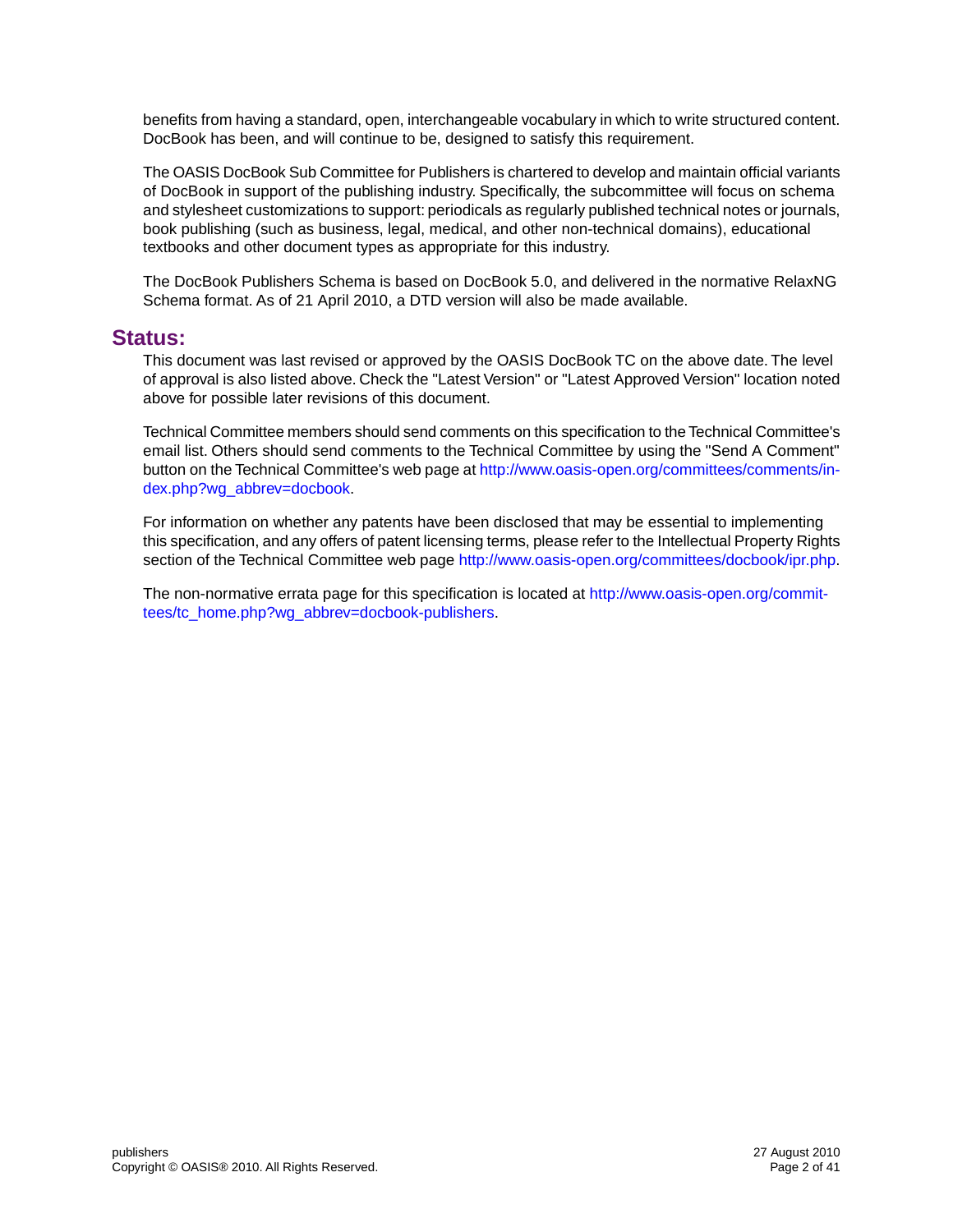## **Notices**

Copyright © OASIS® Open 2010. All Rights Reserved.

All capitalized terms in the following text have the meanings assigned to them in the OASIS Intellectual Property Rights Policy (the "OASIS IPR Policy"). The full Policy may be found at the OASIS website.

This document and translations of it may be copied and furnished to others, and derivative works that comment on or otherwise explain it or assist in its implementation may be prepared, copied, published, and distributed, in whole or in part, without restriction of any kind, provided that the above copyright notice and this section are included on all such copies and derivative works. However, this document itself may not be modified in any way, including by removing the copyright notice or references to OASIS, except as needed for the purpose of developing any document or deliverable produced by an OASIS Technical Committee (in which case the rules applicable to copyrights, as set forth in the OASIS IPR Policy, must be followed) or as required to translate it into languages other than English.

The limited permissions granted above are perpetual and will not be revoked by OASIS or its successors or assigns.

This document and the information contained herein is provided on an "AS IS" basis and OASIS DISCLAIMS ALL WARRANTIES, EXPRESS OR IMPLIED, INCLUDING BUT NOT LIMITED TO ANY WARRANTY THAT THE USE OF THE INFORMATION HEREIN WILL NOT INFRINGE ANY OWNERSHIP RIGHTS OR ANY IMPLIED WARRANTIES OF MERCHANTABILITY OR FITNESS FOR A PARTICULAR PURPOSE.

OASIS requests that any OASIS Party or any other party that believes it has patent claims that would necessarily be infringed by implementations of this OASIS Committee Specification or OASIS Standard, to notify OASIS TC Administrator and provide an indication of its willingness to grant patent licenses to such patent claims in a manner consistent with the IPR Mode of the OASIS Technical Committee that produced this specification.

OASIS invites any party to contact the OASIS TC Administrator if it is aware of a claim of ownership of any patent claims that would necessarily be infringed by implementations of this specification by a patent holder that is not willing to provide a license to such patent claims in a manner consistent with the IPR Mode of the OASIS Technical Committee that produced this specification. OASIS may include such claims on its website, but disclaims any obligation to do so.

OASIS takes no position regarding the validity or scope of any intellectual property or other rights that might be claimed to pertain to the implementation or use of the technology described in this document or the extent to which any license under such rights might or might not be available; neither does it represent that it has made any effort to identify any such rights. Information on OASIS' procedures with respect to rights in any document or deliverable produced by an OASIS Technical Committee can be found on the OASIS website. Copies of claims of rights made available for publication and any assurances of licenses to be made available, or the result of an attempt made to obtain a general license or permission for the use of such proprietary rights by implementers or users of this OASIS Committee Specification or OASIS Standard, can be obtained from the OASIS TC Administrator. OASIS makes no representation that any information or list of intellectual property rights will at any time be complete, or that any claims in such list are, in fact, Essential Claims.

The name "OASIS" is a trademark of [OASIS,](http://www.oasis-open.org) the owner and developer of this specification, and should be used only to refer to the organization and its official outputs. OASIS welcomes reference to, and implementation and use of, specifications, while reserving the right to enforce its marks against misleading uses. Please see <http://www.oasis-open.org/who/trademark.php> for above guidance.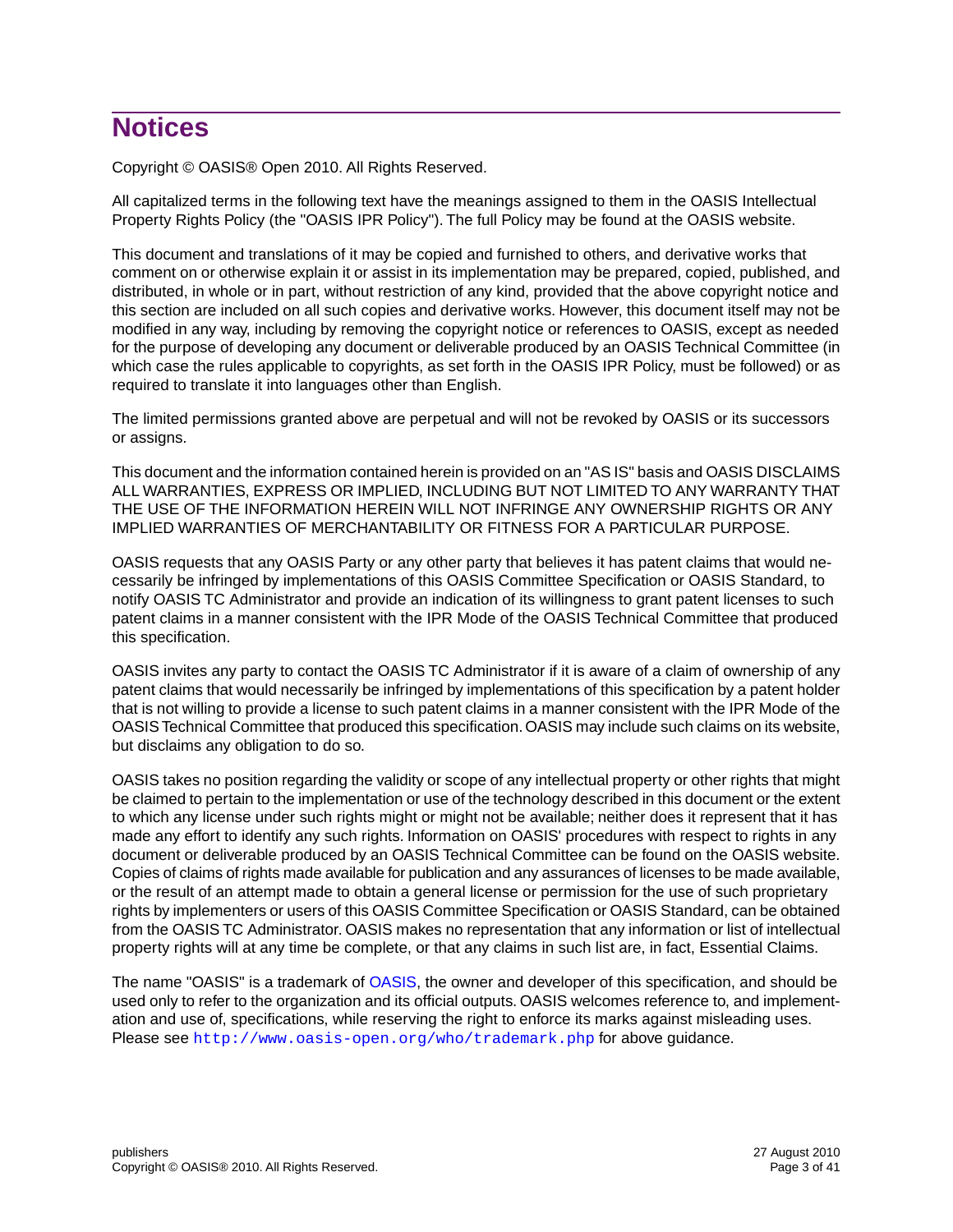## **Table of Contents**

### **Appendixes**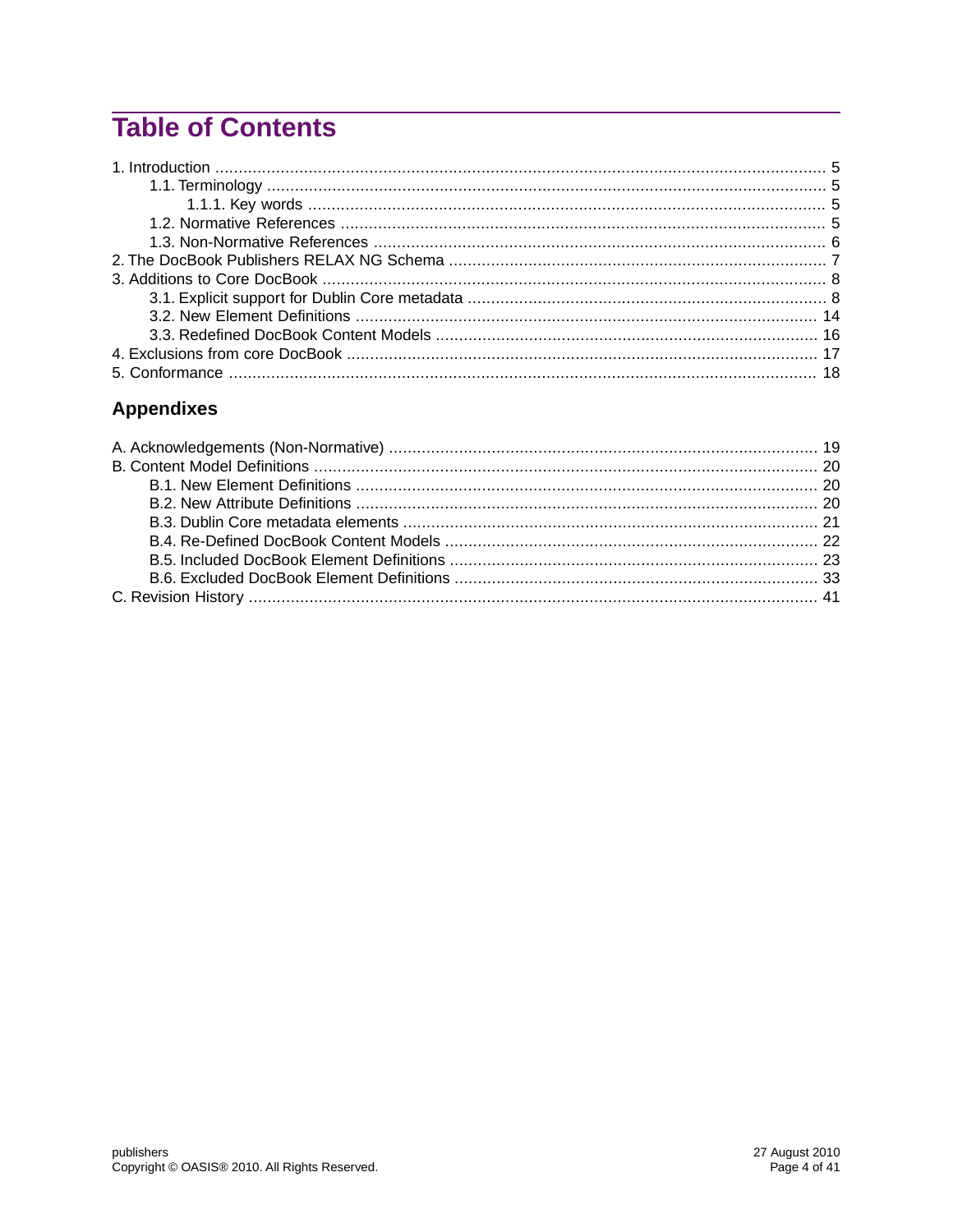## <span id="page-4-0"></span>**1. Introduction**

For more than a decade, DocBook has provided a structured markup vocabulary for hardware and software documentation. DocBook is now widely used in both commercial and Open Source environments. DocBook has a very broad element set, and applies to much more than just technical documentation. The DocBook TC is engaged in evolving the suite of DocBook specifications. The community benefits from having a standard, open, interchangeable vocabulary in which to write structured content. DocBook has been, and will continue to be, designed to satisfy this requirement.

The OASIS DocBook Sub Committee for Publishers is chartered to develop and maintain official variants of DocBook in support of the publishing industry. Specifically, the subcommittee will focus on schema and stylesheet customizations to support: periodicals as regularly published technical notes or journals, book publishing (such as business, legal, medical, and other non-technical domains), educational textbooks and other document types as appropriate for this industry.

The [DocBook Publishers subcommittee](mailto:docbook-publishers@lists.oasis-open.org) [mailto:docbook-publishers@lists.oasis-open.org] maintains the DocBook Publishers schema. Based on DocBook V5.0, the DocBook Publishers schema is normatively available as a [[RELAX NG](#page-4-4)] Schema (with some additional Schematron assertions). As of 21 April 2010, a DTD version will also be made available, but is not the normative format.

The DocBook Technical Committee welcomes bug reports and requests for enhancement (RFEs) from the user community. The current list of outstanding requests is available through the [SourceForge](http://sourceforge.net/) [http:// sourceforge.net/] [tracker](http://sourceforge.net/tracker/?atid=1037852&group_id=21935&func=browse) [http://sourceforge.net/tracker/?atid=1037852&group\_id=21935&func=browse] interface. This is also the preferred mechanism for submitting new requests.

<span id="page-4-2"></span><span id="page-4-1"></span>Of the 361 total elements in the full DocBook standard, the Publishers schema has been simplified to exclude 149 elements from full DocBook. Modifications have been made to 11 patterns from the DocBook schema. Additions to the schema include: the Dublin Core metadata elements (54) and 6 new elements.

## **1.1.Terminology**

### <span id="page-4-3"></span>**1.1.1. Key words**

The key words *must*, *must not*, *required*, *shall*, *shall not*, *should*, *should not*, *recommended*, *may*, and *optional* are to be interpreted as described in [\[RFC 2119\]](#page-4-5). Note that for reasons of style, these words are not capitalized in this document.

## <span id="page-4-4"></span>**1.2. Normative References**

- [RELAX NG] James Clark, editor. *[RELAX NG Specification \(Committee Specification\)](http://www.oasis-open.org/committees/relax-ng/spec-20010811.html) [http:// www.oasis-open.org/committees/relax-ng/spec-20010811.html]*. OASIS. 2001.
- <span id="page-4-5"></span>[XML] Tim Bray, Jean Paoli, C. M. Sperberg-McQueen, et. al., editors. *[Extensible Markup Language \(XML\)](http://www.w3.org/TR/REC-xml) [1.0 \(Fourth Edition\)](http://www.w3.org/TR/REC-xml) [http://www.w3.org/TR/REC-xml]*. World Wide Web Consortium, 16 August 2006.
- [XLink11] Steven DeRose, Eve Maler, David Orchard, Norman Walsh, editors. *[XML Linking Language](http://www.w3.org/TR/xlink11) [\(XLink\) Version 1.1](http://www.w3.org/TR/xlink11) [http://www.w3.org/TR/xlink11]*. World Wide Web Consortium, 2005.
- [RFC 2119] IETF (Internet Engineering Task Force). *[RFC 2119: Key words for use in RFCs to Indicate Re](http://www.ietf.org/rfc/rfc2119.txt)[quirement Levels](http://www.ietf.org/rfc/rfc2119.txt) [http://www.ietf.org/rfc/rfc2119.txt]*. S. Bradner. 1997.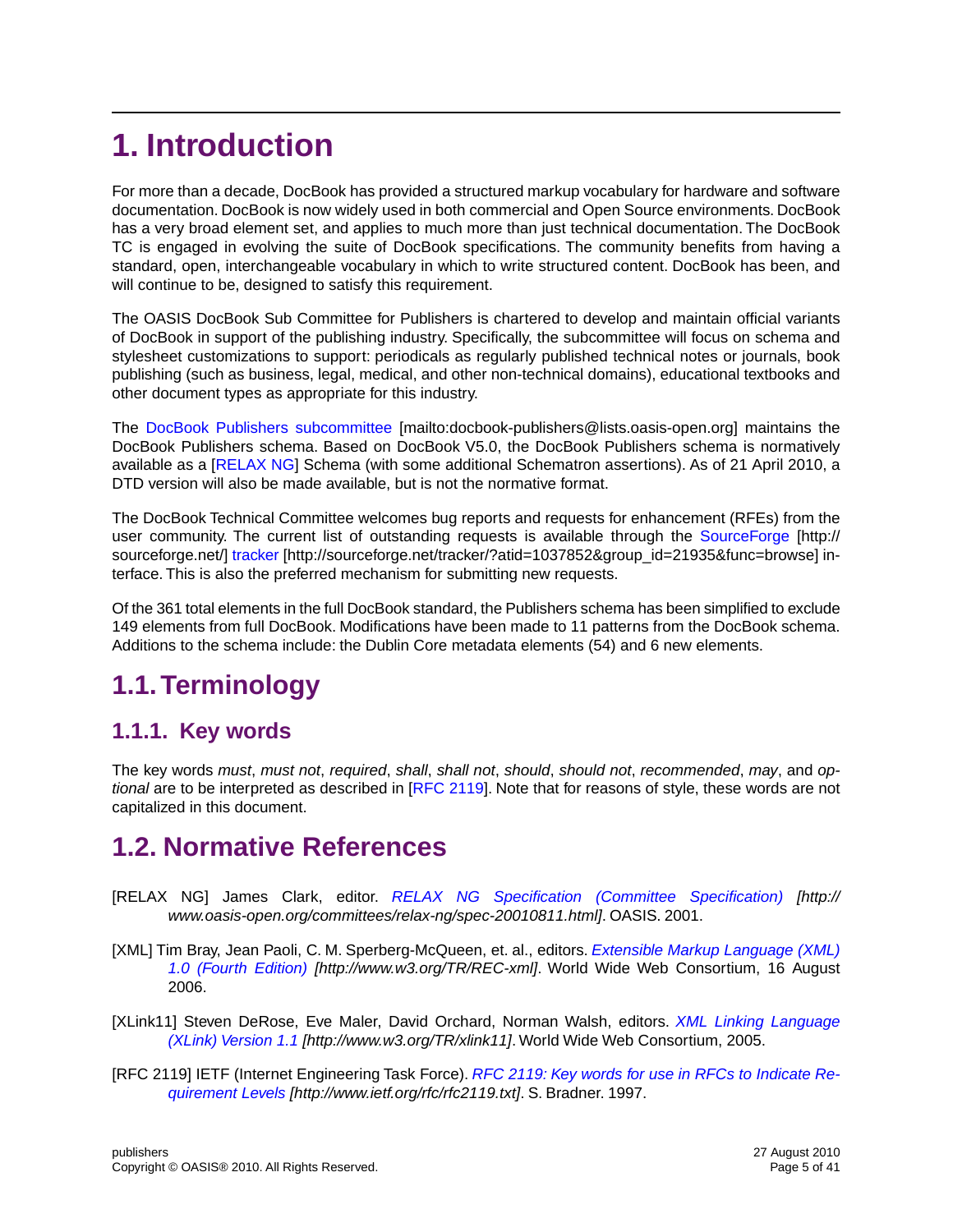- [RFC 3023] IETF (Internet Engineering Task Force). *[RFC 3023: XML Media Types](http://www.ietf.org/rfc/rfc3023.txt) [http://www.ietf.org/rfc/ rfc3023.txt]*. M. Murata, S. St. Laurent, D. Kohn. 2001.
- [DocBook: TDG5] Norman Walsh and Leonard Meullner. *DocBook 5.0: [The Definitive Guide](http://docbook.org/tdg5/en/) [http:// docbook.org/tdg5/en/].*
- <span id="page-5-0"></span>[DCMI Metadata Terms] DCMI Usage Board *[DCMI Metadata Terms \(DCMI Recommendation\)](http://dublincore.org/documents/dcmi-terms/) [http:// dublincore.org/documents/dcmi-terms/]*. Copyright © 2008-01-14 Dublin Core Metadata Initiative. All Rights Reserved. http://www.dublincore.org/about/copyright.

## **1.3. Non-Normative References**

- [SGML] JTC 1, SC 34. *ISO 8879:1986 Information processing -- Text and office systems -- Standard Generalized Markup Language (SGML)*. 1986.
- [W3C XML Schema] Henry S. Thompson, David Beech, Murray Maloney, et. al., editors. *[XML Schema Part](http://www.w3.org/TR/xmlschema-1/) [1: Structures](http://www.w3.org/TR/xmlschema-1/) [http://www.w3.org/TR/xmlschema-1/]*. World Wide Web Consortium, 2000.
- [W3C XML Datatypes] Paul V. Biron and Ashok Malhotra, editors. *[XML Schema Part 2: Datatypes](http://www.w3.org/TR/xmlschema-2/) [http:// www.w3.org/TR/xmlschema-2/]*. World Wide Web Consortium, 2000.
- [Schematron] Rick Jelliffe, editor.*[The Schematron Assertion Language 1.5](http://www.ascc.net/xml/resource/schematron/Schematron2000.html) [http://www.ascc.net/xml/resource/ schematron/Schematron2000.html]*. Rick Jelliffe and Acedemia Sinica Computing Centre. 2001, 2001.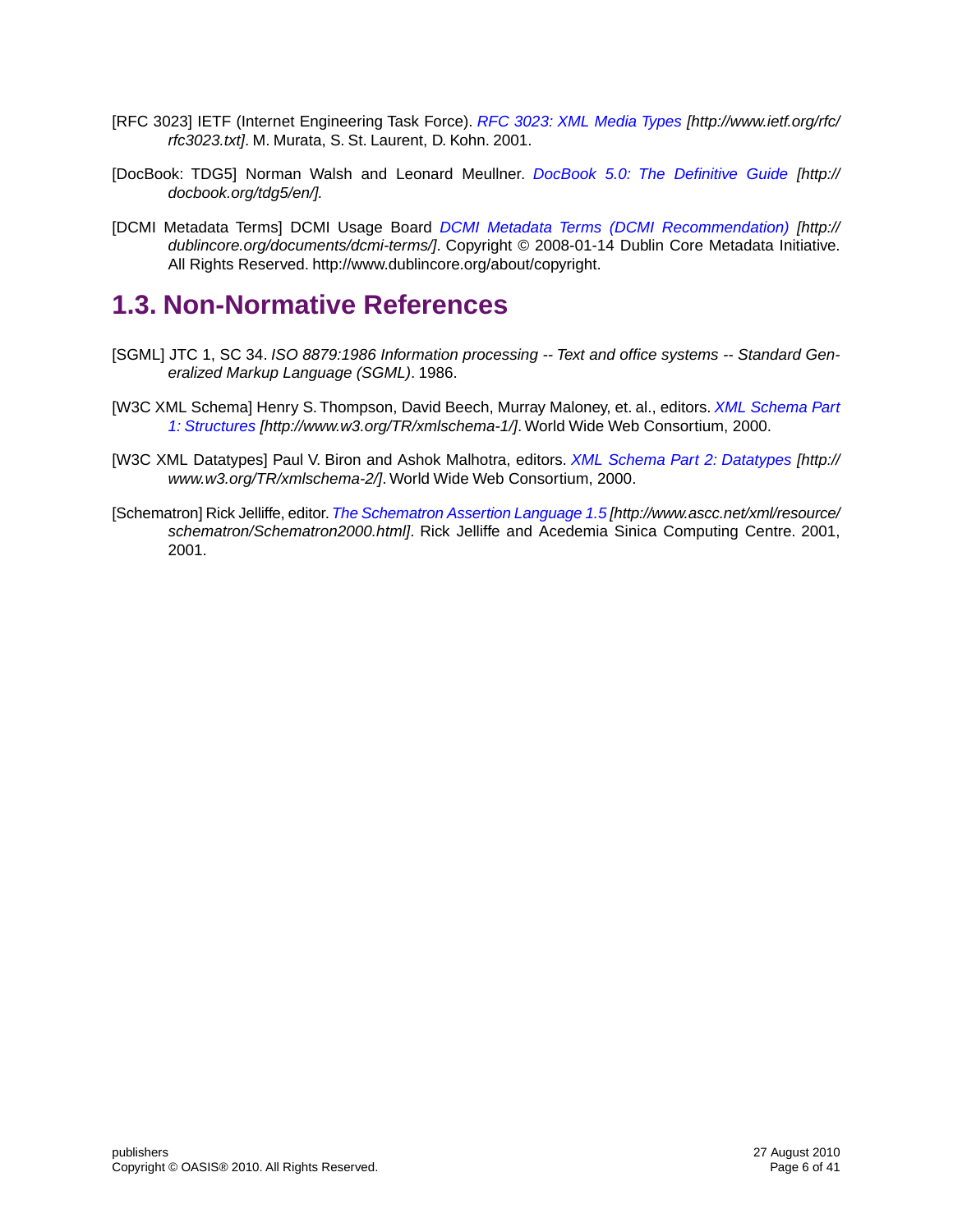## <span id="page-6-0"></span>**2.The DocBook Publishers RELAX NG Schema**

The DocBook Publishers [RELAX NG Schema](http://docs.oasis-open.org/docbook/rng/) [http://docs.oasis-open.org/docbook/rng/] is distributed from the [DocBook site](http://www.oasis-open.org/docbook/) [http://www.oasis-open.org/docbook/] at [OASIS](http://www.oasis-open.org/) [http://www.oasis-open.org/]. DocBook is also available from the mirror on [http://docbook.org/.](http://docbook.org/)

This subcommittee will submit additional enhancements back to the full DocBook standard as appropriate. The scope of this DocBook Publishers schema is publishing industry content. Broadly, this includes books, journals and other related publications.The DocBook Publishers schema has been written as a native RELAX NG grammar, based on DocBook V5.0. This effort delivers on the following goals:

- 1. Build official DocBook variant, based against the DocBook v5.0 schemas.
- 2. Address issues and enhancement requests that have arisen from experience with real-world DocBook implementations.
- 3. Add support for features specific to the publishing industry.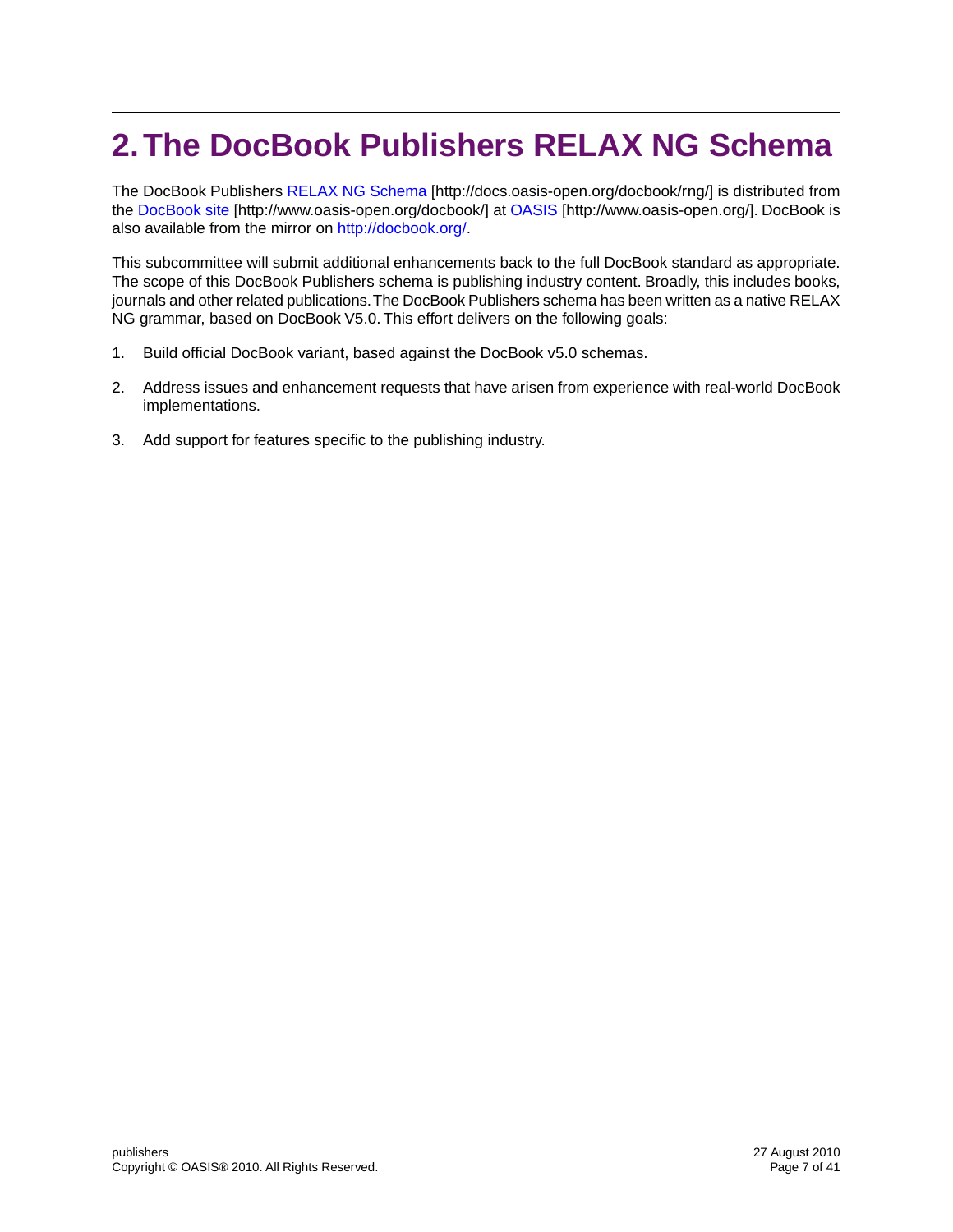## <span id="page-7-0"></span>**3. Additions to Core DocBook**

<span id="page-7-1"></span>The DocBook Publishers schema includes the following elements above and beyond those currently provided by the core DocBook standard. These are considered "official customizations".

## **3.1. Explicit support for Dublin Core metadata**

While DocBook already includes many of the elements that are defined by the Dublin Core, it is not inherently interoperable with DC metadata. The Publisher's SC has decided to formally adopt Dublin Core metadata (issued 2008-01-14) as a formal metadata model for info elements. The Publishers schema will continue to support the base DocBook info metadata, but will allow Dublin Core elements as an alternative for capturing metadata in this widely adopted schema. In info, authors will be allowed to use *either* the standard DocBook elements *or* Dublin Core elements, and info may not contain a mix of the two element sets.

As the Dublin Core standard does not provide a RelaxNG or RelaxNG Compact version of their schema, the Publishers SC has endeavored to create Dublin Core in RNC format. The Publishers SC plans to contribute the dcterms.rnc, and dcmitypes.rnc back to the Dublin Core standard.

The following Dublin Core elements from the http://purl.org/dc/terms/ namespace have been defined and included in the Publishers schema:

#### title

A name given to the resource.

#### creator

An entity primarily responsible for making the resource. Examples of a Creator include a person, an organization, or a service. Typically, the name of a Creator should be used to indicate the entity.

#### subject

The topic of the resource. Typically, the subject will be represented using keywords, key phrases, or classification codes. Recommended best practice is to use a controlled vocabulary. To describe the spatial or temporal topic of the resource, use the Coverage element.

#### description

An account of the resource. Description may include but is not limited to: an abstract, a table of contents, a graphical representation, or a free-text account of the resource.

#### publisher

An entity responsible for making the resource available. Examples of a Publisher include a person, an organization, or a service. Typically, the name of a Publisher should be used to indicate the entity.

#### contributor

An entity responsible for making contributions to the resource. Examples of a Contributor include a person, an organization, or a service. Typically, the name of a Contributor should be used to indicate the entity.

#### date

A point or period of time associated with an event in the lifecycle of the resource. Date may be used to express temporal information at any level of granularity. Recommended best practice is to use an encoding scheme, such as the W3CDTF profile of ISO 8601 [W3CDTF].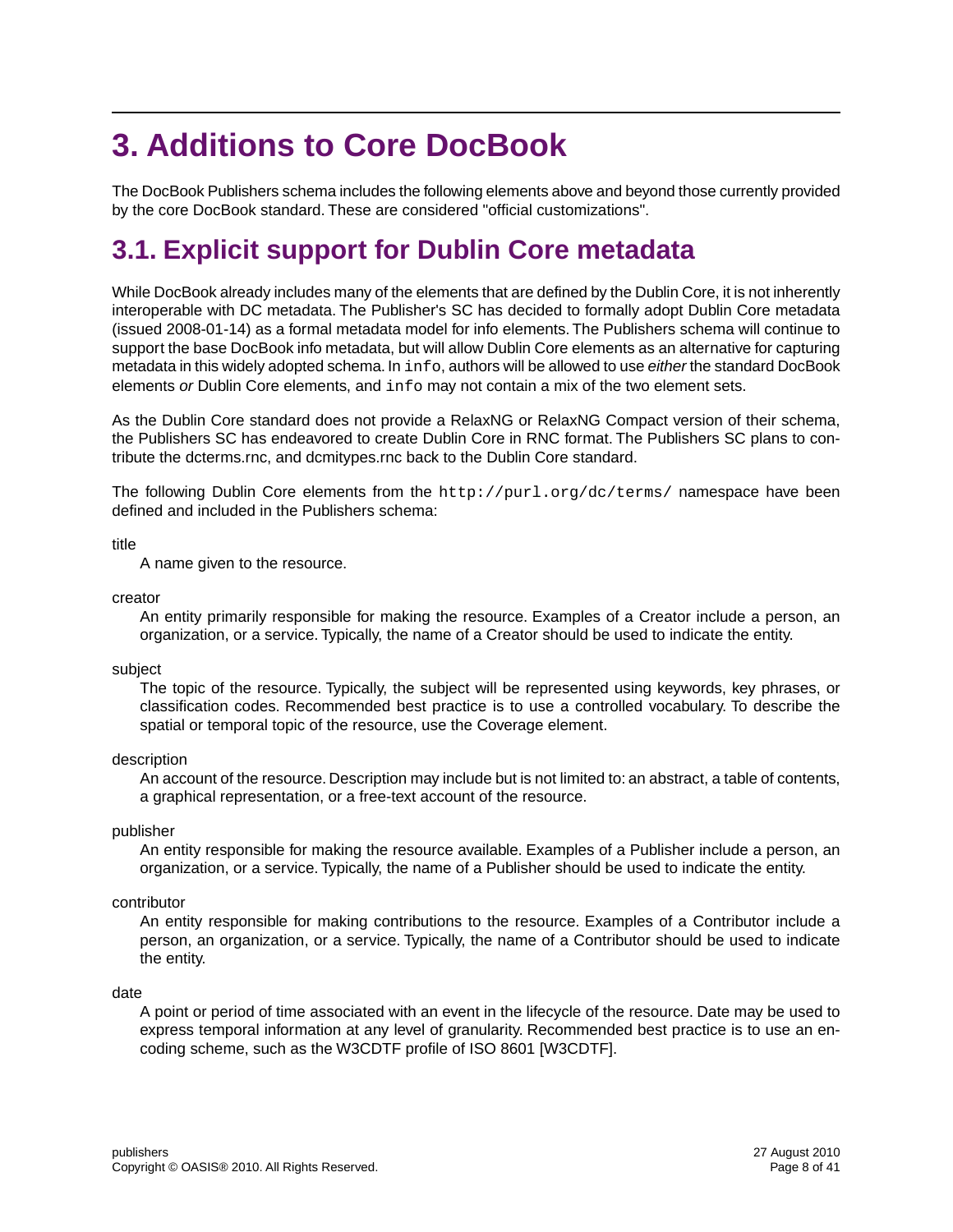#### type

The nature or genre of the resource. Recommended best practice is to use a controlled vocabulary such as the DCMI Type Vocabulary [DCMITYPE].To describe the file format, physical medium, or dimensions of the resource, use the Format element.

#### format

The file format, physical medium, or dimensions of the resource. Examples of dimensions include size and duration. Recommended best practice is to use a controlled vocabulary such as the list of Internet Media Types [MIME].

#### identifier

An unambiguous reference to the resource within a given context. Recommended best practice is to identify the resource by means of a string conforming to a formal identification system.

#### source

A related resource from which the described resource is derived.The described resource may be derived from the related resource in whole or in part. Recommended best practice is to identify the related resource by means of a string conforming to a formal identification system.

#### language

A language of the resource. Recommended best practice is to use a controlled vocabulary such as RFC 4646 [RFC4646].

#### relation

A related resource. Recommended best practice is to identify the related resource by means of a string conforming to a formal identification system.

#### coverage

The spatial or temporal topic of the resource, the spatial applicability of the resource, or the jurisdiction under which the resource is relevant. Spatial topic and spatial applicability may be a named place or a location specified by its geographic coordinates. Temporal topic may be a named period, date, or date range. A jurisdiction may be a named administrative entity or a geographic place to which the resource applies. Recommended best practice is to use a controlled vocabulary such as the Thesaurus of Geographic Names [TGN]. Where appropriate, named places or time periods can be used in preference to numeric identifiers such as sets of coordinates or date ranges.

#### rights

Information about rights held in and over the resource.Typically, rights information includes a statement about various property rights associated with the resource, including intellectual property rights.

#### alternative

An alternative name for the resource. The distinction between titles and alternative titles is applicationspecific.

#### tableOfContents

A list of subunits of the resource.

#### abstract

A summary of the resource.

#### created

Date of creation of the resource.

#### valid

Date (often a range) of validity of a resource.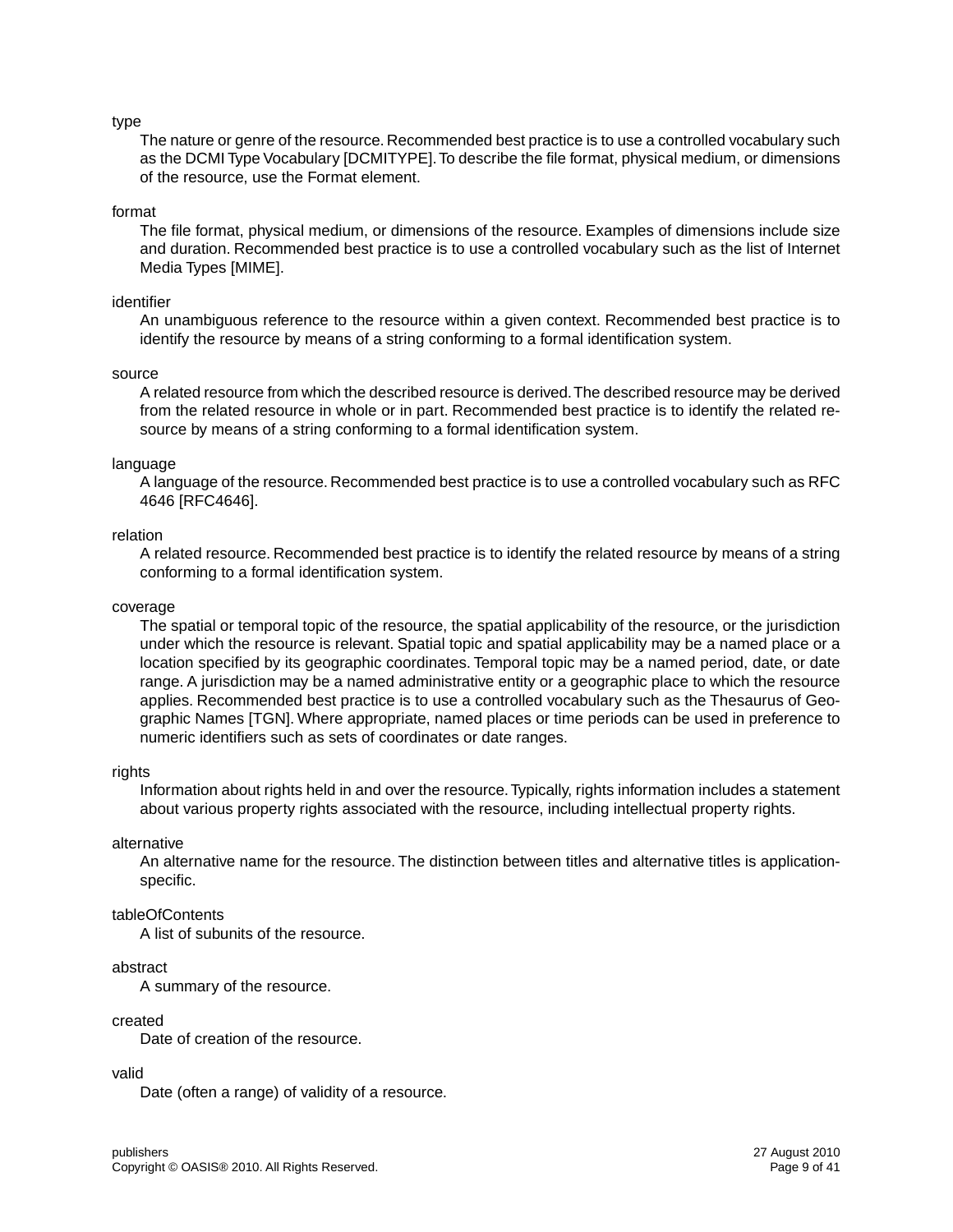#### available

Date (often a range) that the resource became or will become available.

#### issued

Date of formal issuance (e.g., publication) of the resource.

#### modified

Date on which the resource was changed.

#### dateAccepted

Date of acceptance of the resource. Examples of resources to which a Date Accepted may be relevant are a thesis (accepted by a university department) or an article (accepted by a journal).

#### dateCopyrighted

Date of copyright.

#### dateSubmitted

Date of submission of the resource. Examples of resources to which a Date Submitted may be relevant are a thesis (submitted to a university department) or an article (submitted to a journal).

#### extent

The size or duration of the resource.

#### medium

The material or physical carrier of the resource.

#### isVersionOf

A related resource of which the described resource is a version, edition, or adaptation. Changes in version imply substantive changes in content rather than differences in format.

#### hasVersion

A related resource that is a version, edition, or adaptation of the described resource.

#### isReplacedBy

A related resource that supplants, displaces, or supersedes the described resource.

#### replaces

A related resource that is supplanted, displaced, or superseded by the described resource.

#### isRequiredBy

A related resource that requires the described resource to support its function, delivery, or coherence.

#### requires

A related resource that is required by the described resource to support its function, delivery, or coherence.

#### isPartOf

A related resource in which the described resource is physically or logically included.

#### hasPart

A related resource that is included either physically or logically in the described resource.

#### isReferencedBy

A related resource that references, cites, or otherwise points to the described resource.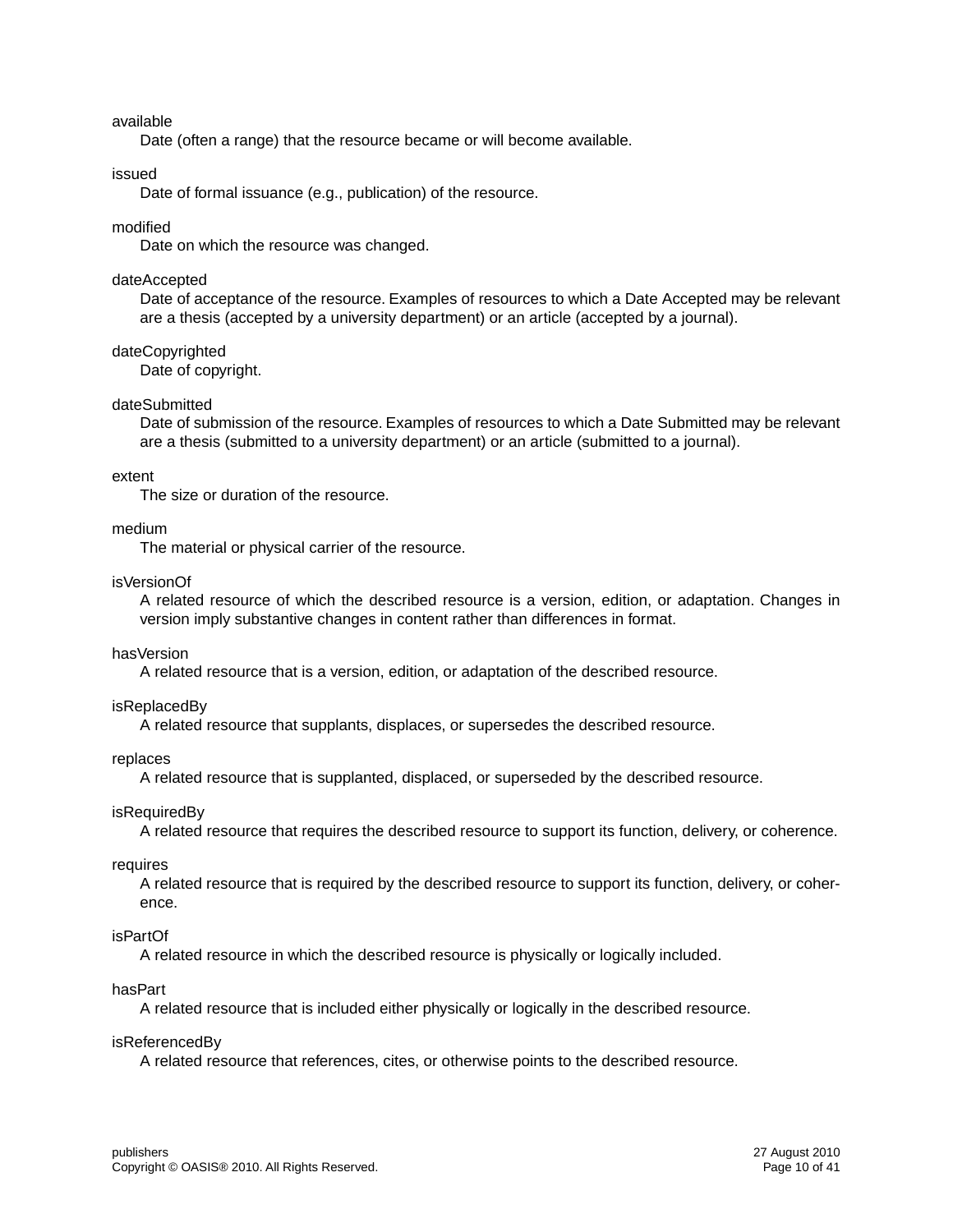references

A related resource that is referenced, cited, or otherwise pointed to by the described resource.

isFormatOf

A related resource that is substantially the same as the described resource, but in another format.

#### hasFormat

A related resource that is substantially the same as the pre-existing described resource, but in another format.

#### conformsTo

An established standard to which the described resource conforms.

spatial

Spatial characteristics of the resource.

#### temporal

Temporal characteristics of the resource.

#### audience

A class of entity for whom the resource is intended or useful.

#### accrualMethod

The method by which items are added to a collection.

#### accrualPeriodicity

The frequency with which items are added to a collection.

#### accrualPolicy

The policy governing the addition of items to a collection.

#### instructionalMethod

A process, used to engender knowledge, attitudes and skills, that the described resource is designed to support. Instructional Method will typically include ways of presenting instructional materials or conducting instructional activities, patterns of learner-to-learner and learner-to-instructor interactions, and mechanisms by which group and individual levels of learning are measured. Instructional methods include all aspects of the instruction and learning processes from planning and implementation through evaluation and feedback.

#### provenance

A statement of any changes in ownership and custody of the resource since its creation that are significant for its authenticity, integrity, and interpretation. The statement may include a description of any changes successive custodians made to the resource.

#### rightsHolder

A person or organization owning or managing rights over the resource.

#### mediator

An entity that mediates access to the resource and for whom the resource is intended or useful. In an educational context, a mediator might be a parent, teacher, teaching assistant, or care-giver.

#### educationLevel

A class of entity, defined in terms of progression through an educational or training context, for which the described resource is intended.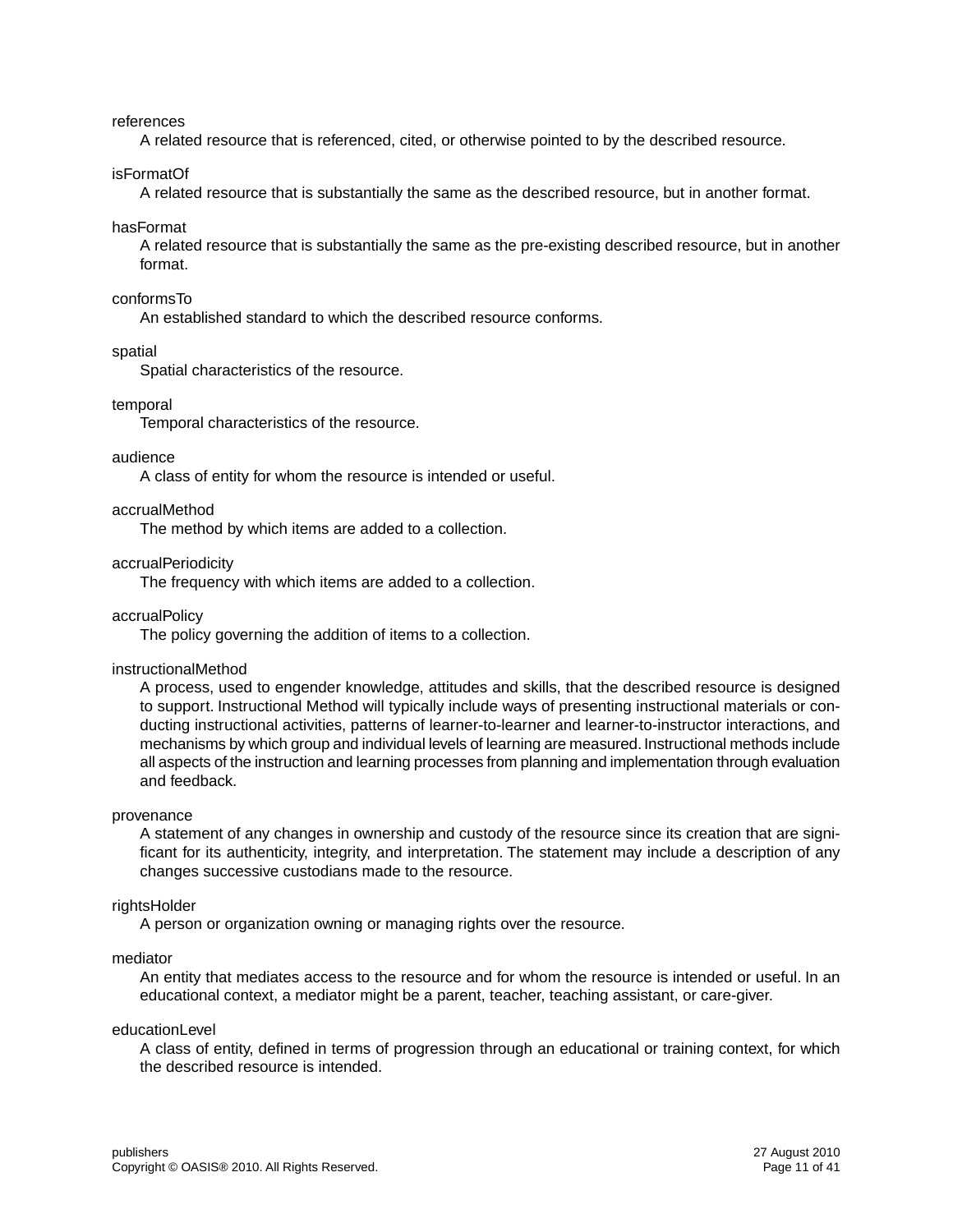#### accessRights

Information about who can access the resource or an indication of its security status. Access Rights may include information regarding access or restrictions based on privacy, security, or other policies.

#### license

A legal document giving official permission to do something with the resource.

#### bibliographicCitation

A bibliographic reference for the resource. Recommended practice is to include sufficient bibliographic detail to identify the resource as unambiguously as possible.

The following table provides a comparison of the Dublin Core metadata elements and equivalent elements from core DocBook. As the Publishers schema provides for an "either-or" approach to metadata, authors will have to provide metadata in either Dublin Core or in DocBook, but not a mix of the two. In some cases, additional role attributes or other logic may be required to determine the best mapping for core DocBook elements.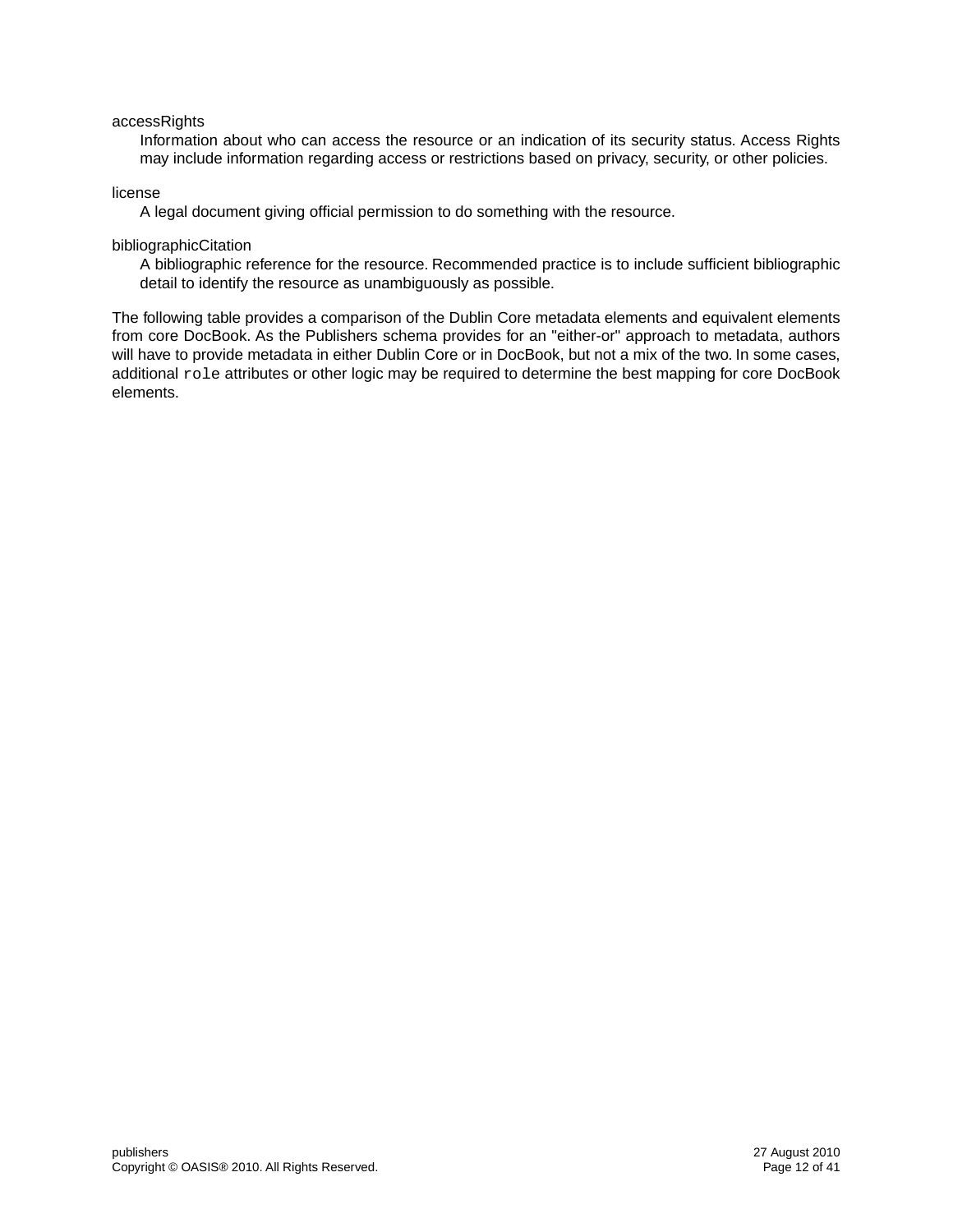| <b>Dublin Core element</b> | <b>Core DocBook element</b>                        |  |  |
|----------------------------|----------------------------------------------------|--|--|
| title                      | title                                              |  |  |
| creator                    | $\text{author}, \text{editor}, \text{othercred}$   |  |  |
| subject                    | keywordset, subjectset                             |  |  |
| description                | abstract                                           |  |  |
| publisher                  | publisher, publishername                           |  |  |
| contributor                | author, editor, other credit, collab               |  |  |
| date                       | date, pubdate                                      |  |  |
| type                       | Derived from document element and status attribute |  |  |
| format                     | bibliomisc role="format"                           |  |  |
| identifier                 | biblioid                                           |  |  |
| source                     | bibliosource                                       |  |  |
| language                   | lang or xml: lang attribute                        |  |  |
| relation                   | bibliorelation                                     |  |  |
| coverage                   | bibliocoverage                                     |  |  |
| rights                     | copyright, legalnotice                             |  |  |
| alternative                | titleabbrev                                        |  |  |
| tableOfContents            | bibliomisc role="toc"                              |  |  |
| abstract                   | abstract                                           |  |  |
| created                    | date role="created"                                |  |  |
| valid                      | date role="valid"                                  |  |  |
| available                  | date role="available"                              |  |  |
| issued                     | pubdate                                            |  |  |
| modified                   | date role="modified", revhistory/revision          |  |  |
| dateAccepted               | date role="accepted"                               |  |  |
| dateCopyrighted            | copyright/year                                     |  |  |
| dateSubmitted              | date role="submitted"                              |  |  |
| extent                     | releaseinfo                                        |  |  |
| medium                     | bibliomisc role="medium"                           |  |  |
| isVersionOf                | bibliorelation type="isversionof"                  |  |  |
| hasVersion                 | bibliorelation type="hasversion"                   |  |  |
| isReplacedBy               | bibliorelation type="isreplacedby"                 |  |  |
| replaces                   | bibliorelation type="replaces"                     |  |  |
| isRequriedBy               | bibliorelation type="isrequiredby"                 |  |  |
| requires                   | bibliorelation type="requires"                     |  |  |
| isPartOf                   | bibliorelation type="ispartof"                     |  |  |
| hasPart                    | bibliorelation type="haspart"                      |  |  |
| isReferencedBy             | bibliorelation type="isreferencedby"               |  |  |

### **Table 1. Comparison of Dublin Core and core DocBook metadata elements**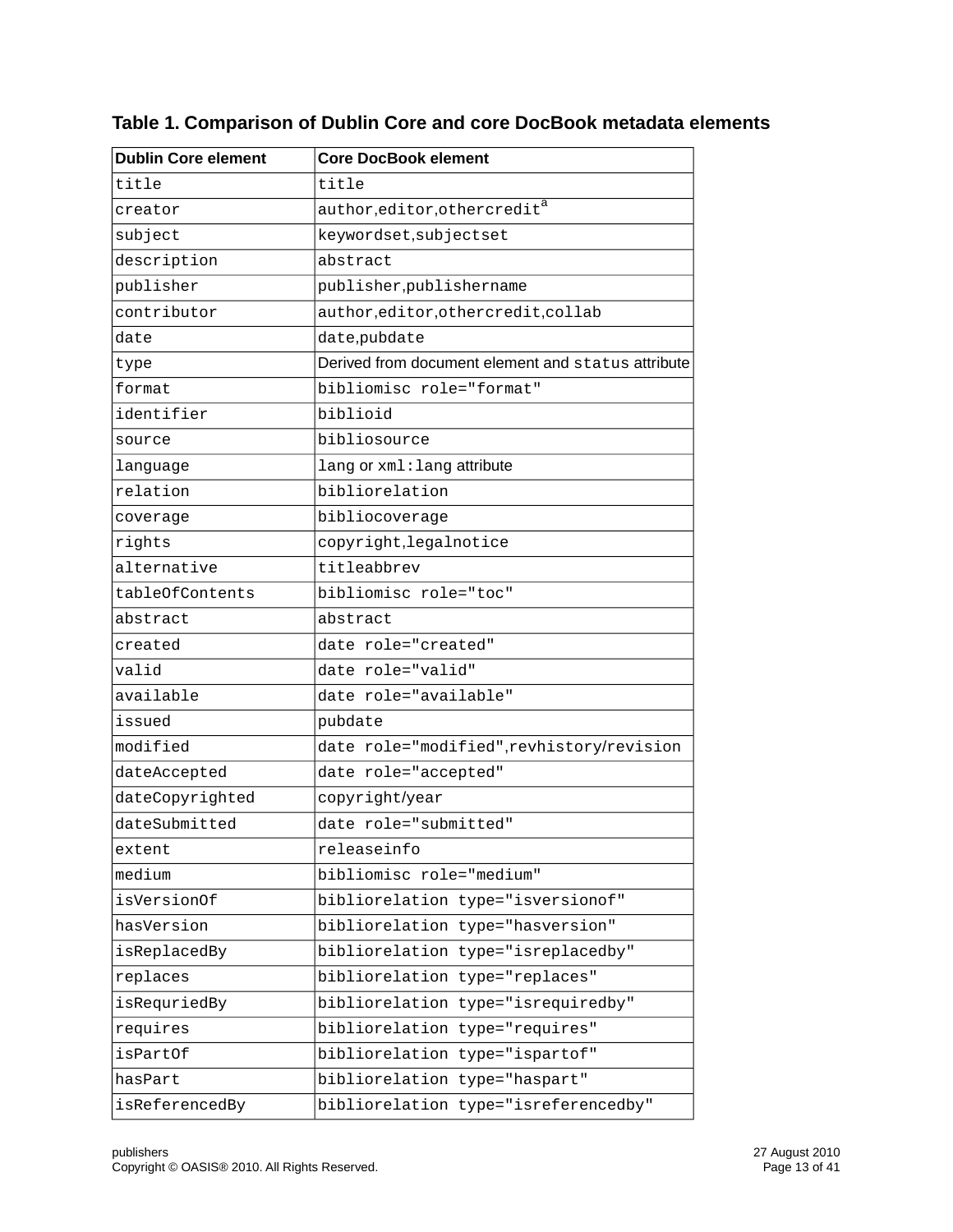| <b>Dublin Core element</b> | <b>Core DocBook element</b>                   |
|----------------------------|-----------------------------------------------|
| references                 | bibliorelation type="references"              |
| isFormatOf                 | bibliorelation type="isformatof"              |
| hasFormat                  | bibliorelation type="hasformat"               |
| conformsTo                 | version attribute                             |
| spatial                    | bibliocoverage spatial=""                     |
| temporal                   | bibliocoverage temporal=""                    |
| audience                   | bibliomisc role="audience"                    |
| accrualMethod              | bibliomisc role="accrualMethod"               |
| accrualPeriodicity         | bibliomisc role="accrualPeriodicity"          |
| instructionalMethod        | bibliomisc role="instructionalMethod"         |
| provenance                 | copyright/holder,publisher/publishername      |
| rightsHolder               | copyright/holder                              |
| mediator                   | bibliomisc role="mediator"                    |
| educationLevel             | bibliomisc role="educationLevel"              |
| accessRights               | legalnotice                                   |
| license                    | legalnotice                                   |
|                            | bibliographicCitation bibliomset, bibliomixed |

<span id="page-13-0"></span><sup>a</sup>Best practice would be to only use author for creator. Use contributor for other roles.

## **3.2. New Element Definitions**

The following elements have been added to support the needs of publishers:

#### speaker

Designates a person who is giving a speech or lecture.

line

A line of dialogue or other form of communication.

linegroup

A grouping of lines in dialogue or other form of communication.

poetry

A container for poetry.

dialogue

A container for speeches and other forms of communication involving dialogue.

drama

A container for plays and other forms of dramatic presentation.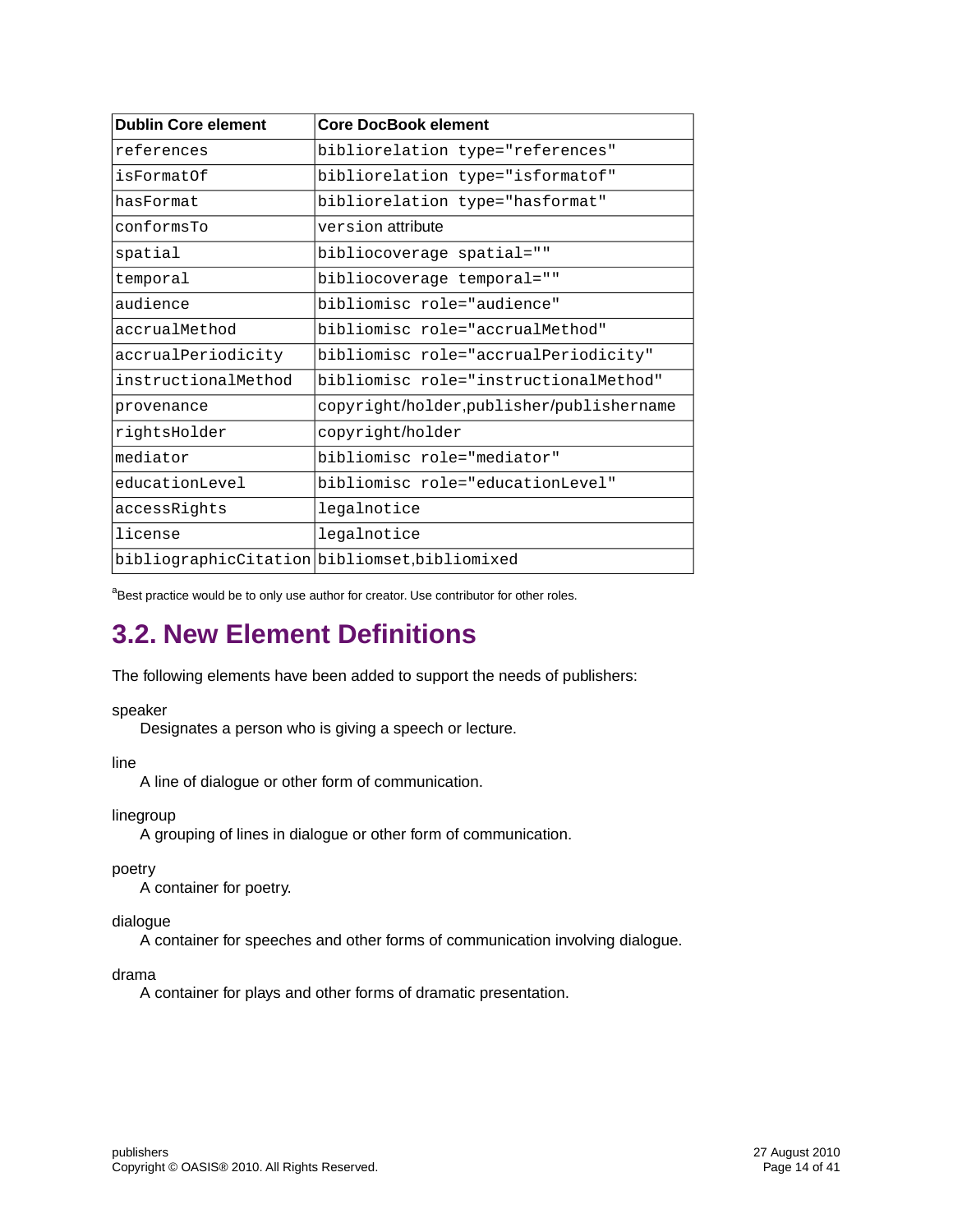### **Example 1. Example Drama**

The following provides an example usage of the newly added elements:

```
<drama >
   <linegroup>
     <speaker>HAMLET</speaker>
     <line>To be, or not to be: that is the 
       question:</line>
     <line>Whether 'tis nobler in the mind to 
       suffer</line>
     <line>The slings and arrows of outrageous 
       fortune,</line>
     <line>Or to take arms against a sea of 
       troubles,</line>
     <line>And by opposing end them?
       </line>
   </linegroup>
</drama>
```
### **Example 2. Example Dialogue**

The following provides an example usage of the newly added elements:

```
<dialogue >
  <linegroup>
     <speaker>President John F. 
       Kennedy</speaker>
     <line>And so, my fellow Americans, ask 
       not what your country can do for you; ask what you can 
       do for your country.</line>
     <line>My fellow citizens of the world, 
       ask not what America will do for you, but what together 
      we can do for the freedom of man.</line>
     <line>Finally, whether you are citizens 
       of America or citizens of the world, ask of us here the 
       same high standards of strength and sacrifice which we 
       ask of you. With a good conscience our only sure reward, 
       with history the final judge of our deeds, let us go 
       forth to lead the land we love, asking His blessing and 
       His help, but knowing that here on earth God's work must 
      truly be our own.</line>
  </linegroup>
</dialogue>
```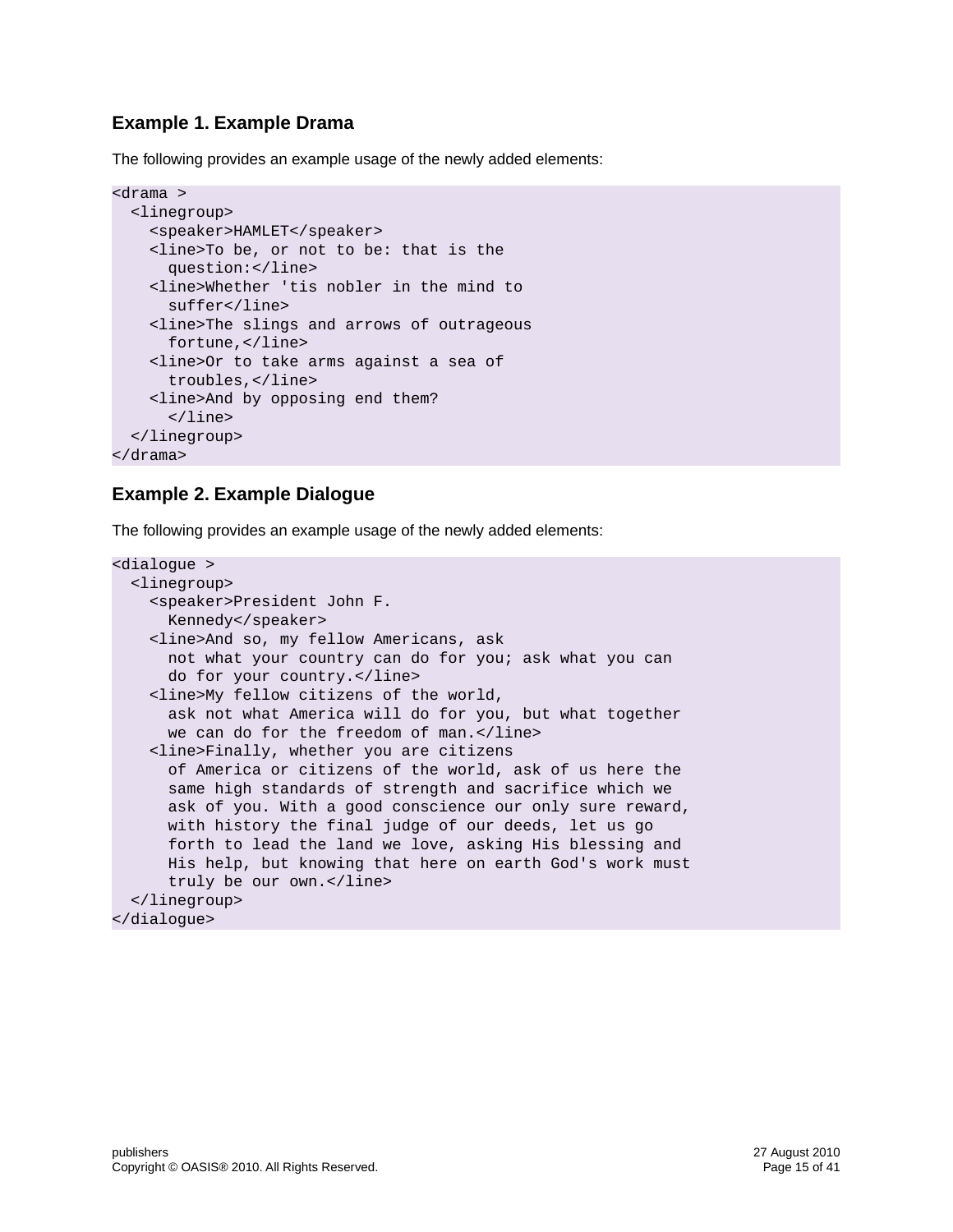### **Example 3. Example Poetry**

The following provides an example usage of the newly added elements:

```
<poetry>
  <title>Auld Lang Syne</title>
   <info>
     <creator xmlns="http://purl.org/dc/terms/">Robert 
       Burns</creator>
   </info>
   <linegroup>
     <line>Should auld acquaintance be 
       forgot,</line>
     <line>And never brought to mind?</line>
     <line>Should auld acquaintance be forgot,</line>
     <line>And auld lang syne?</line>
   </linegroup> 
   <linegroup>
     <line>For auld lang syne, my dear,</line>
     <line>For auld lang syne,</line>
     <line>We'll tak a cup o' kindness yet,</line>
     <line>For auld lang syne.</line>
   </linegroup>
</poetry>
```
### <span id="page-15-0"></span>**3.3. Redefined DocBook Content Models**

The following content models from core DocBook have been customized to better support the needs of Publishers:

sidebar

Several publishers demonstrated a need to have nested sections within a sidebar. As a result, the sidebar model was modified to allow recursive section elements.

Sidebar was also modified to allow subtitle as well as title.

person

While not appropriate in technical documentation, several publishers requested that media objects (such as photos) be allowed within a person element. As a result, the person model was modified to include mediaobject.

org

While not appropriate in technical documentation, several publishers requested that media objects (such as logos) be allowed within an  $\text{org}$  element. The  $\text{org}$  element was modified to include mediaobject.

info

The various patterns defining info have been modified to allow either DocBook metadata OR Dublin Core metadata elements.

block-level patterns

The block-level patterns in the schema have been modified to allow the newly created elements: dialogue, poetry, drama.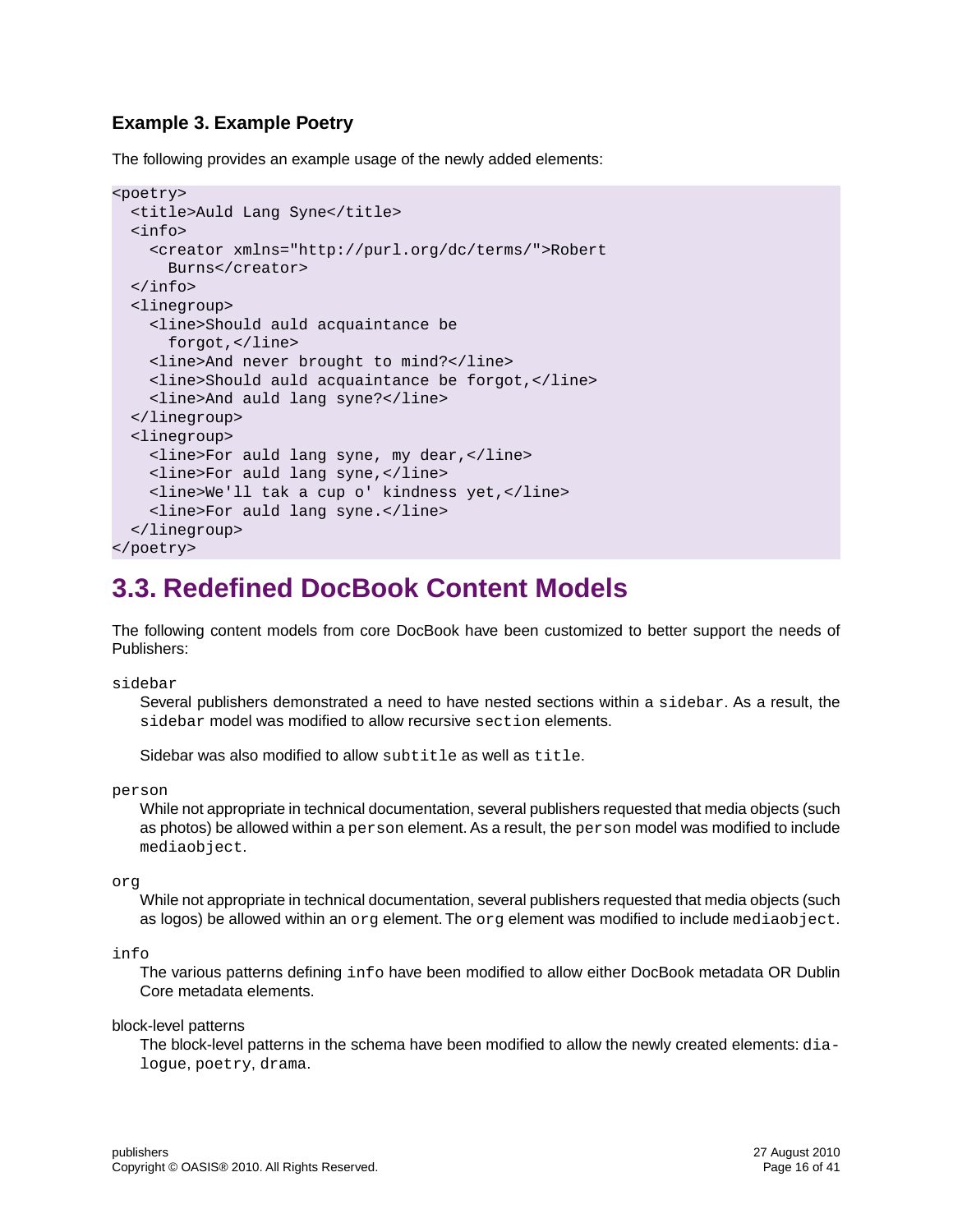## <span id="page-16-0"></span>**4. Exclusions from core DocBook**

The DocBook Publishers Subcommittee identified 149 elements from core DocBook that, while appropriate for technical documentation, were not necessary for the broader Publishing industry. These elements are listed in [Section B.6, "Excluded DocBook Element Definitions".](#page-32-0)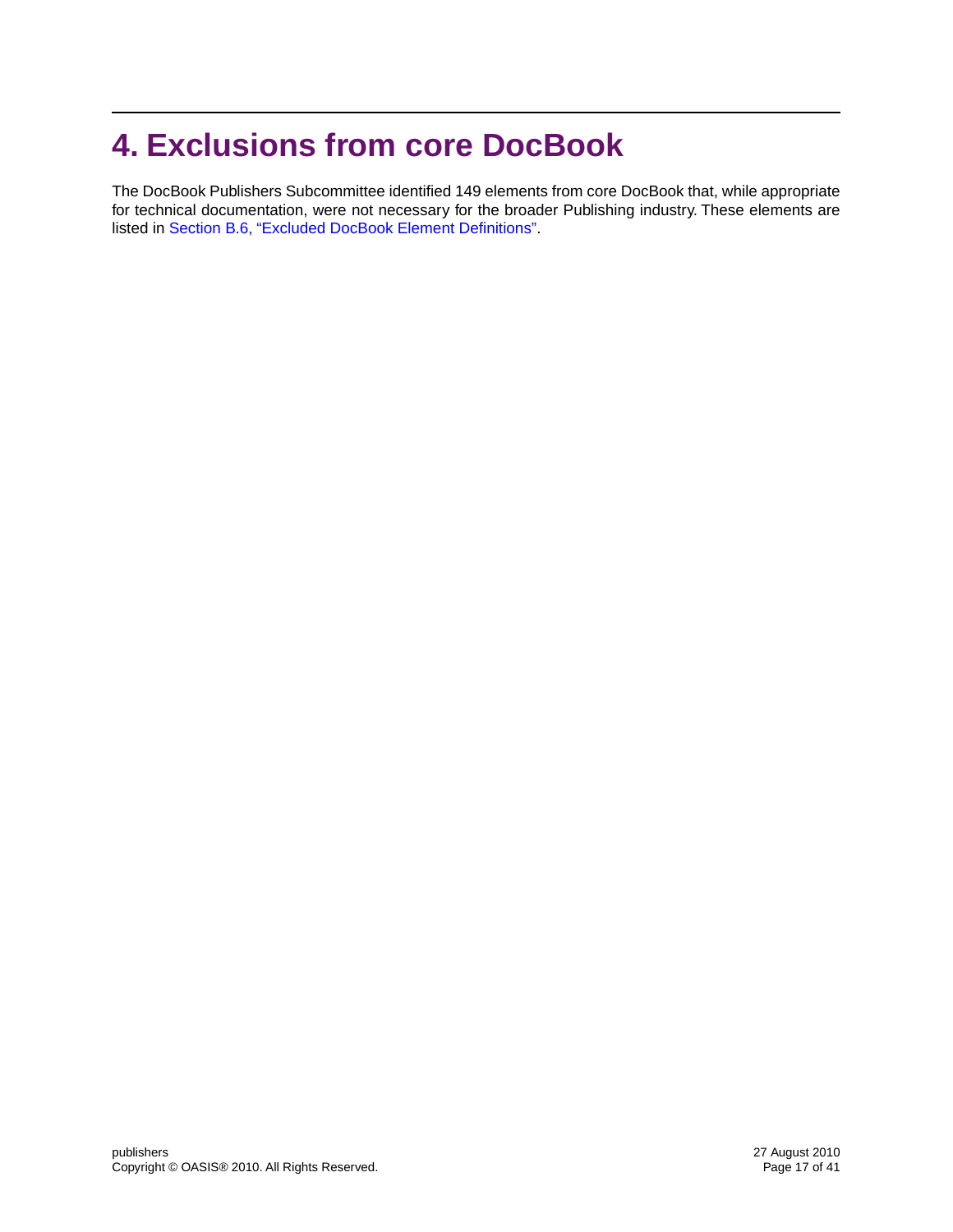## <span id="page-17-0"></span>**5. Conformance**

The DocBook Publishers schema is a valid DocBook v5.0 customization. Publications or documents will be considered conformant to this specification if they validate against the DocBook Publishers schema (publishers.rnc or publishers.rng).

Extensions allow implementers to include features that are in demand by their customers. Also, extensions, often times, define new features that may migrate into future versions of this specification. However, the use of extensions can have a severe negative impact on interoperability.

Any extensions to this schema SHALL follow the principles and guidelines of the DocBook v5.0 and this Publishers specification; that is, the specifications SHALL be extended in a standard manner as described in <http://docbook.org/tdg5/en/html/ch05.html>.

For implementations and/or applications that contain extensions, extensions SHALL be clearly described in supporting documentation, and the extensions SHALL be marked as such within the implementation/application.

This document's normative language is English. Translation into other languages is permitted.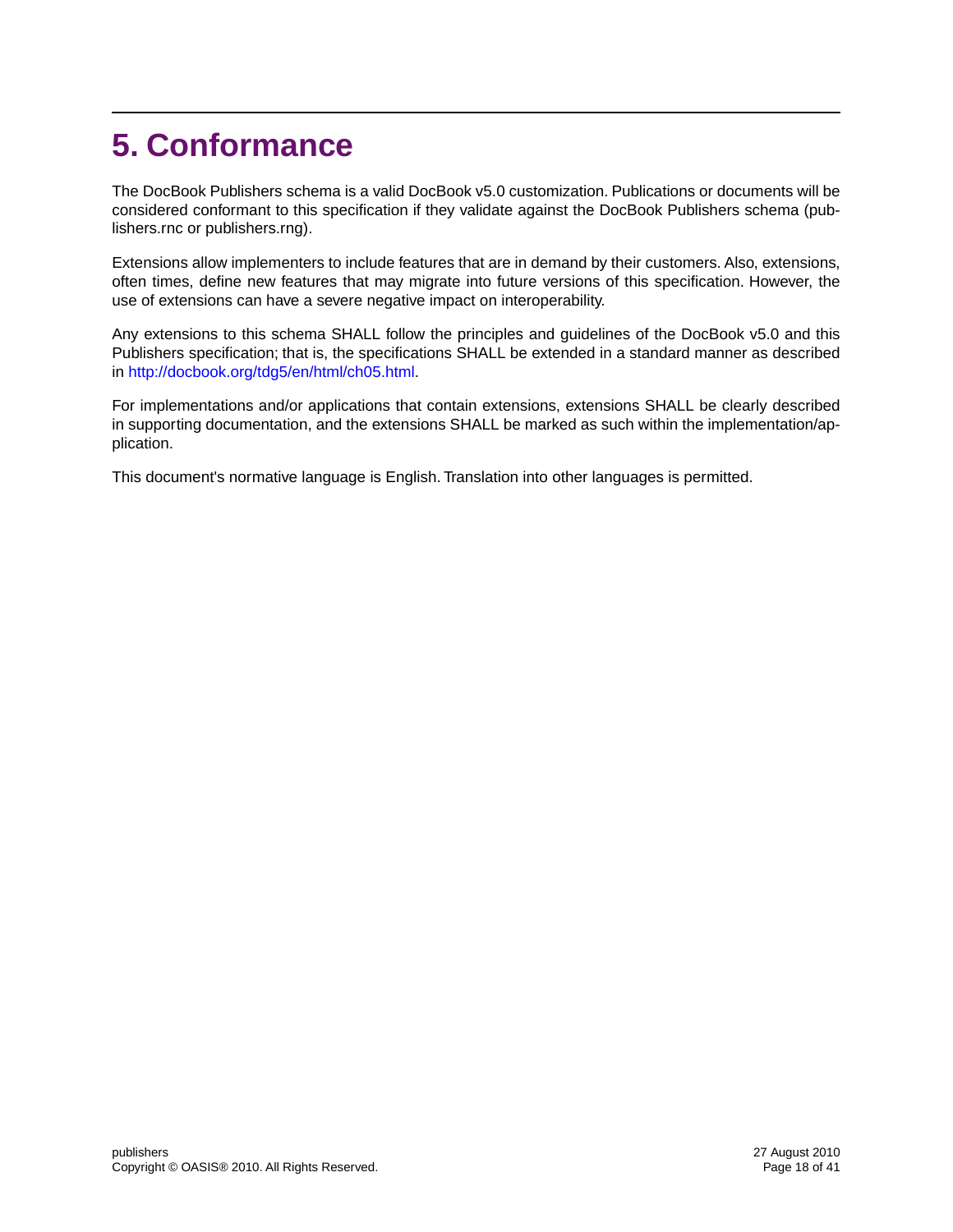## <span id="page-18-0"></span>**Appendix A. Acknowledgements (Non-Normative)**

The following individuals have participated in the creation of this specification and are gratefully acknowledged:

### **Participants**

- Jim Earley, Flatirons Solutions
- Nic Gibson, Individual
- Dick Hamilton, Individual
- John Hanratty, Reed Elsevier
- Gary Hoffman, Individual
- Dave Pawson, Royal National Institute of the Blind (RNIB)
- John Pederson, John Wiley & Sons, Inc.
- Norman Walsh, Mark Logic Corporation (DocBook TC Chair)
- Keith Fahlgren, Threepress Consulting, Inc. (Secretary)
- Scott Hudson, Pelco (DocBook Publishers SC Chair, Editor)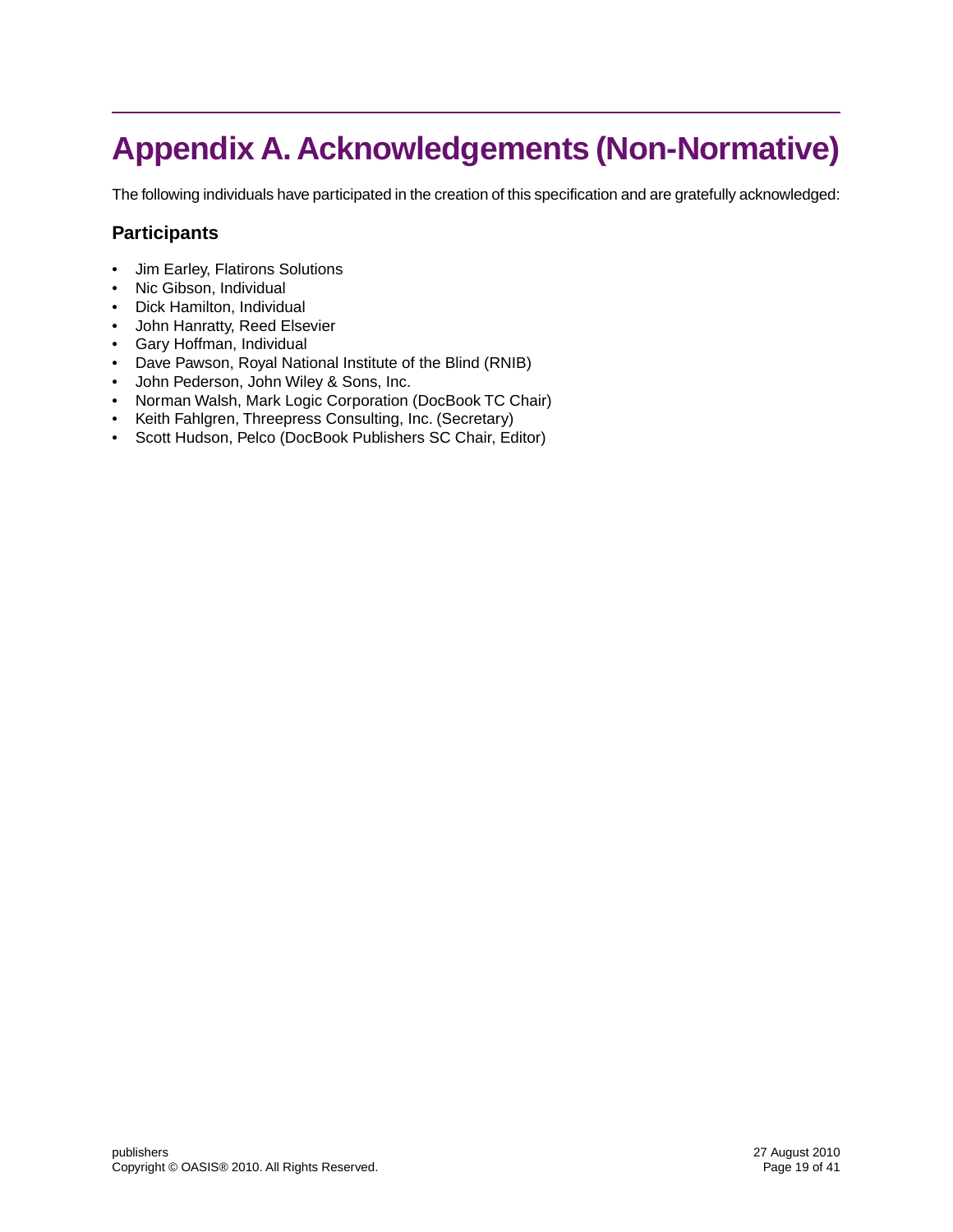## <span id="page-19-0"></span>**Appendix B. Content Model Definitions**

<span id="page-19-1"></span>The following sections describe the content model changes for this schema in detail.

## **B.1. New Element Definitions**

The following elements have been added to support the needs of publishers:

### **Table B.1. New Publishers Elements**

|          | Element Defined In | <b>Content Model</b>                                                                                    |  |  |
|----------|--------------------|---------------------------------------------------------------------------------------------------------|--|--|
| speaker  | db.speaker         | db.speaker.attlist, (db.person   text)*                                                                 |  |  |
| line     | db.line            | db.line.attlist, (db.all.inlines   text)+                                                               |  |  |
|          |                    | linegroup db.linegroup db.linegroup.attlist, db.speaker*, (db.line db.all.blocks)+                      |  |  |
| poetry   | db.poetry          | db.poetry.attlist, db.poetry.info?, (db.mediaobject db.linegroup db.line db.all.blocks)+                |  |  |
| dialogue | db.dialogue        | db.dialogue.attlist,<br>db.dialogue.info?,<br>(db.mediaob-<br>ject db.linegroup db.line db.all.blocks)+ |  |  |
| drama    | db.drama           | db.drama.attlist, db.drama.info?, (db.mediaobject db.linegroup db.line db.all.blocks)+                  |  |  |

## <span id="page-19-2"></span>**B.2. New Attribute Definitions**

Each attribute list in DocBook V5.0 is defined by its own pattern. To change the list of attributes available on an element, only that pattern need be redefined.To remove all the attributes, that pattern can be redefined as " empty ".

The following attribute definitions have been added to the Publishers schema:

### **Table B.2. Publishers Attribute Pattern Definitions**

| Attribute pattern name      | <b>Attribute pattern definition</b>                                               |
|-----------------------------|-----------------------------------------------------------------------------------|
| db.speaker.role.attribute   | attribute role $\{ text\}$                                                        |
| db.speaker.attlist          | db.speaker.role.attribute? & db.common.attributes & db.common.linking.attributes  |
| db.line.role.attribute      | attribute role $\{ text\}$                                                        |
| db.line.attlist             | db.line.role.attribute? & db.common.attributes & db.common.linking.attributes     |
| db.linegroup.role.attribute | attribute role $\{ text\}$                                                        |
| db.linegroup.attlist        | db.linegroup.role.attribute? & db.common.attributes & db.common.linking.attrib-   |
|                             | utes                                                                              |
| db.drama.role.attribute     | attribute role $\{ text\}$                                                        |
| db.drama.attlist            | db.drama.role.attribute? & db.common.attributes & db.common.linking.attributes    |
| db.drama.role.attribute     | attribute role $\{ text\}$                                                        |
| db.dialogue.attlist         | db.dialogue.role.attribute? & db.common.attributes & db.common.linking.attributes |
| db.poetry.role.attribute    | attribute role $\{ text\}$                                                        |
| db.poetry.attlist           | db.poetry.role.attribute? & db.common.attributes & db.common.linking.attributes   |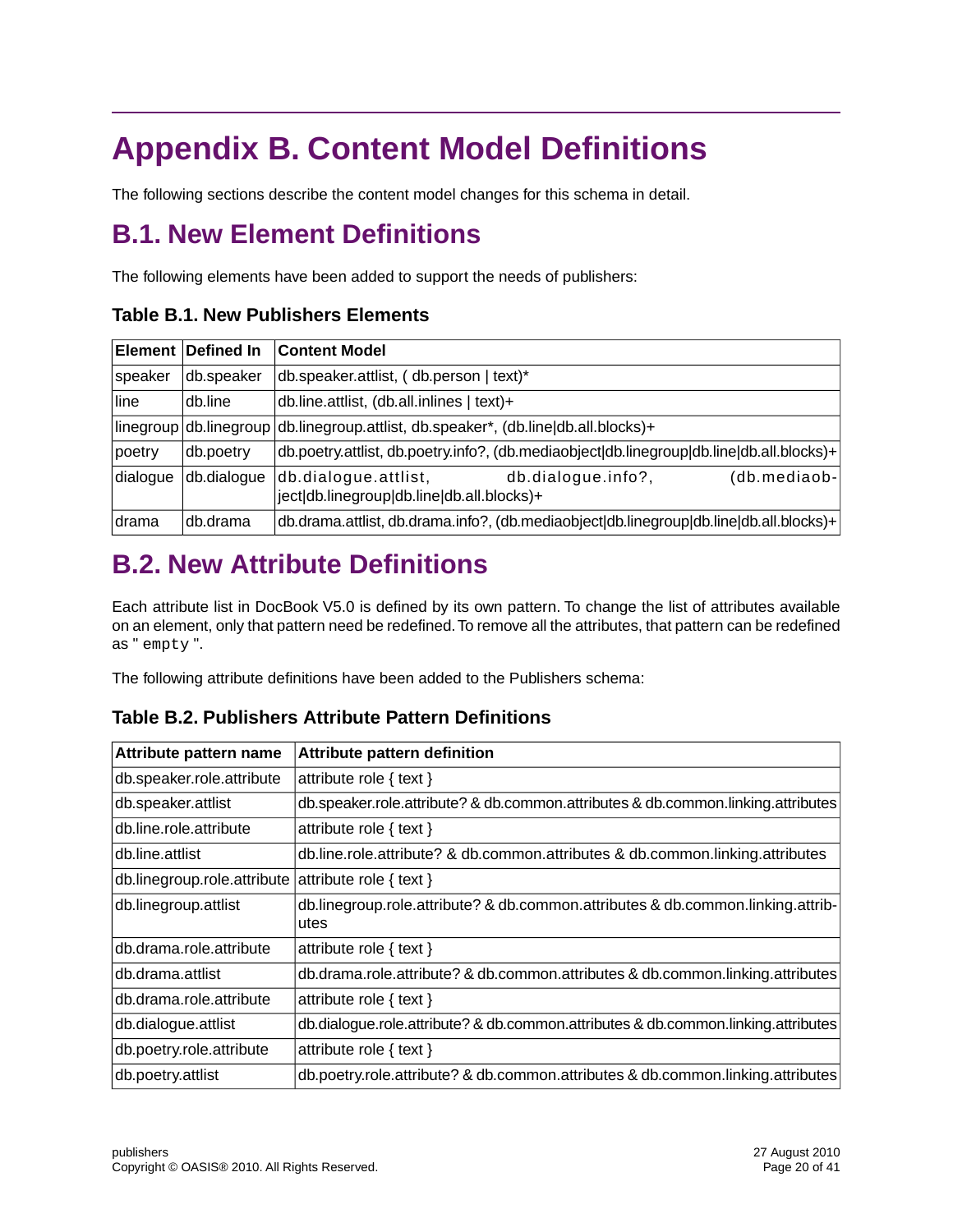## <span id="page-20-0"></span>**B.3. Dublin Core metadata elements**

The following Dublin Core elements have been defined and included in the Publishers schema:

 db.dublincore.elements = dcterms.title | dcterms.creator | dcterms.subject dcterms.description | dcterms.publisher | dcterms.contributor dcterms.date dcterms.type | dcterms.format | dcterms.identifier dcterms.source dcterms.language | dcterms.relation dcterms.coverage dcterms.rights | dcterms.alternative | dcterms.tableOfContents dcterms.abstract dcterms.created | dcterms.valid | dcterms.available dcterms.issued | dcterms.modified | dcterms.dateAccepted dcterms.dateCopyrighted | dcterms.dateSubmitted dcterms.extent dcterms.medium | dcterms.isVersionOf | dcterms.hasVersion | dcterms.isReplacedBy | dcterms.replaces dcterms.isRequiredBy dcterms.requires | dcterms.isPartOf | dcterms.hasPart dcterms.isReferencedBy | dcterms.references | dcterms.isFormatOf dcterms.hasFormat | dcterms.conformsTo | dcterms.spatial dcterms.temporal dcterms.audience dcterms.accrualMethod | dcterms.accrualPeriodicity | dcterms.accrualPolicy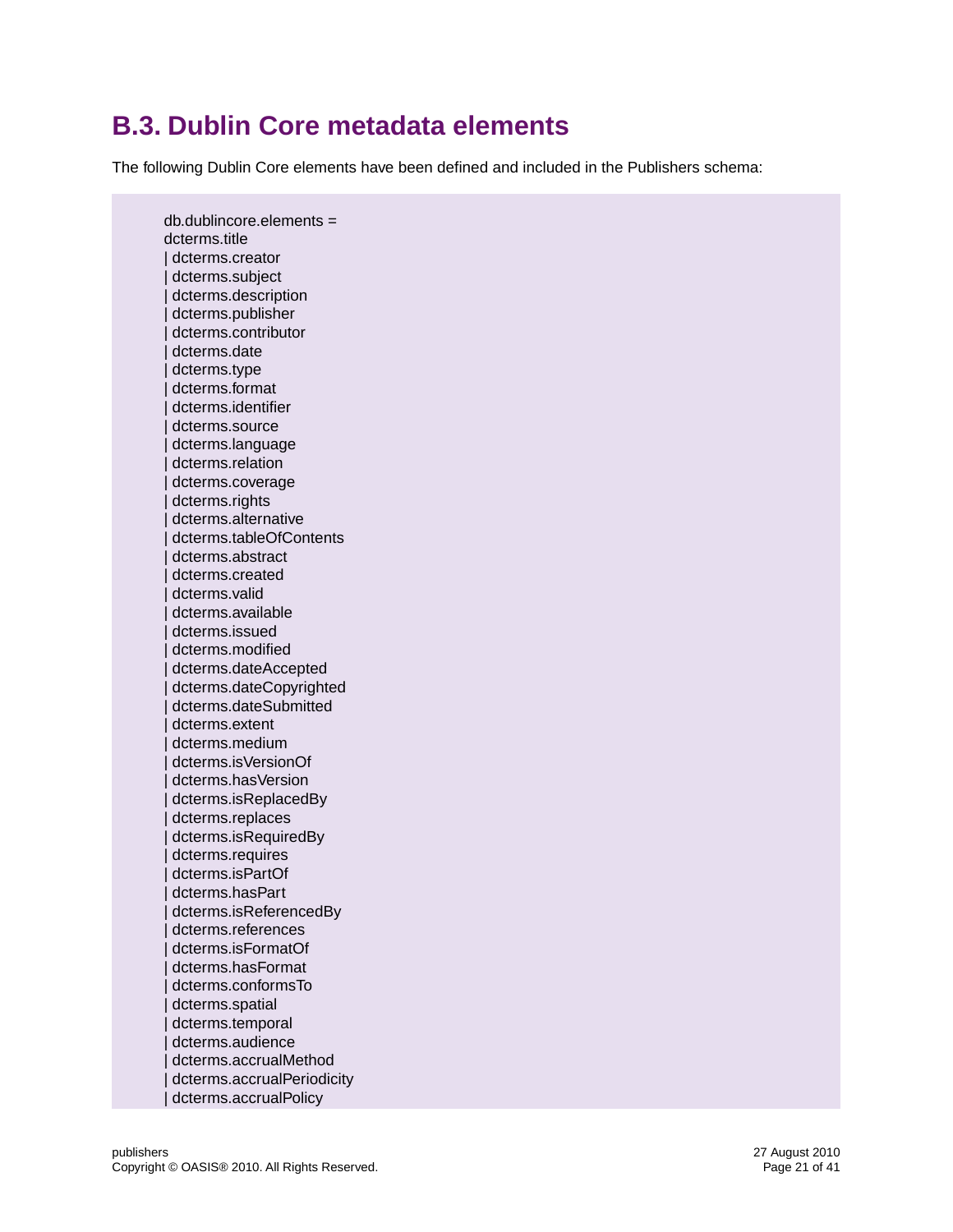| dcterms.instructionalMethod   |
|-------------------------------|
| dcterms.provenance            |
| dcterms.rightsHolder          |
| dcterms.mediator              |
| dcterms.educationLevel        |
| dcterms.accessRights          |
| dcterms.license               |
| dcterms.bibliographicCitation |

## <span id="page-21-0"></span>**B.4. Re-Defined DocBook Content Models**

The following patterns have been re-defined in the Publishers schema:

### **Table B.3.**

| <b>Pattern Name</b>  | <b>Original Definition</b>                                                                                                                                                     | <b>Revised Definition</b>                                                                                                                                                                                                                                 |
|----------------------|--------------------------------------------------------------------------------------------------------------------------------------------------------------------------------|-----------------------------------------------------------------------------------------------------------------------------------------------------------------------------------------------------------------------------------------------------------|
| db.sidebar           | db.sidebar.attlist,<br>db.all.blocks+                                                                                                                                          | db.sidebar.info, db.sidebar.attlist, db. title, db.sidebar.info,<br>db.all.blocks+, db.recursive.sections*                                                                                                                                                |
| db.person            | db.person.attlist, db.personname, (db.ad-<br>dress   db.affiliation   db.email   db.uri                                                                                        | db.person.attlist, db.personname, (db.ad-<br>dress db.affiliation db.email db.uri db.per-<br>sonblurb db.mediaobject)*                                                                                                                                    |
| db.org               | db.org.attlist, db.orgname, (db.address<br>db.affiliation   db.email   db.uri   db.orgdiv                                                                                      | db.org.attlist,<br>(db.ad-<br>db.orgname,<br>dress db.affiliation db.email db.uri db.org-<br>div db.mediaobject)*                                                                                                                                         |
| db.info              | db.titleforbidden.info?<br>db. title,<br>db.info?                                                                                                                              | db.info.attlist, ( db._title & (db.info.ele-<br>ments* db.dublincore.elements*))                                                                                                                                                                          |
|                      | db.titleforbidden.info db.titleforbidden.info.attlist,<br>ments*                                                                                                               | db.info.ele-db.titleforbidden.info.attlist,<br>(db.info.ele-<br>ments* db.dublincore.elements*)                                                                                                                                                           |
| db.titleonly.info    | db.info.elements*)                                                                                                                                                             | db.titleonly.info.attlist, $($ db. title.only $\&$ db.titleonly.info.attlist, $($ db. title.only $\&$<br>(db.info.elements* db.dublincore.ele-<br>ments <sup>*</sup> ) )                                                                                  |
| db.titleonlyreq.info | & db.info.elements*)                                                                                                                                                           | db.titleonlyreq.info.attlist, (db._title.onlyreq db.titleonlyreq.info.attlist, (db._title.onlyreq<br>(db.info.elements* db.dublincore.ele-<br>&<br>ments <sup>*</sup> ) )                                                                                 |
| db.titlereq.info     | db.titlereq.info.attlist,<br>db._title.req<br>db.info.elements*)                                                                                                               | & db.titlereq.info.attlist, ( db. title.req<br>୍ଥ ଧ<br>(db.info.elements* db.dublincore.ele-<br>$ments*)$ )                                                                                                                                               |
| ments                | db.bibliographic.ele- db.info.elements   db.publishing.inlines<br>db.citerefentry   db.citetitle   db.citebiblioid   ments*)<br>name   db.subtitle   db.title   db.titleabbrev | (db.info.elements* db.dublincore.ele-<br>db.publishing.inlines<br>  db.person   db.personblurb   db.person- db.citerefentry   db.citetitle   db.citebiblioid<br>db.person   db.personblurb   db.person-<br>name   db.subtitle   db.title   db.titleabbrev |
| db.extension.blocks  |                                                                                                                                                                                | db.dialogue   db.poetry   db.drama                                                                                                                                                                                                                        |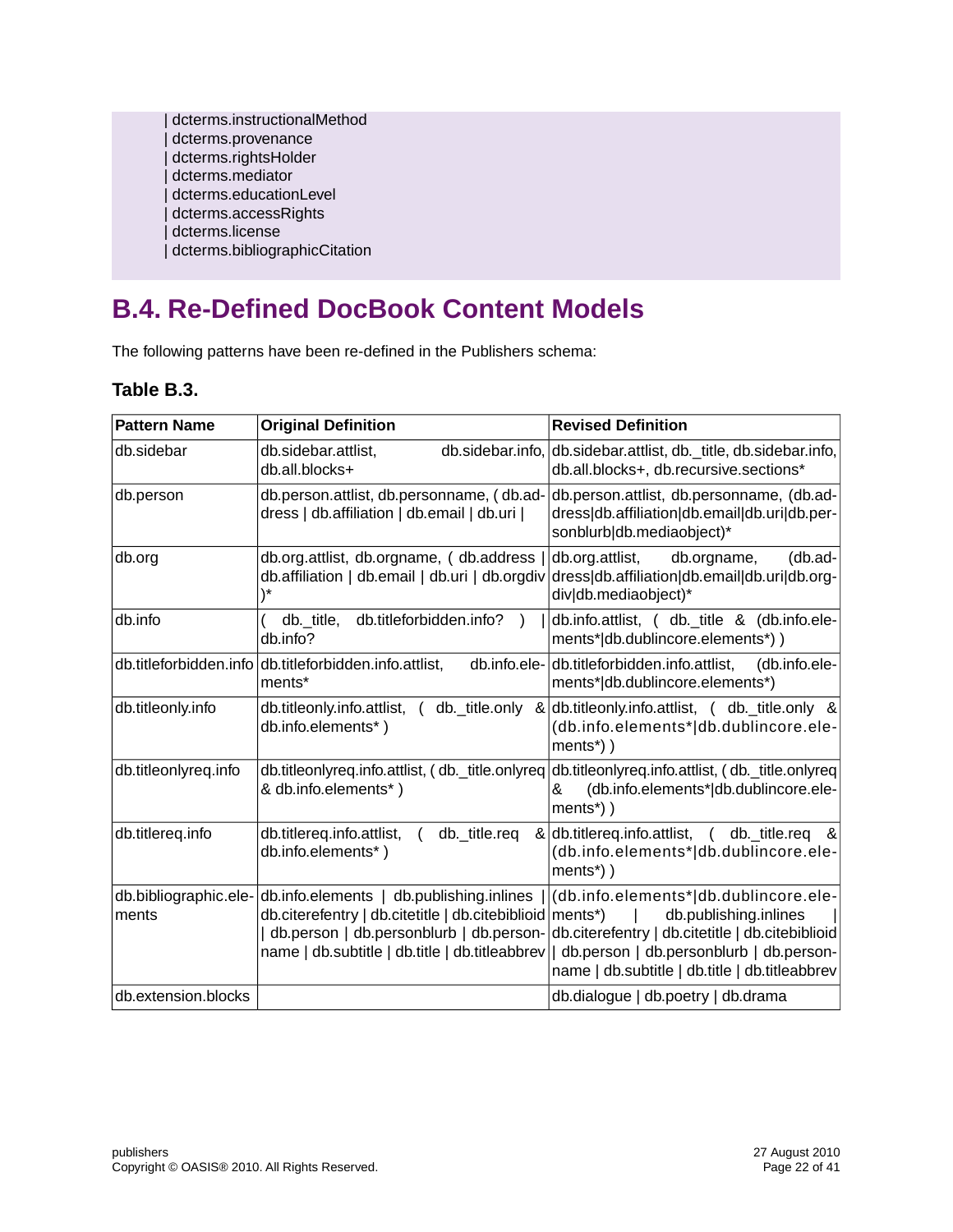## <span id="page-22-0"></span>**B.5. Included DocBook Element Definitions**

Each element in DocBook V5.0 is defined by its own pattern. To change the content model of an element, only that pattern need be redefined. To remove an element from DocBook, that pattern can be redefined as " notAllowed ".

The following 212 elements from full DocBook have been included: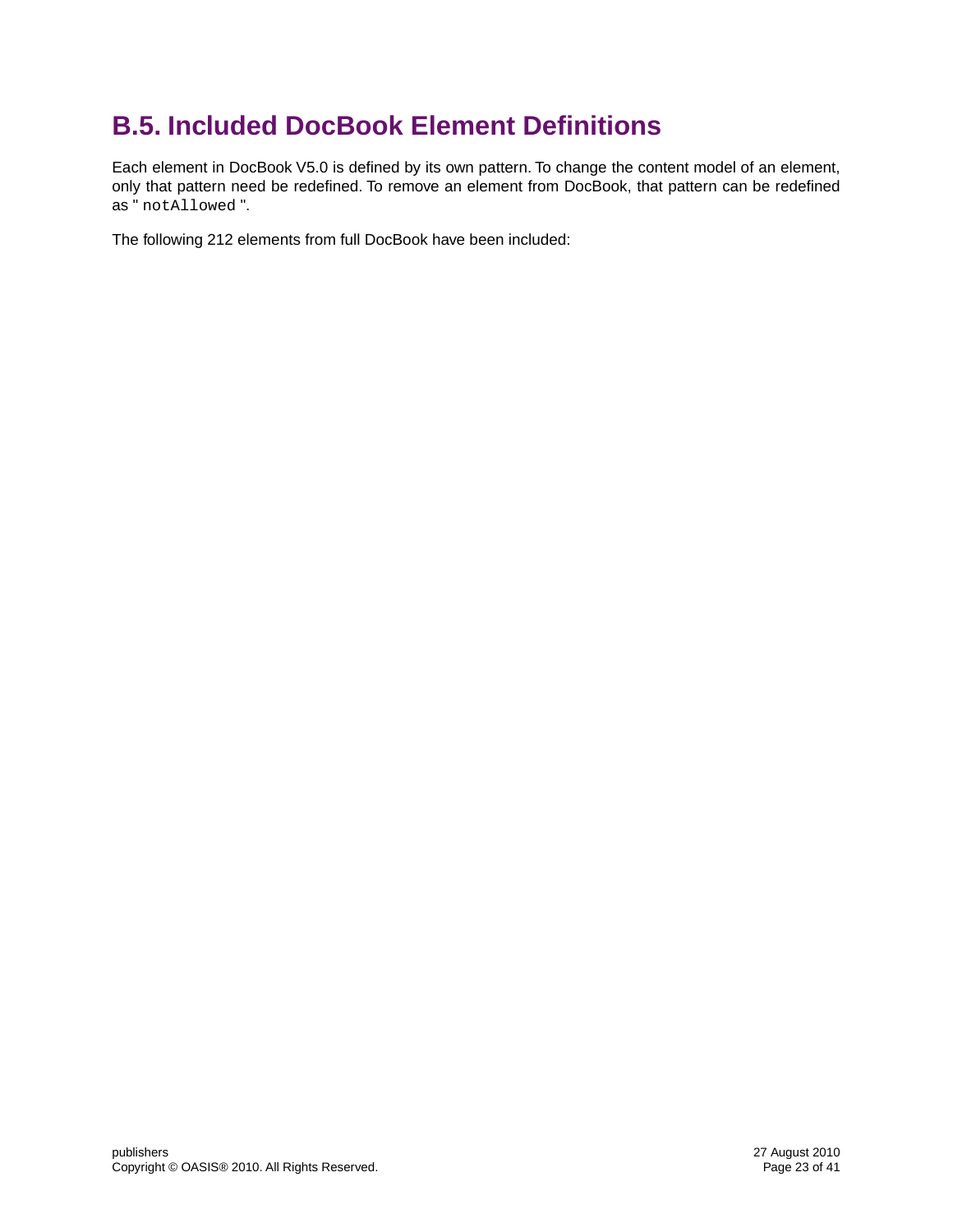| <b>Element Name</b>   | <b>Definition</b>        | Group                                         | <b>Module</b> | <b>Description</b>                                                                                  |
|-----------------------|--------------------------|-----------------------------------------------|---------------|-----------------------------------------------------------------------------------------------------|
| abbrev                | db.abbrev                | db.publishing.in-<br>lines                    | pool.rnc      | An abbreviation, especially one<br>followed by a period                                             |
| abstract              | db.abstract              | db.info.elements                              | pool.rnc      | A summary                                                                                           |
| acknowledge-<br>ments | db.acknowledge-<br>ments | db.components                                 | hier.rnc      | Acknowledgements of a book or<br>other component                                                    |
| acronym               | db.acronym               | db.publishing.in-<br>lines                    | pool.rnc      | An often pronounceable word<br>made from the initial (or selec-<br>ted) letters of a name or phrase |
| address               | db.address               | $d b. p u b l i s h -$ pool.rnc<br>ing.blocks |               | A real-world address, generally<br>a postal address                                                 |
| affiliation           | db.affiliation           | db.person.au-<br>thor.contentmodel            | pool.rnc      | The institutional affiliation of an<br>individual                                                   |
| alt                   | db.alt                   | db.ubiq.inlines                               | pool.rnc      | A text-only annotation, often<br>used for accessibility                                             |
| anchor                | db.anchor                | db.link.inlines                               | pool.rnc      | A spot in the document                                                                              |
| answer                | db.answer                | db.qandaentry                                 | qandaset.rnc  | An answer to a question posed<br>in a QandASet                                                      |
| appendix              | db.appendix              | db.components                                 | hier.rnc      | An appendix in a Book or Article                                                                    |
| area                  | db.area                  | db.areaspec                                   | callouts.rnc  | A region defined for a Callout in<br>a graphic or code example                                      |
| area                  | db.area.inareaset        | Idb.areaset                                   | callouts.rnc  | A region defined for a Callout in<br>a graphic or code example                                      |
| areaset               | db.areaset               | db.areaspec                                   | callouts.rnc  | A set of related areas in a<br>graphic or code example                                              |
| areaspec              | db.areaspec              | db.programlist-<br>ingco                      | callouts.rnc  | A collection of regions in a<br>graphic or code example                                             |
| article               | db.article               | db.components                                 | hier.rnc      | An article                                                                                          |
| artpagenums           | db.artpagenums           | db.info.elements                              | pool.rnc      | The page numbers of an article<br>as published                                                      |
| attribution           | db.attribution           | db.blockquote                                 | pool.rnc      | The source of a block quote or<br>epigraph                                                          |
| audiodata             | db.audiodata             | db.audioobject                                | pool.rnc      | Pointer to external audio data                                                                      |
| audioobject           | db.audioobject           | db.mediaobject.con-<br>tent                   | pool.rnc      | A wrapper for audio data and its<br>associated meta-information                                     |
| author                | db.author                | db.bibliography.in-<br>lines                  | pool.rnc      | The name of an individual author                                                                    |
| authorgroup           | db.authorgroup           | db.info.elements                              | pool.rnc      | Wrapper for author information<br>when a document has multiple<br>authors or collabarators          |
| authorinitials        | db.authorinitials        | db.info.elements                              | pool.rnc      | The initials or other short identifi-<br>er for an author                                           |

### **Table B.4. Included DocBook elements**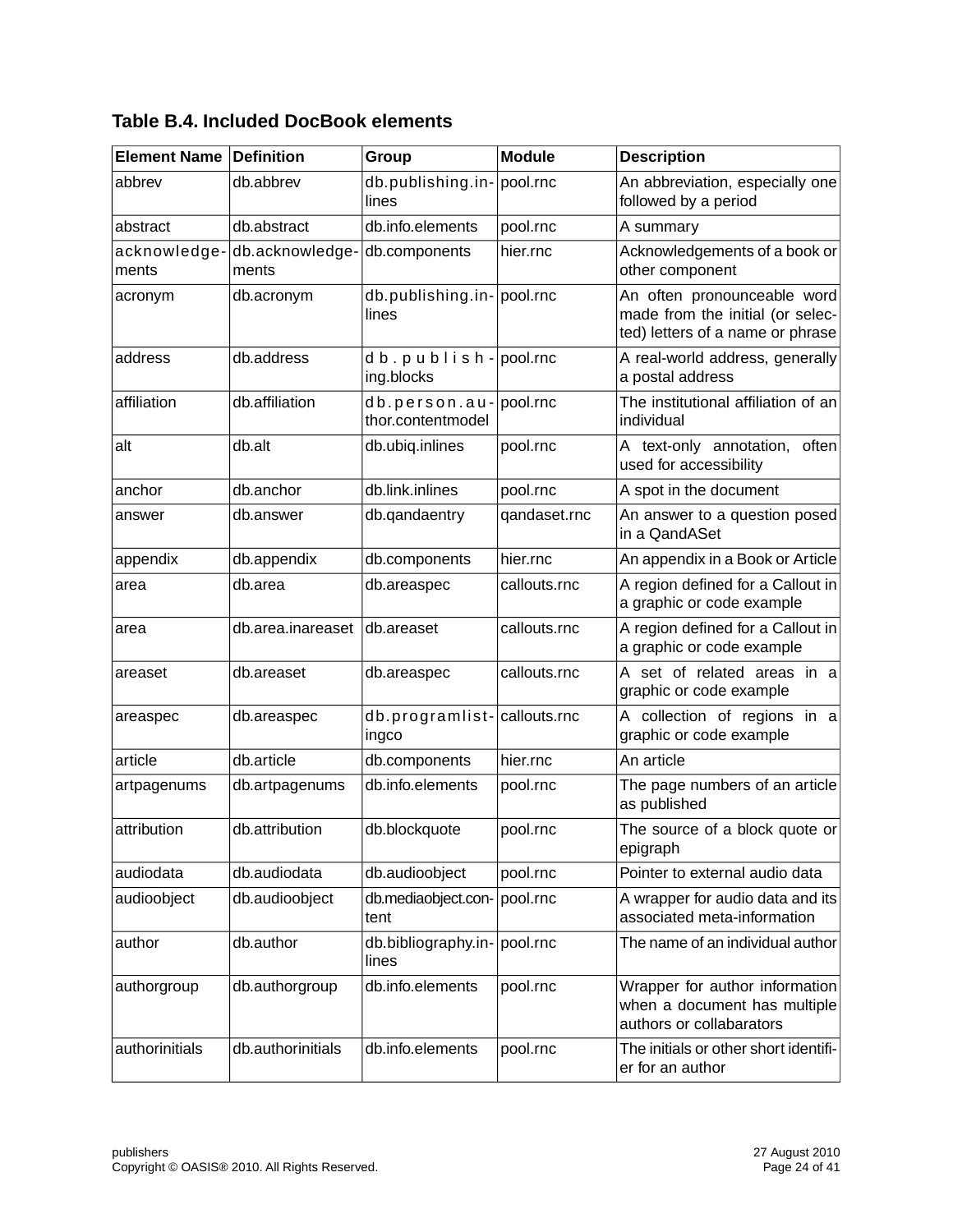| bibliocoverage | db.bibliocoverage | db.info.elements                      | pool.rnc         | The spatial or temporal coverage<br>of a document              |
|----------------|-------------------|---------------------------------------|------------------|----------------------------------------------------------------|
| bibliodiv      | db.bibliodiv      | db.bibliography                       | bibliography.rnc | A section of a Bibliography                                    |
| biblioentry    | db.biblioentry    | db.bibliography                       | bibliography.rnc | An entry in a Bibliography                                     |
| bibliography   | db.bibliography   | db.navigation.com-<br>ponents         | bibliography.rnc | A bibliography                                                 |
| biblioid       | db.biblioid       | db.info.elements                      | pool.rnc         | An identifier for a document                                   |
| bibliolist     | db.bibliolist     | db.list.blocks                        | bibliography.rnc | A wrapper for a list of biblio-<br>graphy entries              |
| bibliomisc     | db.bibliomisc     | db.info.elements                      | bibliography.rnc | Untyped bibliographic informa-<br>tion                         |
| bibliomixed    | db.bibliomixed    | db.bibliography                       | bibliography.rnc | An entry in a Bibliography                                     |
| bibliomset     | db.bibliomset     | db.info.elements                      | bibliography.rnc | A cooked container for related<br>bibliographic information    |
| biblioref      | db.biblioref      | db.link.inlines                       | bibliography.rnc | A cross-reference to a biblio-<br>graphic entry                |
| bibliorelation | db.bibliorelation | db.info.elements                      | pool.rnc         | The relationship of a document<br>to another                   |
| biblioset      | db.biblioset      | db.info.elements                      | bibliography.rnc | A raw container for related bibli-<br>ographic information     |
| bibliosource   | db.bibliosource   | db.info.elements                      | pool.rnc         | The source of a document                                       |
| blockquote     | db.blockquote     | db.publish-                           | pool.rnc         | A quotation set off from the main                              |
|                |                   | ing.blocks                            |                  | text                                                           |
| book           | db.book           | db.set.components hier.rnc            |                  | A book                                                         |
| bridgehead     | db.bridgehead     | db.nopara.blocks                      | pool.rnc         | A free-floating heading                                        |
| callout        | db.callout        | db.calloutlist                        | callouts.rnc     | A called out description of a<br>marked Area                   |
| calloutlist    | db.calloutlist    | db.list.blocks                        | callouts.rnc     | A list of callouts                                             |
| caption        | db.caption        | db.example                            | pool.rnc         | A caption                                                      |
| caption        | db.html.caption   | db.html.table.mod- htmltbl.rnc<br>el  |                  | An HTML table caption                                          |
| chapter        | db.chapter        | db.components                         | hier.rnc         | A chapter, as of a book                                        |
| citation       | db.citation       | db.bibliography.in-<br>lines          | pool.rnc         | An inline bibliographic reference<br>to another published work |
| citebiblioid   | db.citebiblioid   | db.bibliography.in- pool.rnc<br>lines |                  | A citation of a bibliographic<br>identifier                    |
| citetitle      | db.citetitle      | db.bibliography.in- pool.rnc<br>lines |                  | The title of a cited work                                      |
| city           | db.city           | db.address                            | pool.rnc         | The name of a city in an address                               |
| $_{\rm CO}$    | db.co             | db.verbatim.inlines callouts.rnc      |                  | The location of a callout embed-<br>ded in text                |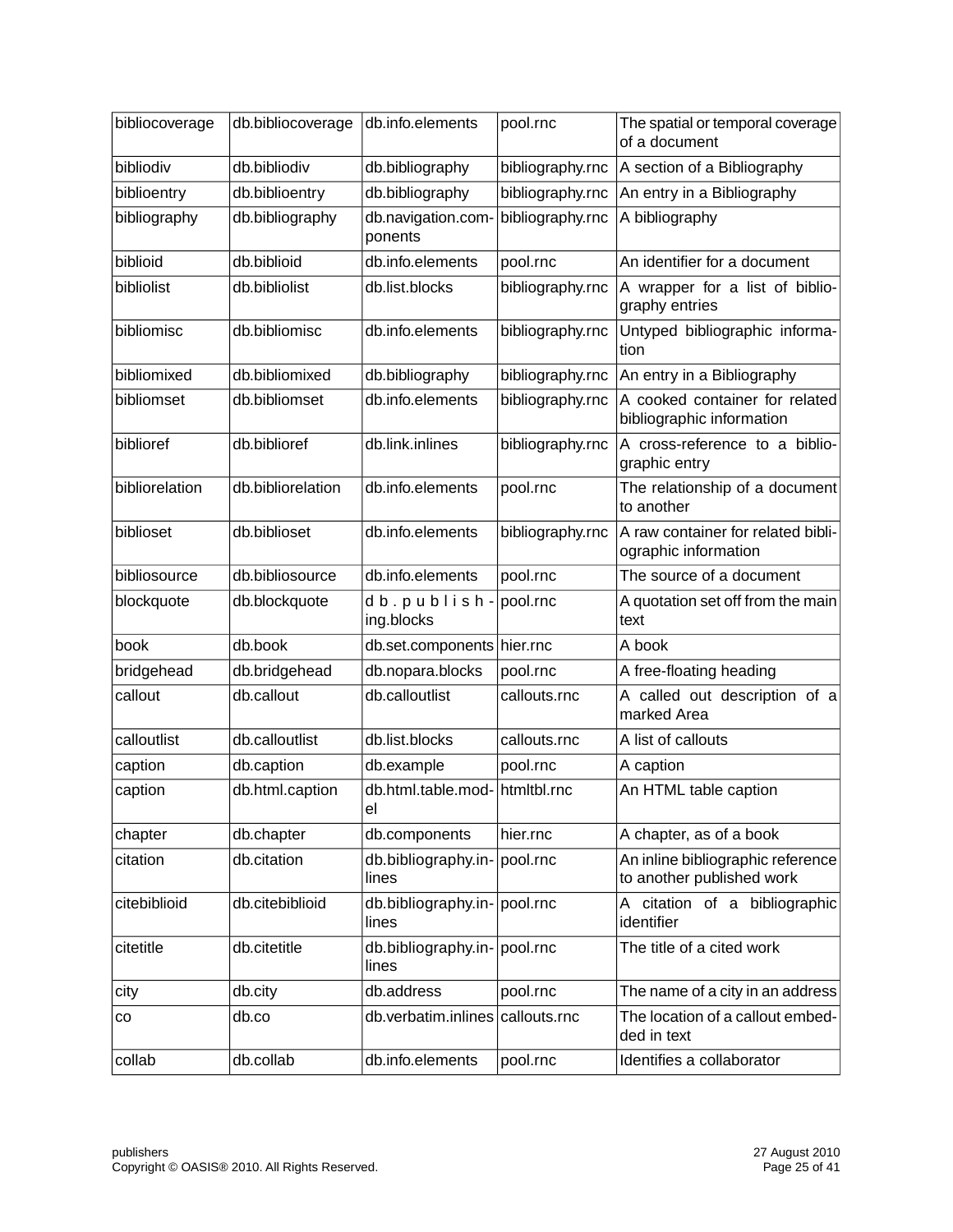| colophon    | db.colophon                             | db.components                          | hier.rnc    | Text at the back of a book de-<br>scribing facts about its produc-<br>tion                                      |
|-------------|-----------------------------------------|----------------------------------------|-------------|-----------------------------------------------------------------------------------------------------------------|
| colspec     | db.colspec                              | db.tgroup                              | calstbl.rnc | Specifications for a column in a<br>table                                                                       |
| confdates   | db.confdates                            | db.confgroup                           | pool.rnc    | The dates of a conference for<br>which a document was written                                                   |
| confgroup   | db.confgroup                            | db.info.elements                       | pool.rnc    | A wrapper for document meta-<br>information about a conference                                                  |
| confnum     | db.confnum                              | db.confgroup                           | pool.rnc    | An identifier, frequently numeric-<br>al, associated with a conference<br>for which a document was writ-<br>ten |
| confsponsor | db.confsponsor                          | db.confgroup                           | pool.rnc    | The sponsor of a conference for<br>which a document was written                                                 |
| conftitle   | db.conftitle                            | db.confgroup                           | pool.rnc    | The title of a conference for<br>which a document was written                                                   |
| contractnum | db.contractnum                          | db.info.elements                       | pool.rnc    | The contract number of a docu-<br>ment                                                                          |
|             | contractsponsor db.contractspon-<br>sor | db.info.elements                       | pool.rnc    | The sponsor of a contract                                                                                       |
| contrib     | db.contrib                              | db.person.au-<br>thor.contentmodel     | pool.rnc    | A summary of the contributions<br>made to a document by a cred-<br>ited source                                  |
| copyright   | db.copyright                            | db.info.elements                       | pool.rnc    | Copyright information about a<br>document                                                                       |
| coref       | db.coref                                | db.publishing.in-callouts.rnc<br>lines |             | A cross reference to a co                                                                                       |
| country     | db.country                              | db.address                             | pool.rnc    | The name of a country                                                                                           |
| cover       | db.cover                                | db.info.elements                       | pool.rnc    | Additional content for the cover<br>of a publication                                                            |
| date        | db.date                                 | db.publishing.in- pool.rnc<br>lines    |             | The date of publication or revi-<br>sion of a document                                                          |
| dedication  | db.dedication                           | db.components                          | hier.rnc    | The dedication of a book or oth-<br>er component                                                                |
| edition     | db.edition                              | db.info.elements                       | pool.rnc    | The name or number of an edi-<br>tion of a document                                                             |
| editor      | db.editor                               | db.bibliography.in- pool.rnc<br>lines  |             | The name of the editor of a doc-<br>ument                                                                       |
| email       | db.email                                | db.markup.inlines                      | pool.rnc    | An email address                                                                                                |
| emphasis    | db._emphasis                            | db. emphasis                           | pool.rnc    | A limited span of emphasized<br>text                                                                            |
| emphasis    | db.emphasis                             | db.publishing.in- pool.rnc<br>lines    |             | <b>Emphasized text</b>                                                                                          |
| entry       | db.entry                                | db.row                                 | calstbl.rnc | A cell in a table                                                                                               |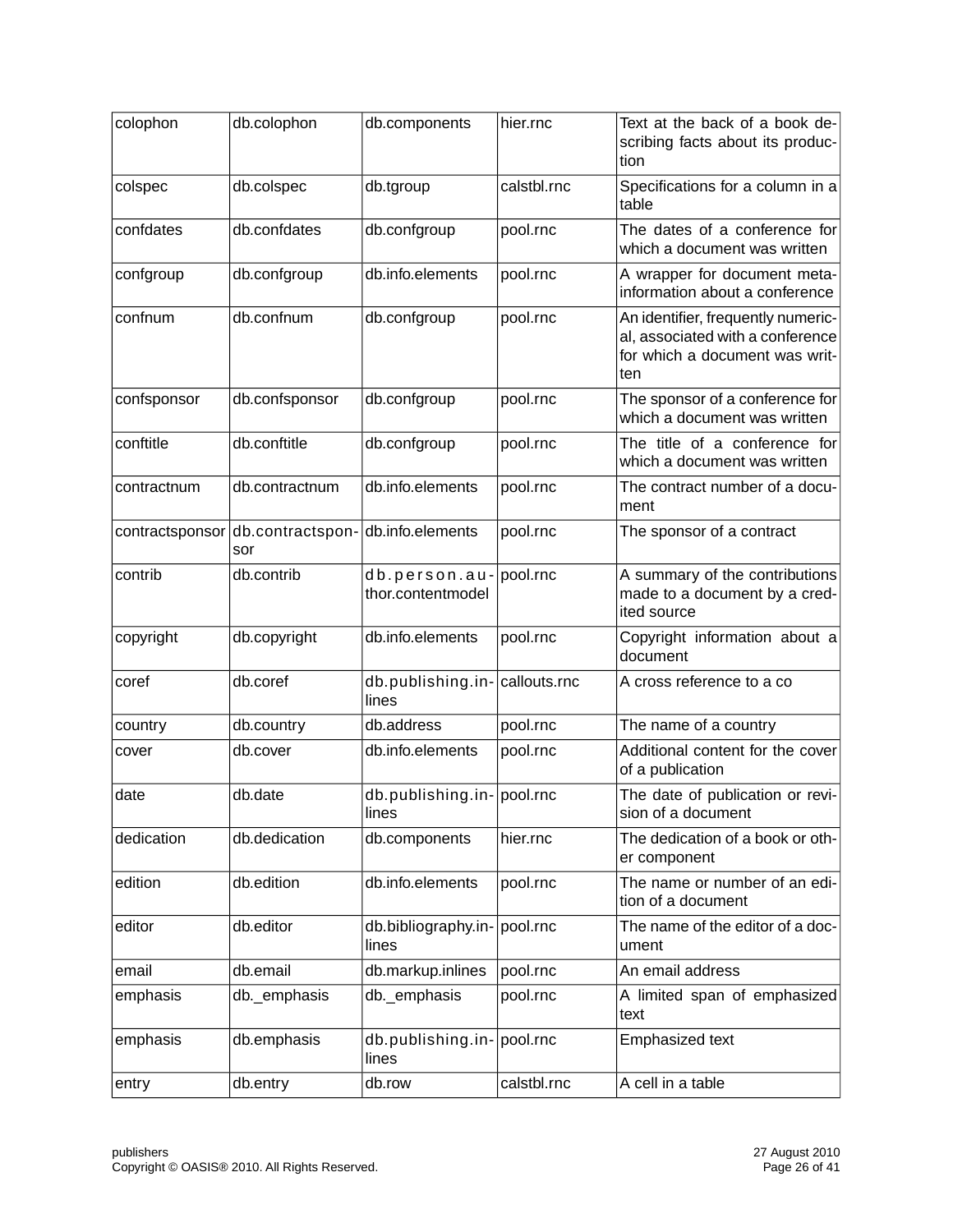| entrytbl      | db.entrytbl                   | db.row                                        | calstbl.rnc  | A subtable appearing in place of<br>an Entry in a table                              |
|---------------|-------------------------------|-----------------------------------------------|--------------|--------------------------------------------------------------------------------------|
| epigraph      | db.epigraph                   | $d b. p u b l i s h -$ pool.rnc<br>ing.blocks |              | A short inscription at the begin-<br>ning of a document or compon-<br>ent            |
| equation      | db.equation                   | db.formal.blocks                              | math.rnc     | A displayed mathematical equa-<br>tion                                               |
| example       | db.example                    | db.formal.blocks                              | pool.rnc     | A formal example, with a title                                                       |
| fax           | db.fax                        | db.address                                    | pool.rnc     | A fax number                                                                         |
| figure        | db.figure                     | db.formal.blocks                              | pool.rnc     | A formal figure, generally an illus-<br>tration, with a title                        |
| firstname     | db.firstname                  | db.personname                                 | pool.rnc     | The first name of a person                                                           |
| firstterm     | db.firstterm                  | db.glossary.inlines                           | glossary.rnc | The first occurrence of a term                                                       |
| footnote      | db.footnote                   | db.publishing.in-pool.rnc<br>lines            |              | A footnote                                                                           |
| footnoteref   | db.footnoteref                | db.publishing.in-pool.rnc<br>lines            |              | A cross reference to a footnote<br>(a footnote mark)                                 |
| foreignphrase | db.foreignphrase              | db.publishing.in-pool.rnc<br>lines            |              | A word or phrase in a language<br>other than the primary language<br>of the document |
| formalpara    | db.formalpara                 | db.para.blocks                                | pool.rnc     | A paragraph with a title                                                             |
| glossary      | db.glossary                   | db.navigation.com-<br>ponents                 | glossary.rnc | A glossary                                                                           |
| glossdef      | db.glossdef                   | db.glossentry                                 | glossary.rnc | A definition in a GlossEntry                                                         |
| glossdiv      | db.glossdiv                   | db.glossary                                   | glossary.rnc | A division in a Glossary                                                             |
| glossentry    | db.glossentry                 | db.glosslist                                  | glossary.rnc | An entry in a Glossary or Gloss-<br>List                                             |
| glosslist     | db.glosslist                  | db.list.blocks                                | glossary.rnc | A wrapper for a list of glossary<br>entries                                          |
| glosssee      | db.glosssee                   | db.glossentry                                 | glossary.rnc | cross-reference from<br>one<br>glossentry to another                                 |
| glossseealso  | db.glossseealso               | db.glossdef                                   | glossary.rnc | cross-reference from<br>Α<br>one<br>GlossEntry to another                            |
| glossterm     | db.glossterm                  | db.glossary.inlines                           | glossary.rnc | A glossary term                                                                      |
| holder        | db.holder                     | db.copyright                                  | pool.rnc     | The name of the individual or<br>organization that holds a copy-<br>right            |
| honorific     | db.honorific                  | db.personname                                 | pool.rnc     | The title of a person                                                                |
| imagedata     | db.imagedata                  | db.imageobject.con-   pool.rnc<br>tent        |              | Pointer to external image data                                                       |
| imagedata     | db.imagedata.svg              | db.imageobject.con- svg.rnc<br>tent           |              | An SVG drawing in a media ob-<br>ject                                                |
| imagedata     | d<br>b<br>m<br>agedata.mathml | db.imageobject.con-   mathml.rnc<br>tent      |              | A MathML expression in a media<br>object                                             |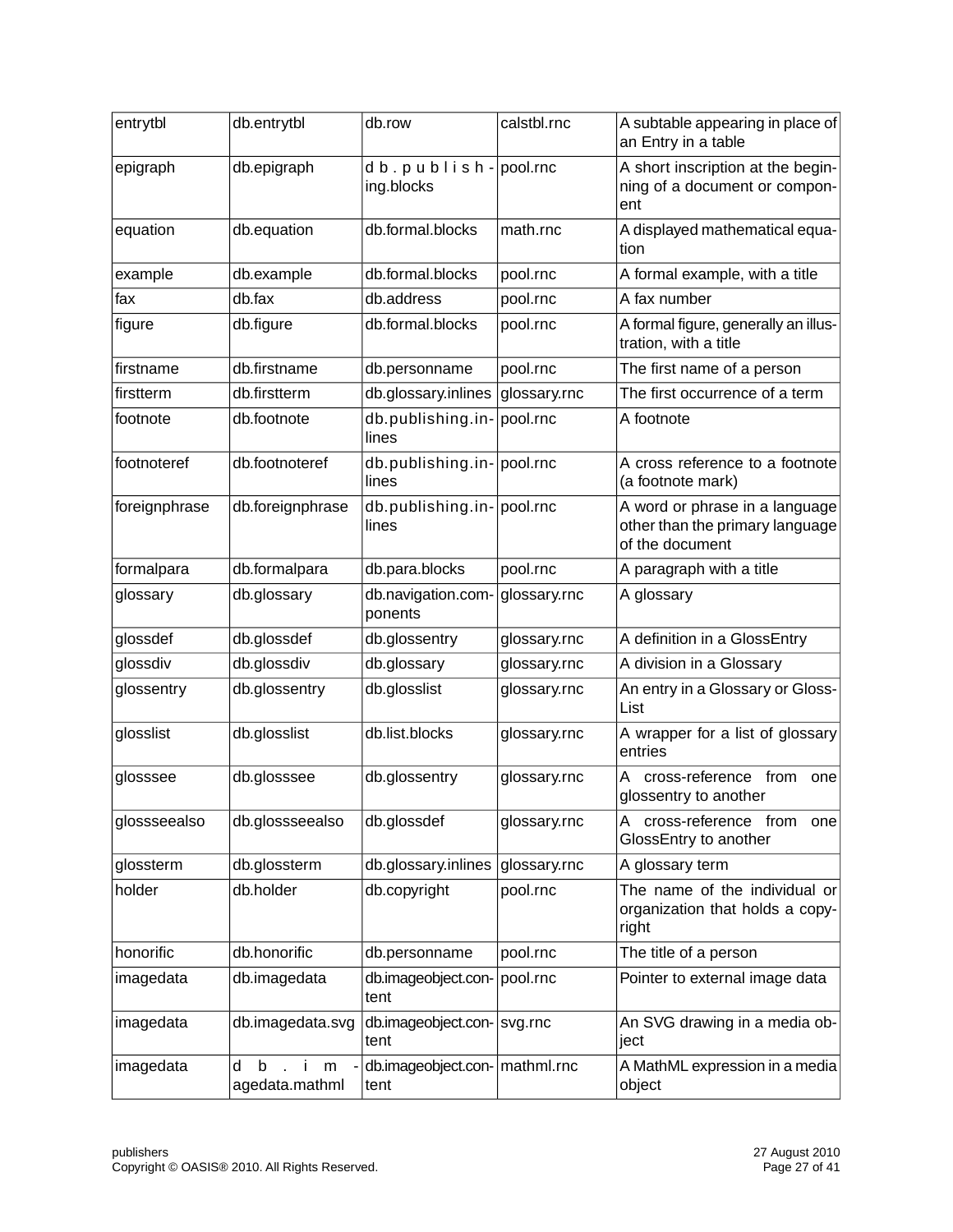| imageobject            | db.imageobject                           | db.mediaobject.con-   pool.rnc<br>tent                    |             | A wrapper for image data and its<br>associated meta-information                             |
|------------------------|------------------------------------------|-----------------------------------------------------------|-------------|---------------------------------------------------------------------------------------------|
| imageobjectco          | db.imageobjectco                         | db.mediaobject.con- callouts.rnc<br>tent                  |             | A wrapper for an image object<br>with callouts                                              |
| index                  | db.index                                 | db.navigation.com-   index.rnc<br>ponents                 |             | An index to a book or part of a<br>book                                                     |
| indexterm              | db.indexterm.endo-<br>frange             | db.indexterm                                              | index.rnc   | Identifies the end of a range as-<br>sociated with an indexed term                          |
| indexterm              | db.indexterm.star-<br>tofrange           | db.indexterm                                              | index.rnc   | A wrapper for an indexed term<br>that covers a range                                        |
| indexterm              | db.indexterm.singu-<br>lar               | db.itermset                                               | index.rnc   | A wrapper for an indexed term                                                               |
| info                   | db.titleonly.info                        | db._info.title.only                                       | pool.rnc    | A wrapper for information about<br>a component or other block with<br>only a title          |
| info                   | db.info                                  | db._info                                                  | pool.rnc    | A wrapper for information about<br>a component or other block                               |
| info                   | db.titlereq.info                         | db._info.title.req                                        | pool.rnc    | A wrapper for information about<br>a component or other block with<br>a required title      |
| info                   | db.titleforbid-db. info<br>den.info      |                                                           | pool.rnc    | A wrapper for information about<br>a component or other block<br>without a title            |
| info                   |                                          | db.titleonlyreq.info db._info.title.on- pool.rnc<br>lyreq |             | A wrapper for information about<br>a component or other block with<br>only a required title |
|                        | tion                                     | informalequation db.informalequa-db.informal.blocks       | math.rnc    | A displayed mathematical equa-<br>tion without a title                                      |
|                        | informalexample db. informal-<br>example | db.informal.blocks                                        | pool.rnc    | A displayed example without a<br>title                                                      |
| informalfigure         | db.informalfigure                        | db.informal.blocks                                        | pool.rnc    | A untitled figure                                                                           |
| informaltable          | db.cals.informalt-<br>able               | db.informalt-<br>able.choice                              | calstbl.rnc | A table without a title                                                                     |
| inlineequation         | db.inlineequation                        | db.math.inlines                                           | math.rnc    | A mathematical equation or ex-<br>pression occurring inline                                 |
| inlinemediaob-<br>ject | db.inlinemediaob-<br>ject                | db.ubiq.inlines                                           | pool.rnc    | An inline media object (video,<br>audio, image, and so on)                                  |
| issuenum               | db.issuenum                              | db.info.elements                                          | pool.rnc    | The number of an issue of a<br>journal                                                      |
| itemizedlist           | db.itemizedlist                          | db.list.blocks                                            | pool.rnc    | A list in which each entry is<br>marked with a bullet or other<br>dingbat                   |
| itermset               | db.itermset                              | db.info.elements                                          | index.rnc   | A set of index terms in the meta-<br>information of a document                              |
| jobtitle               | db.jobtitle                              | db.bibliography.in-   pool.rnc<br>lines                   |             | The title of an individual in an<br>organization                                            |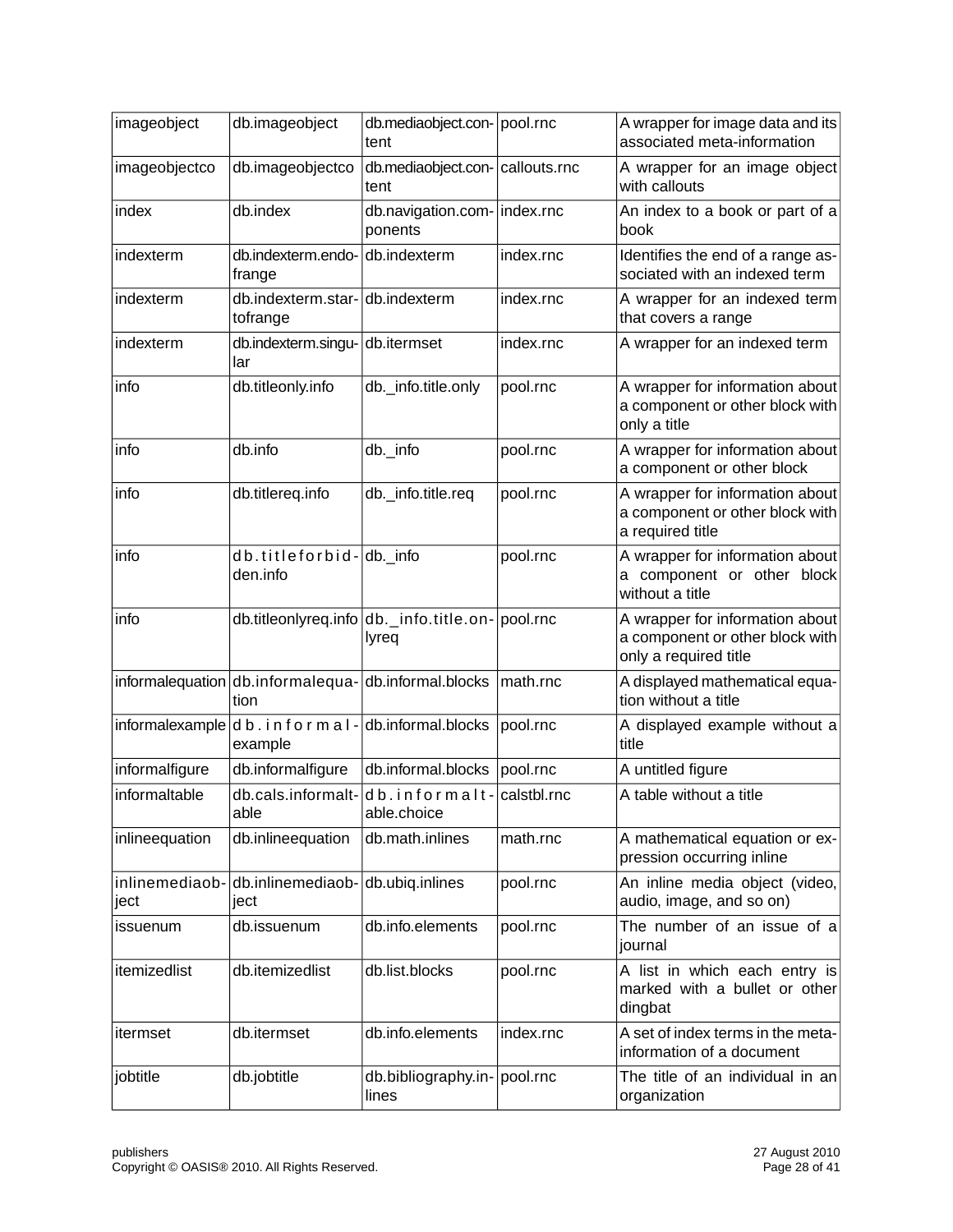| keyword       | db.keyword       | db.keywordset                         | pool.rnc     | One of a set of keywords describ-<br>ing the content of a document                                                      |
|---------------|------------------|---------------------------------------|--------------|-------------------------------------------------------------------------------------------------------------------------|
| keywordset    | db.keywordset    | db.info.elements                      | pool.rnc     | A set of keywords describing the<br>content of a document                                                               |
| label         | db.label         | db.question                           | qandaset.rnc | A label on a Question or Answer                                                                                         |
| legalnotice   | db.legalnotice   | db.info.elements                      | pool.rnc     | A statement of legal obligations<br>or requirements                                                                     |
| lineage       | db.lineage       | db.personname                         | pool.rnc     | The portion of a person's name<br>indicating a relationship to an-<br>cestors                                           |
| link          | db.link          | db.link.inlines                       | pool.rnc     | A hypertext link                                                                                                        |
| listitem      | db.listitem      | db.itemizedlist                       | pool.rnc     | A wrapper for the elements of a<br>list item                                                                            |
| literal       | db.literal       | db.markup.inlines                     | markup.rnc   | Inline text that is some literal<br>value                                                                               |
| literallayout | db.literallayout | db.verbatim.blocks pool.rnc           |              | A block of text in which line<br>breaks and white space are to<br>be reproduced faithfully                              |
| mathphrase    | db.mathphrase    | db.equation.con- math.rnc<br>tent     |              | A mathematical phrase, an ex-<br>pression that can be represented<br>with ordinary text and a small<br>amount of markup |
| mediaobject   | db.mediaobject   | db.graphic.blocks                     | pool.rnc     | A displayed media object (video,<br>audio, image, etc.)                                                                 |
| member        | db.member        | db.simplelist                         | pool.rnc     | An element of a simple list                                                                                             |
| note          | db.note          | db.admoni-<br>tion.blocks             | pool.rnc     | A message set off from the text                                                                                         |
| olink         | db.olink         | db.link.inlines                       | pool.rnc     | A link that addresses its target<br>indirectly                                                                          |
| optional      | db.optional      | db.technical.inlines technical.rnc    |              | Optional information                                                                                                    |
| orderedlist   | db.orderedlist   | db.list.blocks                        | pool.rnc     | A list in which each entry is<br>marked with a sequentially incre-<br>mented label                                      |
| org           | db.org           | db.bibliography.in- pool.rnc<br>lines |              | An organization and associated<br>metadata                                                                              |
| orgdiv        | db.orgdiv        | db.affiliation                        | pool.rnc     | A division of an organization                                                                                           |
| orgname       | db.orgname       | db.bibliography.in-<br>lines          | pool.rnc     | The name of an organization<br>other than a corporation                                                                 |
| otheraddr     | db.otheraddr     | db.address                            | pool.rnc     | Uncategorized information in<br>address                                                                                 |
| othercredit   | db.othercredit   | db.info.elements                      | pool.rnc     | A person or entity, other than an<br>author or editor, credited in a<br>document                                        |
| othername     | db.othername     | db.personname                         | pool.rnc     | A component of a persons name<br>that is not a first name, surname,<br>or lineage                                       |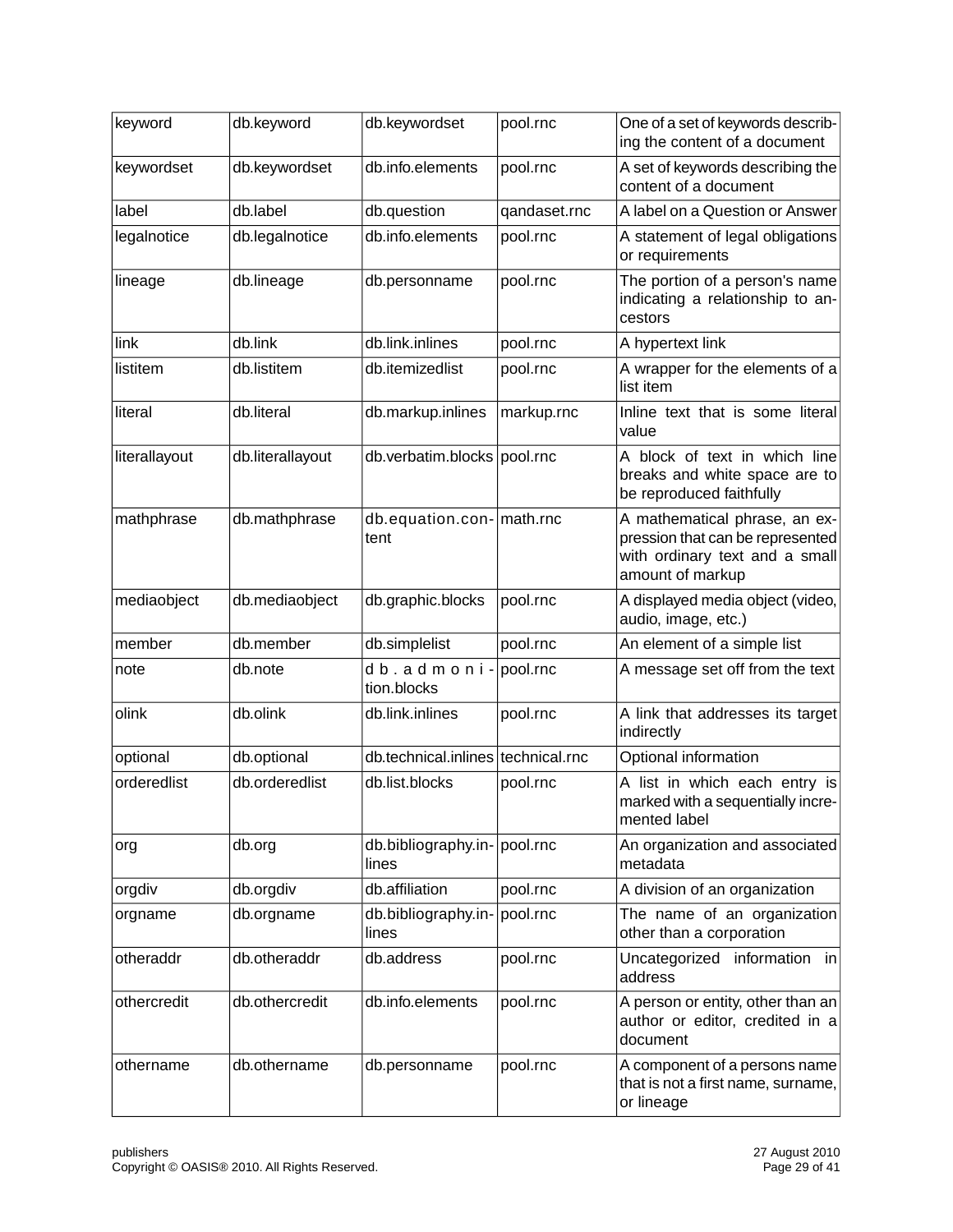| pagenums      | db.pagenums      | db.info.elements                               | pool.rnc     | The numbers of the pages in a<br>book, for use in a bibliographic<br>entry    |
|---------------|------------------|------------------------------------------------|--------------|-------------------------------------------------------------------------------|
| para          | db.para          | db.para.blocks                                 | pool.rnc     | A paragraph                                                                   |
| part          | db.part          | db.divisions                                   | hier.rnc     | A division in a book                                                          |
| partintro     | db.partintro     | db.part                                        | hier.rnc     | An introduction to the contents<br>of a part                                  |
| person        | db.person        | db.bibliography.in- pool.rnc<br>lines          |              | А<br>associated<br>and<br>person<br>metadata                                  |
| personblurb   | db.personblurb   | $db.person.au$ - pool.rnc<br>thor.contentmodel |              | A short description or note about<br>a person                                 |
| personname    | db.personname    | db.bibliography.in- pool.rnc<br>lines          |              | The personal name of an indi-<br>vidual                                       |
| phone         | db.phone         | db.address                                     | pool.rnc     | A telephone number                                                            |
| phrase        | db.phrase        | db.publishing.in- pool.rnc<br>lines            |              | A span of text                                                                |
| phrase        | db._phrase       | db._text                                       | pool.rnc     | A limited span of text                                                        |
| pob           | db.pob           | db.address                                     | pool.rnc     | A post office box in an address                                               |
| postcode      | db.postcode      | db.address                                     | pool.rnc     | A postal code in an address                                                   |
| preface       | db.preface       | db.components                                  | hier.rnc     | Introductory matter preceding<br>the first chapter of a book                  |
| primary       | db.primary       | db.indexterm.con- index.rnc<br>tentmodel       |              | The primary word or phrase un-<br>der which an index term should<br>be sorted |
| printhistory  | db.printhistory  | db.info.elements                               | pool.rnc     | The printing history of a docu-<br>ment                                       |
| procedure     | db.procedure     | db.technical.blocks pool.rnc                   |              | A list of operations to be per-<br>formed in a well-defined se-<br>quence     |
| productname   | db.productname   | db.product.inlines                             | pool.rnc     | The formal name of a product                                                  |
| productnumber |                  | db.productnumber db.product.inlines            | pool.rnc     | A number assigned to a product                                                |
| pubdate       | db.pubdate       | db.info.elements                               | pool.rnc     | The date of publication of a doc-<br>ument                                    |
| publisher     | db.publisher     | db.info.elements                               | pool.rnc     | The publisher of a document                                                   |
| publishername | db.publishername | db.info.elements                               | pool.rnc     | The name of the publisher of a<br>document                                    |
| qandadiv      | db.qandadiv      | db.qandaset                                    | qandaset.rnc | A titled division in a QandASet                                               |
| qandaentry    | db.gandaentry    | db.gandaset                                    | qandaset.rnc | A question/answer set within a<br>QandASet                                    |
| qandaset      | db.qandaset      | db.list.blocks                                 | qandaset.rnc | A question-and-answer set                                                     |
| question      | db.question      | db.qandaentry                                  | qandaset.rnc | A question in a QandASet                                                      |
| quote         | db.quote         | db.publishing.in-<br>lines                     | pool.rnc     | An inline quotation                                                           |
| releaseinfo   | db.releaseinfo   |                                                | pool.rnc     |                                                                               |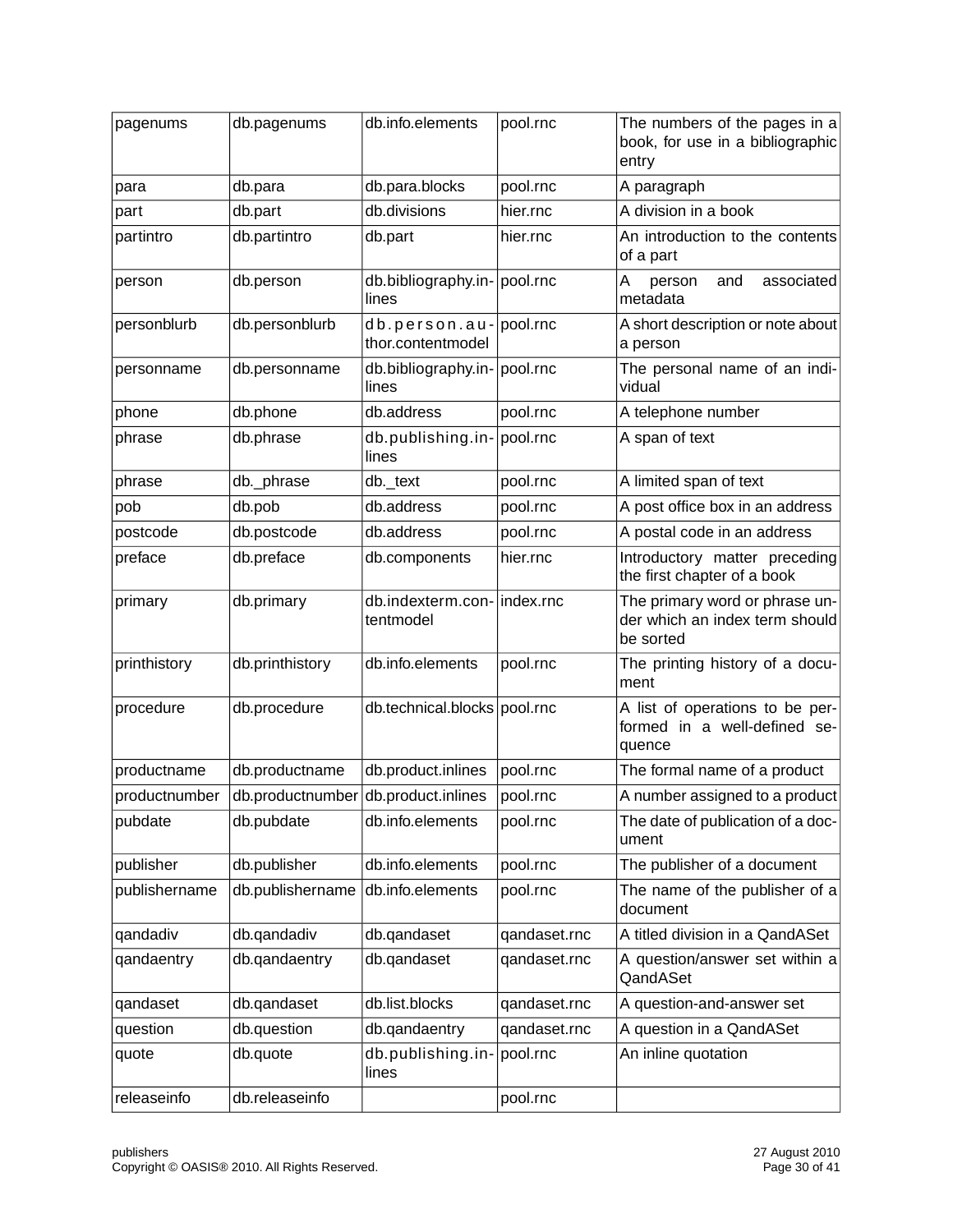| remark           | remark           | pool.rnc    | A remark (or comment) intended<br>for presentation in a draft manu-<br>script  |
|------------------|------------------|-------------|--------------------------------------------------------------------------------|
| revdescription   | revdescription   | pool.rnc    |                                                                                |
| revhistory       | revhistory       | pool.rnc    |                                                                                |
| revision         | revision         | pool.rnc    |                                                                                |
| revnumber        | revnumber        | pool.rnc    |                                                                                |
| revremark        | revremark        | pool.rnc    |                                                                                |
| row              | row              | calstbl.rnc |                                                                                |
| secondary        | secondary        | index.rnc   |                                                                                |
| secondaryie      | secondaryie      | index.rnc   |                                                                                |
| section          | db.section       | hier.rnc    |                                                                                |
| see              | see              | index.rnc   |                                                                                |
| seealso          | seealso          | index.rnc   |                                                                                |
| seriesvolnums    | seriesvolnums    | pool.rnc    |                                                                                |
| set              | set              | hier.rnc    |                                                                                |
| setindex         | setindex         | index.rnc   |                                                                                |
| shortaffil       | shortaffil       | pool.rnc    |                                                                                |
| sidebar          | sidebar          | pool.rnc    | A portion of a document that is<br>isolated from the main narrative<br>flow    |
| simpara          | simpara          | pool.rnc    | A paragraph that contains only<br>text and inline markup, no block<br>elements |
| simplelist       | simplelist       | pool.rnc    | An undecorated list of single<br>words or short phrases                        |
| simplesect       | simplesect       | hier.rnc    | A section of a document with no<br>subdivisions                                |
| spanspec         | spanspec         | calstbl.rnc |                                                                                |
| state            | state            |             |                                                                                |
| step             | step             | pool.rnc    | A unit of action in a procedure                                                |
| stepalternatives | stepalternatives | pool.rnc    | Alternative steps in a procedure                                               |
| street           | street           | pool.rnc    |                                                                                |
| subject          | subject          | pool.rnc    | One of a group of terms describ-<br>ing the subject matter of a docu-<br>ment  |
| subjectset       | subjectset       | pool.rnc    | A set of terms describing the<br>subject matter of a document                  |
| subjectterm      | subjectterm      | pool.rnc    | A term in a group of terms de-<br>scribing the subject matter of a<br>document |
| subscript        | subscript        | pool.rnc    |                                                                                |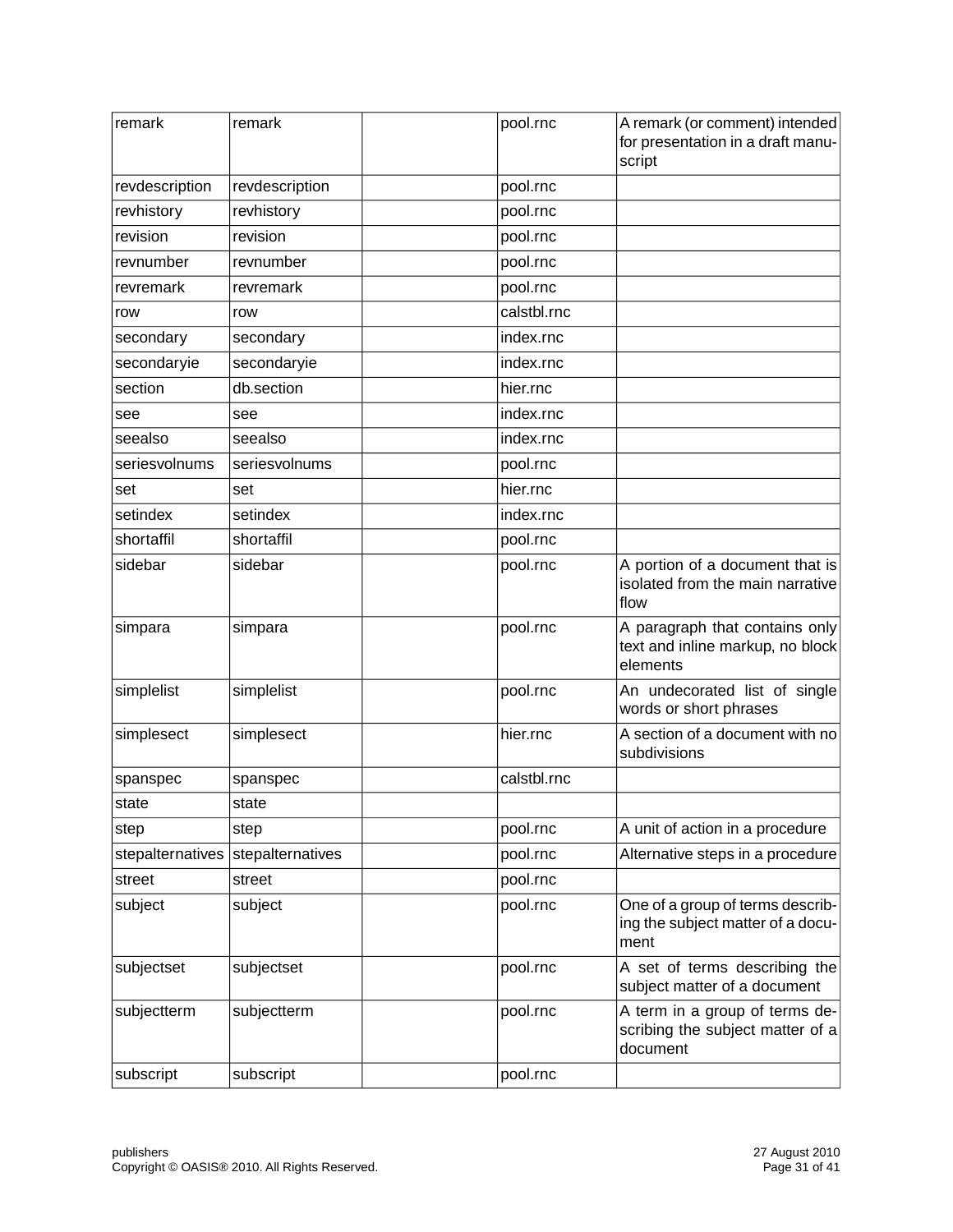| substeps     | substeps                         | pool.rnc     | A wrapper for steps that occur<br>within steps in a procedure                                               |
|--------------|----------------------------------|--------------|-------------------------------------------------------------------------------------------------------------|
| subtitle     | subtitle                         | pool.rnc     | The subtitle of a document                                                                                  |
| superscript  | superscript                      | pool.rnc     |                                                                                                             |
| surname      | surname                          | pool.rnc     |                                                                                                             |
| table        | table                            | calstbl.rnc  |                                                                                                             |
| task         | task                             | tasks.rnc    | A task to be completed                                                                                      |
| ites         | taskprerequis- taskprerequisites | tasks.rnc    | The prerequisites for a task                                                                                |
| taskrelated  | taskrelated                      | tasks.rnc    | Information related to a task                                                                               |
| tasksummary  | tasksummary                      | tasks.rnc    | A summary of a task                                                                                         |
| tbody        | tbody                            | calstbl.rnc  |                                                                                                             |
| term         | term                             | pool.rnc     | The word or phrase being<br>defined or described in a vari-<br>able list                                    |
| termdef      | db.termdef                       | glossary.rnc | An inline definition of a term                                                                              |
| tertiary     | tertiary                         | index.rnc    |                                                                                                             |
| textdata     | textdata                         | pool.rnc     | Pointer to external text data                                                                               |
| textobject   | textobject                       | pool.rnc     | A wrapper for a text description<br>of an object and its associated<br>meta-information                     |
| tfoot        | tfoot                            | calstbl.rnc  |                                                                                                             |
| tgroup       | tgroup                           | calstbl.rnc  | A wrapper for the main content<br>of a table, or part of a table                                            |
| thead        | thead                            | calstbl.rnc  |                                                                                                             |
| title        | title                            | pool.rnc     | The text of the title of a section<br>of a document or of a formal<br>block-level element                   |
| titleabbrev  | titleabbrev                      | pool.rnc     | The abbreviation of a title                                                                                 |
| toc          | toc                              | toc.rnc      | A table of contents                                                                                         |
| trademark    | trademark                        | pool.rnc     |                                                                                                             |
| uri          | uri                              | pool.rnc     |                                                                                                             |
| variablelist | variablelist                     | pool.rnc     | A list in which each entry is<br>composed of a set of one or<br>more terms and an associated<br>description |
| varlistentry | varlistentry                     | pool.rnc     | A wrapper for a set of terms and<br>the associated description in a<br>variable list                        |
| videodata    | videodata                        | pool.rnc     | Pointer to external video data                                                                              |
| videoobject  | videoobject                      | pool.rnc     | A wrapper for video data and its<br>associated meta-information                                             |
| volumenum    | volumenum                        | pool.rnc     |                                                                                                             |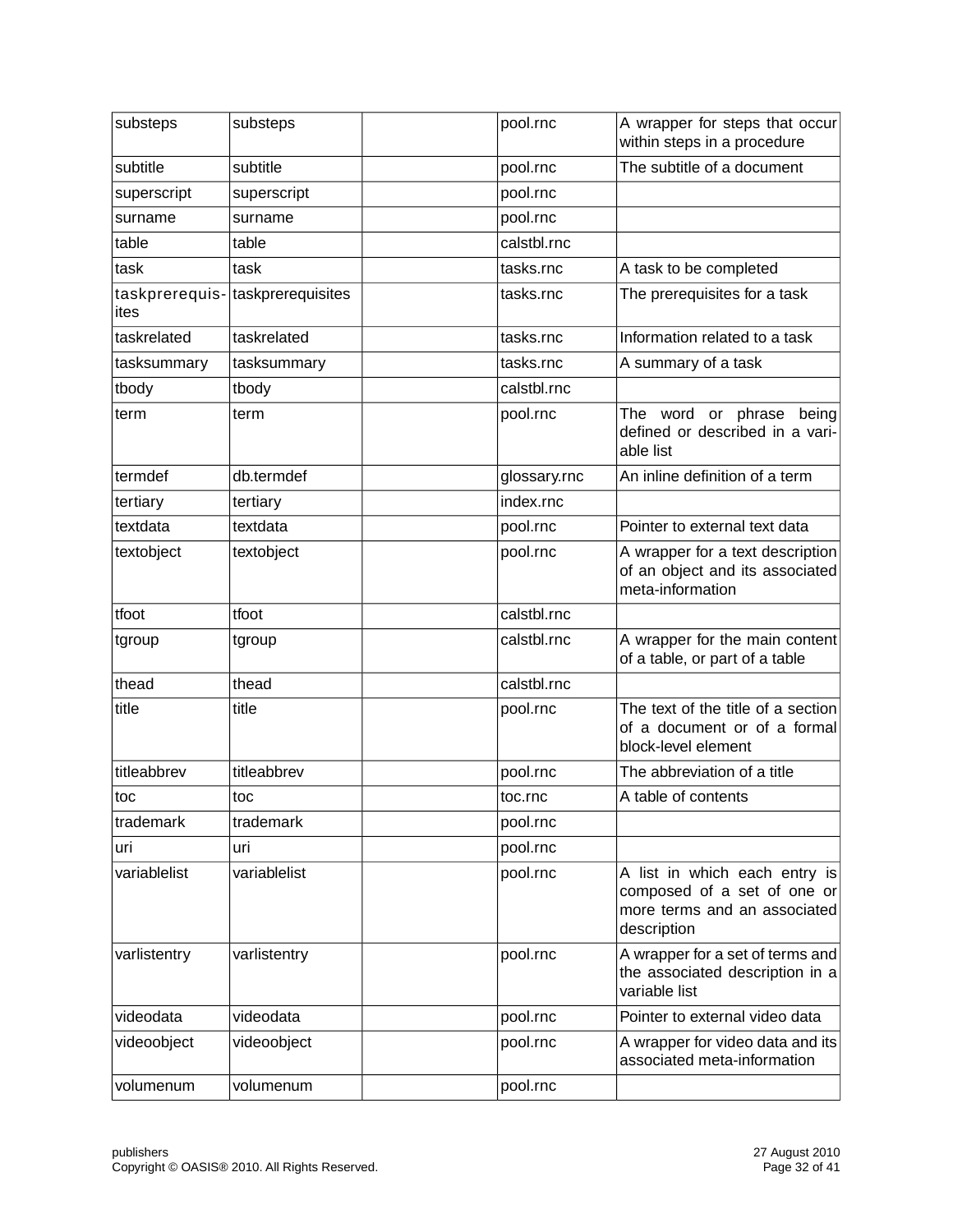| <i>v</i> ordasword | ldb.wordasword       |         | pool.rnc |                                          |
|--------------------|----------------------|---------|----------|------------------------------------------|
| ∣xref              | xref                 |         | pool.rnc |                                          |
| ∣vear              | vear                 |         | pool.rnc |                                          |
| l* *               | <sub>⊥</sub> db._any | db._any | pool.rnc | Any element from almost any<br>namespace |

## <span id="page-32-0"></span>**B.6. Excluded DocBook Element Definitions**

In the interest of providing a schema that meets the needs of the Publishing industry, the following considerations were made with regard to the modular approach to the schema and the exclusion of certain core DocBook elements:

Simplified markup

The focus should be on the structural, presentational and semantic markup that meets the needs of Publishers.

No technical elements

The vast majority of Publishers will not need the technical elements from core DocBook. For those titles that require technical markup, the inlines can easily be added as a module to the Publishers schema.

Generated text

With the robust DocBook toolchain, most Publishers will want to automate the creation of a Table of Contents and Index.

The following 149 elements from full DocBook have been excluded from the Publishers schema:

### **Note**

Because the Publishers schema is written in RelaxNG Compact syntax, it is very easy to add elements back into a customization of the Publishers schema. For example, if the elements in the programming module were needed, it is very simple to use an include statement for the programming.rnc file from the source DocBook distribution.

Norm Walsh has also developed an XProc pipeline to convert the RelaxNG format to DTD. For more information on this process, see [http://docbook.svn.sourceforge.net/viewvc/docbook/trunk/doc](http://docbook.svn.sourceforge.net/viewvc/docbook/trunk/docbook/relaxng/tools/rng2dtd/)[book/relaxng/tools/rng2dtd/.](http://docbook.svn.sourceforge.net/viewvc/docbook/trunk/docbook/relaxng/tools/rng2dtd/)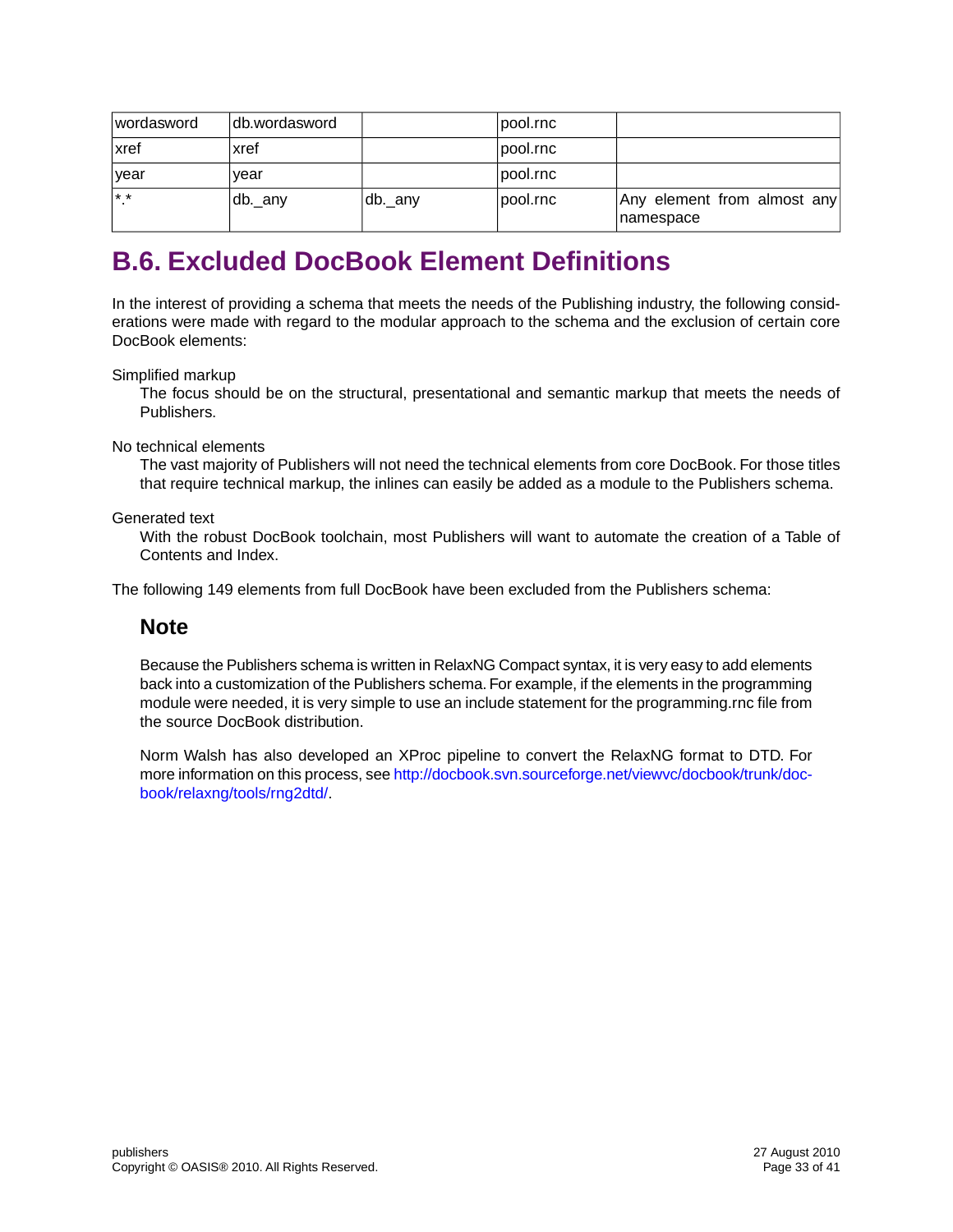| Element Name             | <b>Definition</b>                              | Group                                              | <b>Module</b>   | <b>Description</b>                                                  |
|--------------------------|------------------------------------------------|----------------------------------------------------|-----------------|---------------------------------------------------------------------|
| accel                    | db.accel                                       | db.keyboard.inlines keyboard.rnc                   |                 | graphical<br>user interface<br>A<br>(GUI) keyboard shortcut         |
| annotation               | db.annotation                                  | db.ubiq.inlines                                    | annotations.rnc | An annotation                                                       |
| application              | db.application                                 | db.product.inlines                                 | product.rnc     | The name of a software pro-<br>gram                                 |
| arc                      | db.arc                                         | db.extendedlink                                    | xlink.rnc       | An XLink arc in an extended-<br>link                                |
| arg                      | db.arg                                         | db.cmdsynopsis                                     | programming.rnc | An argument in a CmdSynop-<br>sis                                   |
| caution                  | db.caution                                     | d b . a d m o n i - admonitions.rnc<br>tion.blocks |                 | A note of caution                                                   |
| citerefentry             | db.citerefentry                                | db.bibliography.in- refentry.rnc<br>lines          |                 | A citation to a reference page                                      |
| classname                | db.classname                                   | db.programming.in- programming.rnc<br>lines        |                 | The name of a class, in the<br>object-oriented programming<br>sense |
| classsynopsis            | db.classsynopsis                               | db.synopsis.blocks                                 | programming.rnc | The syntax summary for a<br>class definition                        |
| classsynop-<br>sisinfo   | db.classsynop-db.classsynopsis<br>sisinfo      |                                                    | programming.rnc | Information supplementing the<br>contents of a ClassSynopsis        |
| cmdsynopsis              | db.cmdsynopsis                                 | db.synopsis.blocks                                 | programming.rnc | A syntax summary for a soft-<br>ware command                        |
| code                     | db.code                                        | db.markup.inlines                                  | markup.rnc      | An inline code fragment                                             |
| col                      | db.html.col                                    | db.html.table.model htmltbl.rnc                    |                 | Specifications for a column in<br>an HTML table                     |
| colgroup                 | db.html.colgroup                               | db.html.table.model htmltbl.rnc                    |                 | A group of columns in an<br><b>HTML</b> table                       |
| command                  | db.command                                     | db.os.inlines                                      | os.rnc          | The name of an executable<br>program or other software<br>command   |
|                          | computeroutput db.computeroutput db.os.inlines |                                                    | os.rnc          | Data, generally text, displayed<br>or presented by a computer       |
| constant                 | db.constant                                    | db.markup.inlines                                  | markup.rnc      | programming<br>or system<br>A<br>constant                           |
| constraint               | db.constraint                                  | db.production                                      | ebnf.rnc        | A constraint in an EBNF pro-<br>duction                             |
| constraintdef            | db.constraintdef                               | db.technical.blocks ebnf.rnc                       |                 | The definition of a constraint in<br>an EBNF production             |
| constructorsyn-<br>opsis | db.constructorsyn-<br>opsis                    | db.synopsis.blocks programming.rnc                 |                 | A syntax summary for a con-<br>structor                             |
| database                 | db.database                                    | db.product.inlines                                 | product.rnc     | The name of a database, or<br>part of a database                    |

### **Table B.5. Excluded DocBook elements**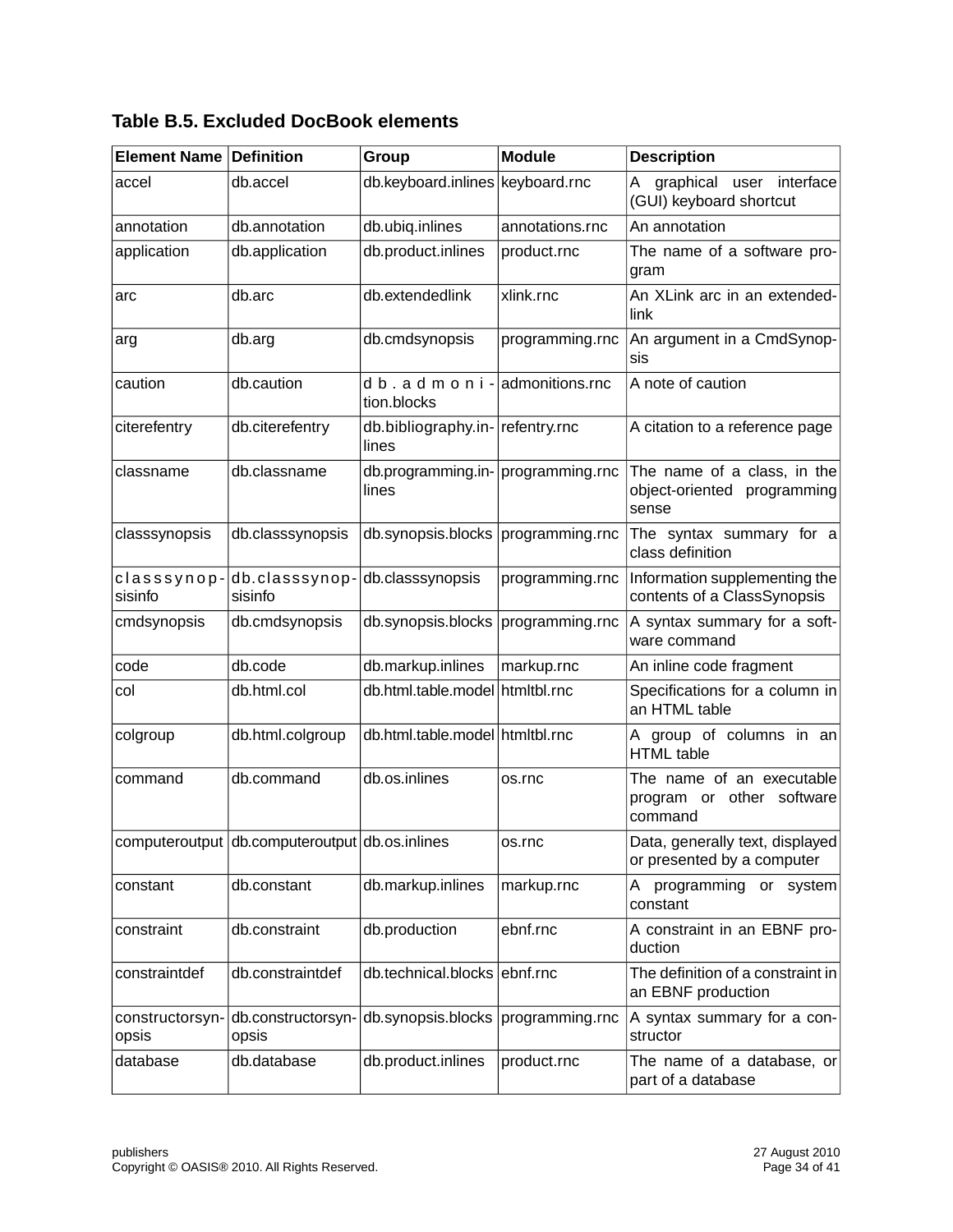| destructorsynop-<br>sis | db.destructorsyn-<br>opsis | db.synopsis.blocks                           | programming.rnc | A syntax summary for a de-<br>structor                                                         |
|-------------------------|----------------------------|----------------------------------------------|-----------------|------------------------------------------------------------------------------------------------|
| envar                   | db.envar                   | db.os.inlines                                | os.rnc          | A software environment vari-<br>able                                                           |
| errorcode               | db.errorcode               | db.error.inlines                             | error.rnc       | An error code                                                                                  |
| errorname               | db.errorname               | db.error.inlines                             | error.rnc       | An error name                                                                                  |
| errortext               | db.errortext               | db.error.inlines                             | error.rnc       | An error message.                                                                              |
| errortype               | db.errortype               | db.error.inlines                             | error.rnc       | The classification of an error<br>message                                                      |
| exceptionname           |                            | db.exceptionname db.programming.in-<br>lines | programming.rnc | The name of an exception                                                                       |
| extendedlink            | db.extendedlink            | db.info.elements                             | xlink.rnc       | An XLink extended link                                                                         |
| fieldsynopsis           | db.fieldsynopsis           | db.synopsis.blocks                           | programming.rnc | The name of a field in a class<br>definition                                                   |
| filename                | db.filename                | db.os.inlines                                | os.rnc          | The name of a file                                                                             |
| funcdef                 | db.funcdef                 | db.funcprototype                             | programming.rnc | A function (subroutine) name<br>and its return type                                            |
| funcparams              | db.funcparams              | db.paramdef                                  | programming.rnc | Parameters for a function refer-<br>through<br>function<br>enced<br>a<br>pointer in a synopsis |
| funcprototype           | db.funcprototype           | db.funcsynopsis                              | programming.rnc | The prototype of a function                                                                    |
| funcsynopsis            | db.funcsynopsis            | db.synopsis.blocks                           | programming.rnc | The syntax summary for a<br>function definition                                                |
| funcsynopsisinfo        | db.funcsynop-<br>sisinfo   | db.funcsynopsis                              | programming.rnc | Information supplementing the<br>FuncDefs of a FuncSynopsis                                    |
| function                | db.function                | db.programming.in-<br>lines                  | programming.rnc | The name of a function or sub-<br>routine, as in a programming<br>language                     |
| group                   | db.group                   | db.cmdsynopsis                               | programming.rnc | A group of elements in a Cmd-<br>Synopsis                                                      |
| guibutton               | db.guibutton               | db.gui.inlines                               | gui.rnc         | The text on a button in a GUI                                                                  |
| guiicon                 | db.guiicon                 | db.gui.inlines                               | gui.rnc         | Graphic and/or text appearing<br>as a icon in a GUI                                            |
| guilabel                | db.guilabel                | db.gui.inlines                               | gui.rnc         | The text of a label in a GUI                                                                   |
| guimenu                 | db.guimenu                 | db.gui.inlines                               | gui.rnc         | The name of a menu in a GUI                                                                    |
| guimenuitem             | db.guimenuitem             | db.gui.inlines                               | gui.rnc         | The name of a terminal menu<br>item in a GUI                                                   |
| guisubmenu              | db.guisubmenu              | db.gui.inlines                               | gui.rnc         | The name of a submenu in a<br><b>GUI</b>                                                       |
| hardware                | db.hardware                | db.product.inlines                           | product.rnc     | A physical part of a computer<br>system                                                        |
| important               | db.important               | db.admoni-<br>tion.blocks                    | admonitions.rnc | An admonition set off from the<br>text                                                         |
| indexdiv                | db.indexdiv                | db.index                                     | index.rnc       | A division in an index                                                                         |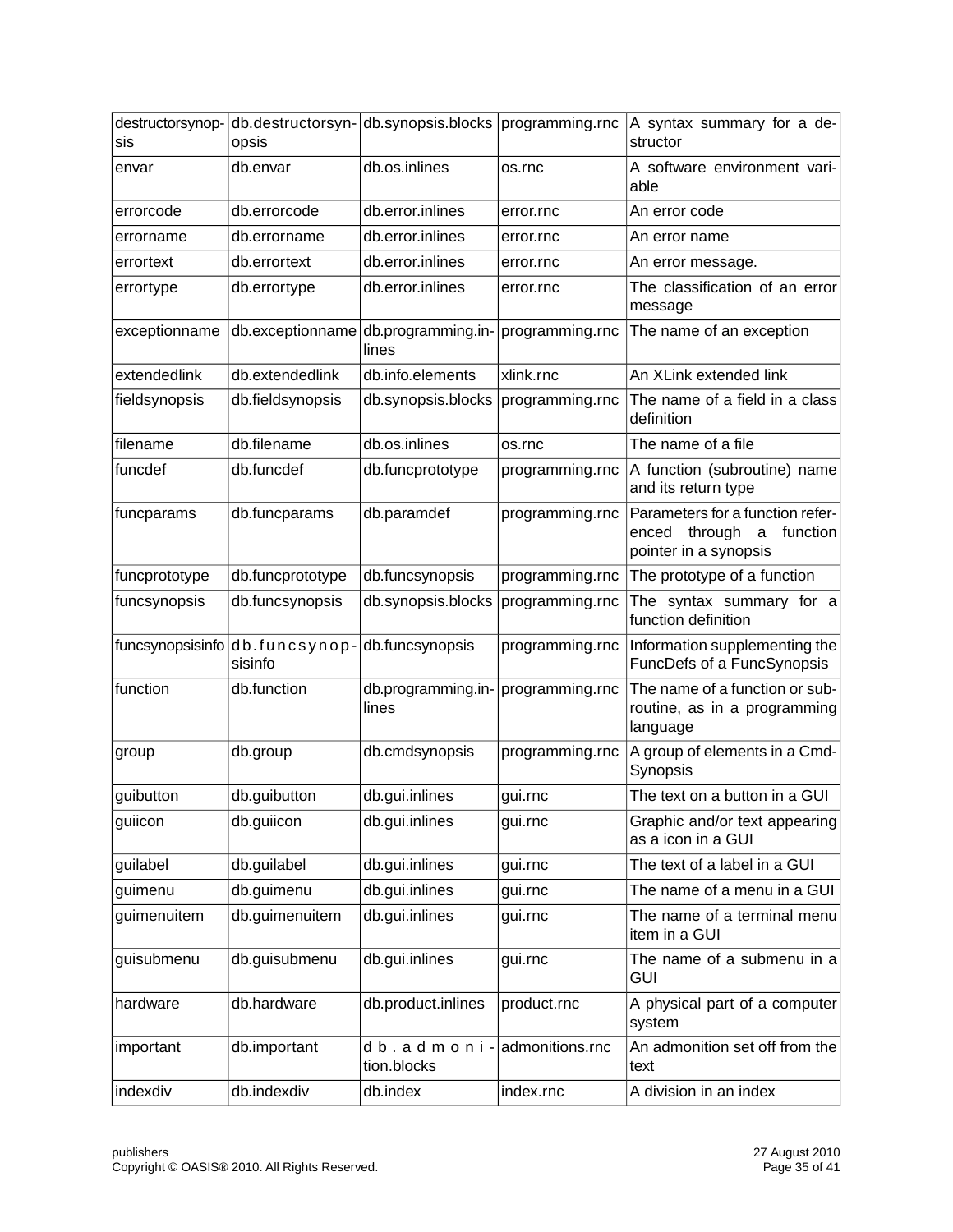| indexentry     | db.indexentry                         | db.index                                    | index.rnc       | An entry in an index                                                            |
|----------------|---------------------------------------|---------------------------------------------|-----------------|---------------------------------------------------------------------------------|
| informaltable  | db.html.informalt-<br>able            | db.informalt-<br>able.choice                | htmitbl.rnc     | An HTML table without a title                                                   |
| initializer    | db.initializer                        | db.programming.in- programming.rnc<br>lines |                 | The initializer for a FieldSynop-<br>sis                                        |
| interfacename  | db.interfacename                      | db.programming.in- programming.rnc<br>lines |                 | The name of an interface                                                        |
| keycap         | db.keycap                             | db.keyboard.inlines keyboard.rnc            |                 | The text printed on a key on a<br>keyboard                                      |
| keycode        | db.keycode                            | db.keyboard.inlines keyboard.rnc            |                 | The internal, frequently numer-<br>ic, identifier for a key on a key-<br>board  |
| keycombo       | db.keycombo                           | db.keyboard.inlines keyboard.rnc            |                 | A combination of input actions                                                  |
| keysym         | db.keysym                             | db.keyboard.inlines keyboard.rnc            |                 | The symbolic name of a key on<br>a keyboard                                     |
| lhs            | db.lhs                                | db.production                               | ebnf.rnc        | The left-hand side of an EBNF<br>production                                     |
| locator        | db.locator                            | db.extendedlink                             | xlink.rnc       | An XLink locator in an ex-<br>tendedlink                                        |
| manvolnum      | db.manvolnum                          | db.citerefentry                             | refentry.rnc    | A reference volume number                                                       |
| markup         | db.markup                             | db.markup.inlines                           | markup.rnc      | A string of formatting markup<br>in text that is to be represented<br>literally |
| lineannotation | db.lineannotation                     | db.verbatim.inlines                         | programming.rnc | A comment on a line in a ver-<br>batim listing                                  |
| menuchoice     | db.menuchoice                         | db.gui.inlines                              | gui.rnc         | A selection or series of selec-<br>tions from a menu                            |
| methodname     | db.methodname                         | db.programming.in- programming.rnc<br>lines |                 | The name of a method                                                            |
| methodparam    | db.methodparam                        | db.constructorsyn- programming.rnc<br>opsis |                 | Parameters to a method                                                          |
|                | methodsynopsis db.methodsynop-<br>sis |                                             |                 | db.synopsis.blocks programming.rnc A syntax summary for a meth-<br>od           |
| modifier       | db.modifier                           | db.programming.in- programming.rnc<br>lines |                 | Modifiers in a synopsis                                                         |
| mousebutton    | db.mousebutton                        | db.gui.inlines                              | gui.rnc         | The conventional name of a<br>mouse button                                      |
| msg            | db.msg                                | db.msgentry                                 | msgset.rnc      | A message in a message set                                                      |
| msgaud         | db.msgaud                             | db.msginfo                                  | msgset.rnc      | The audience to which a mes-<br>sage in a message set is relev-<br>ant          |
| msgentry       | db.msgentry                           | db.msgset                                   | msgset.rnc      | A wrapper for an entry in a<br>message set                                      |
| msgexplan      | db.msgexplan                          | db.msgentry                                 | msgset.rnc      | Explanatory material relating<br>to a message in a message set                  |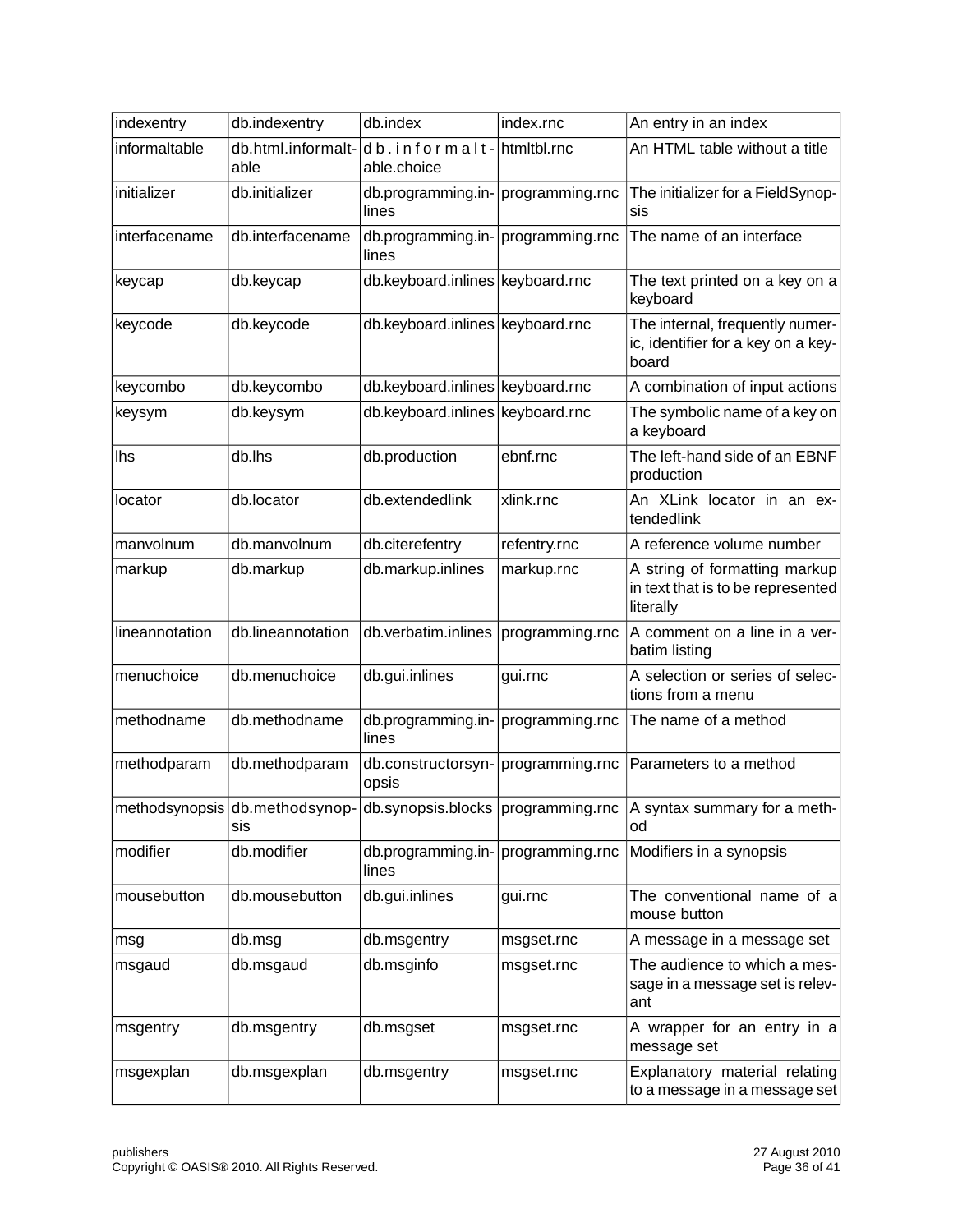| msginfo          | db.msginfo              | db.msgentry                          | msgset.rnc      | Information about a message<br>in a message set                         |
|------------------|-------------------------|--------------------------------------|-----------------|-------------------------------------------------------------------------|
| msglevel         | db.msglevel             | db.msginfo                           | msgset.rnc      | The level of importance or<br>severity of a message in a<br>message set |
| msgmain          | db.msgmain              | db.msg                               | msgset.rnc      | The primary component of a<br>message in a message set                  |
| msgorig          | db.msgorig              | db.msginfo                           | msgset.rnc      | The origin of a message in a<br>message set                             |
| msgrel           | db.msgrel               | db.msg                               | msgset.rnc      | A related component of a<br>message in a message set                    |
| msgset           | db.msgset               | db.technical.blocks   msgset.rnc     |                 | A detailed set of messages,<br>usually error messages                   |
| msgsub           | db.msgsub               | db.msg                               | msgset.rnc      | A subcomponent of a message<br>in a message set                         |
| msgtext          | db.msgtext              | db.simplemsgentry   msgset.rnc       |                 | The actual text of a message<br>component in a message set              |
| nonterminal      | db.nonterminal          | db.technical.inlines ebnf.rnc        |                 | A non-terminal in an EBNF<br>production                                 |
| ooclass          | db.ooclass              | db.oo.inlines                        | programming.rnc | A class in an object-oriented<br>programming language                   |
| ooexception      | db.ooexception          | db.oo.inlines                        | programming.rnc | An exception in an object-ori-<br>ented programming language            |
| oointerface      | db.oointerface          | db.oo.inlines                        | programming.rnc | An interface in an object-ori-<br>ented programming language            |
| option           | db.option               | db.technical.inlines technical.rnc   |                 | An option for a software com-<br>mand                                   |
| package          | db.package              | db.technical.inlines technical.rnc   |                 | Α<br>software<br>application<br>or<br>package                           |
| paramdef         | db.paramdef             | db.funcprototype                     | programming.rnc | Information about a function<br>parameter in a programming<br>language  |
| parameter        | db.parameter            | db.technical.inlines programming.rnc |                 | A value or a symbolic refer-<br>ence to a value                         |
| primaryie        | db.primaryie            | db.indexentry                        | index.rnc       | A primary term in an index<br>entry, not in the text                    |
| production       | db.production           | db.productionset                     | ebnf.rnc        | A production in a set of EBNF<br>productions                            |
| productionrecap  | db.productionre-<br>cap | db.productionset                     | ebnf.rnc        | A cross-reference to an EBNF<br>production                              |
| productionset    | db.productionset        | db.technical.blocks                  | ebnf.rnc        | A set of EBNF productions                                               |
| programlisting   | db.programlisting       | db.verbatim.blocks                   | programming.rnc | A literal listing of all or part of<br>a program                        |
| programlistingco | ingco                   | db.programlist-db.verbatim.blocks    | callouts.rnc    | A program listing with associ-<br>ated areas used in callouts           |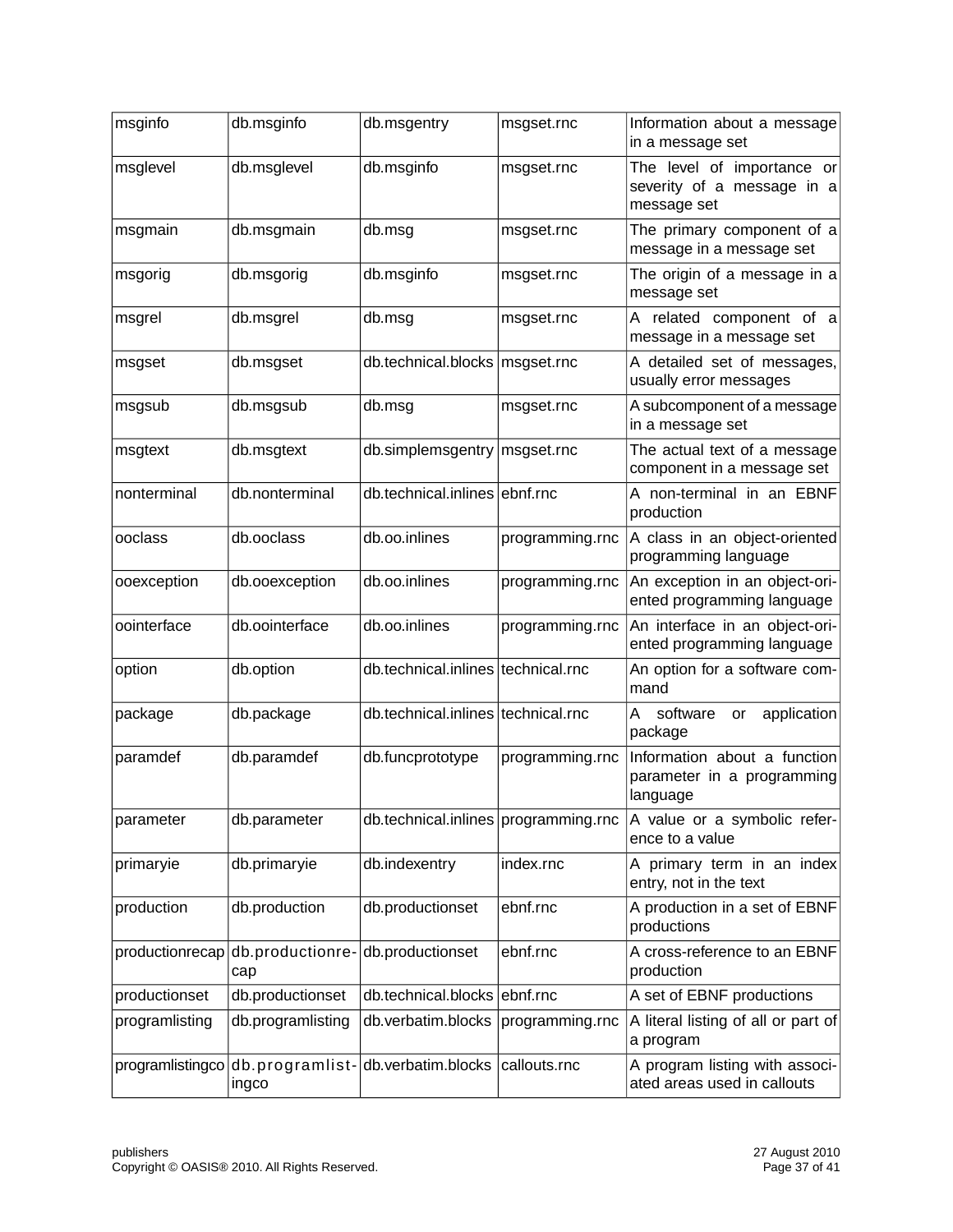| prompt         | db.prompt         | db.os.inlines                               | os.rnc          | A character or string indicating<br>the start of an input field in a<br>computer display |
|----------------|-------------------|---------------------------------------------|-----------------|------------------------------------------------------------------------------------------|
| property       | db.property       | db.technical.inlines technical.rnc          |                 | A unit of data associated with<br>some part of a computer sys-<br>tem                    |
| refclass       | db.refclass       | db.refnamediv                               | refentry.rnc    | The scope or other indication<br>of applicability of a reference<br>entry                |
| refdescriptor  | db.refdescriptor  | db.refnamediv                               | refentry.rnc    | A description of the topic of a<br>reference page                                        |
| refentry       | db.refentry       | db.toplevel.sections refentry.rnc           |                 | A reference page (originally a<br><b>UNIX</b><br>man-style<br>reference<br>page)         |
| refentrytitle  | db.refentrytitle  | db.citerefentry                             | refentry.rnc    | The title of a reference page                                                            |
| reference      | db.reference      | db.divisions                                | refentry.rnc    | collection<br>of<br>reference<br>Α<br>entries                                            |
| refmeta        | db.refmeta        | db.refentry                                 | refentry.rnc    | Meta-information for a refer-<br>ence entry                                              |
| refmiscinfo    | db.refmiscinfo    | db.refmeta                                  | refentry.rnc    | Meta-information for a refer-<br>ence entry other than the title<br>and volume number    |
| refname        | db.refname        | db.refnamediv                               | refentry.rnc    | The name of (one of) the sub-<br>ject(s) of a reference page                             |
| refnamediv     | db.refnamediv     | db.refentry                                 | refentry.rnc    | The name, purpose, and classi-<br>fication of a reference page                           |
| refpurpose     | db.refpurpose     | db.refnamediv                               | refentry.rnc    | A short (one sentence) synop-<br>sis of the topic of a reference<br>page                 |
| refsect1       | db.refsect1       | db.toplevel.sections refsect1.rnc           |                 | A major subsection of a refer-<br>ence entry                                             |
| refsect2       | db.refsect2       | db.secondlevel.ref- refsect1.rnc<br>section |                 | A subsection of a refsect1                                                               |
| refsect3       | db.refsect3       | db.refsect2.sec-refsect1.rnc<br>tions       |                 | A subsection of a refsect2                                                               |
| refsection     | db.refsection     | db.toplevel.refsec- refentry.rnc<br>tion    |                 | section<br>A<br>recursive<br>in<br>a<br>refentry                                         |
| refsynopsisdiv | db.refsynopsisdiv | db.refentry                                 | refentry.rnc    | A syntactic synopsis of the<br>subject of the reference page                             |
| replaceable    | replaceable       | db.technical.inlines technical.rnc          |                 |                                                                                          |
| returnvalue    | db.returnvalue    | db.programming.in- programming.rnc<br>lines |                 |                                                                                          |
| rhs            | db.rhs            | db.production                               | ebnf.rnc        |                                                                                          |
| sbr            | db.sbr            |                                             | programming.rnc |                                                                                          |
| screen         | db.screen         |                                             | technical.rnc   | Text that a user sees or might<br>see on a computer screen                               |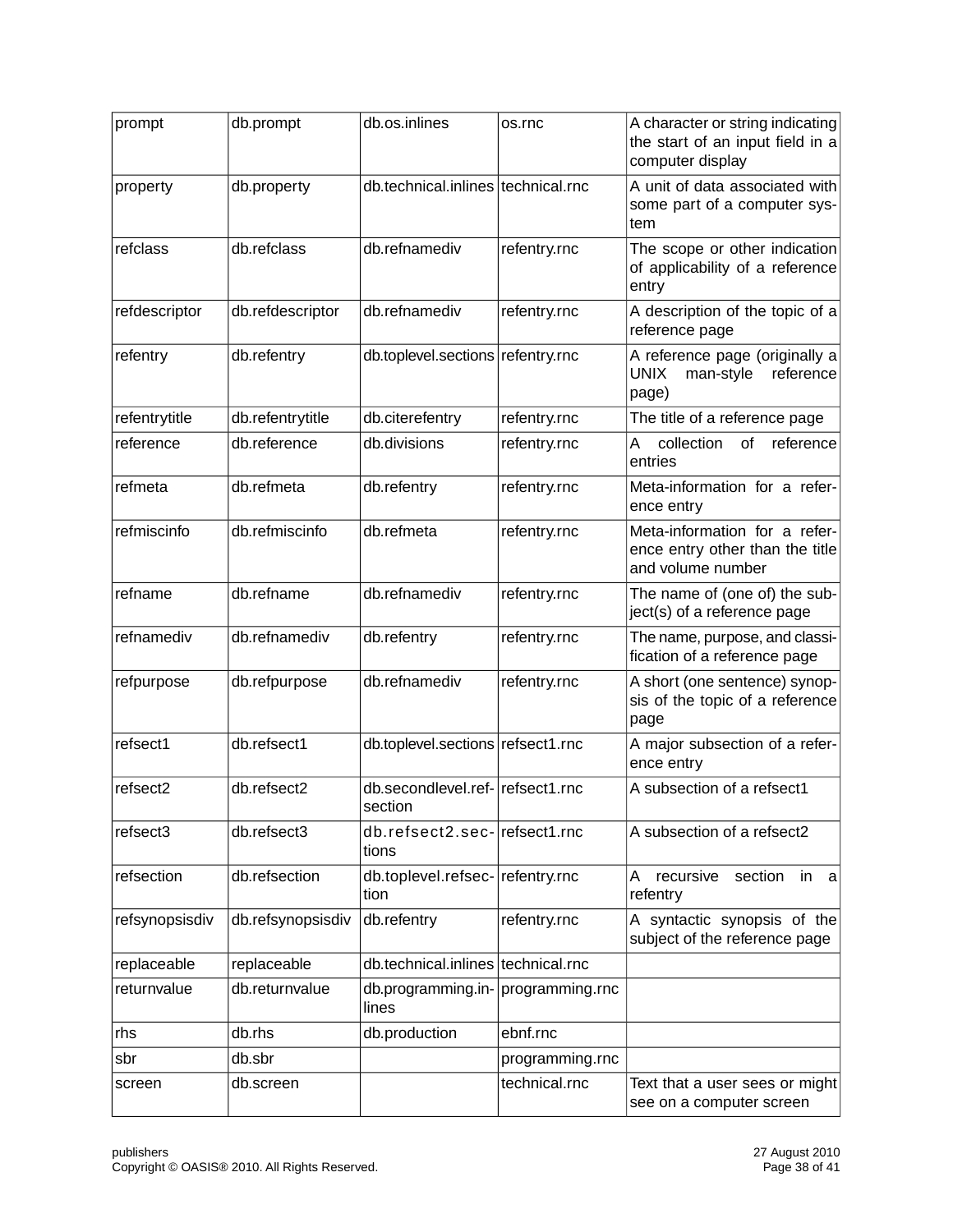| screenco              | db.screenco                 | db.verbatim.blocks callouts.rnc    |                 | A screen with associated areas<br>used in callouts                                   |
|-----------------------|-----------------------------|------------------------------------|-----------------|--------------------------------------------------------------------------------------|
| screenshot            | db.screenshot               |                                    | technical.rnc   | A representation of what the<br>user sees or might see on a<br>computer screen       |
| sect1                 | db.sect1                    | db.toplevel.sections sect1.rnc     |                 | A top-level section of the docu-<br>ment                                             |
| sect2                 | db.sect2                    | db.sect1.sections                  | sect1.rnc       | A subsection within a Sect1                                                          |
| sect3                 | db.sect3                    | db.sect2.sections                  | sect1.rnc       | A subsection within a Sect2                                                          |
| sect4                 | db.sect4                    | db.sect3.sections                  | sect1.rnc       | A subsection within a Sect3                                                          |
| sect5                 | db.sect5                    | db.sect4.sections                  | sect1.rnc       | A subsection within a Sect4                                                          |
| seealsoie             | seealsoie                   |                                    | index.rnc       | A "See also" ] " entry in an in-<br>dex, rather than in the text                     |
| seeie                 | seeie                       |                                    | index.rnc       | A "See" entry in an index,<br>rather than in the text                                |
| seg                   | db.seg                      |                                    | markup.rnc      | An element of a list item in a<br>segmented list                                     |
| seglistitem           | db.seglistitem              |                                    | markup.rnc      | A list item in a segmented list                                                      |
| segmentedlist         | db.segmentedlist            |                                    | markup.rnc      | A segmented list, a list of sets<br>of elements                                      |
| segtitle              | db.segtitle                 |                                    | markup.rnc      | The title of an element of a list<br>item in a segmented list                        |
| shortcut              | db.shortcut                 |                                    | keyboard.rnc    |                                                                                      |
| simplemsgentry        | db.simplemsgentry db.msgset |                                    | msgset.rnc      |                                                                                      |
| symbol                | symbol                      | db.markup.inlines                  | markup.rnc      | A name that is replaced by a<br>value before processing                              |
| synopfragment         | db.synopfragment            |                                    | programming.rnc |                                                                                      |
| synopfragmen-<br>tref | db.synopfragmen-<br>tref    |                                    | programming.rnc |                                                                                      |
| synopsis              | db.synopsis                 |                                    | programming.rnc | A general-purpose element for<br>representing the syntax of<br>commands or functions |
| systemitem            | db.systemitem               | db.technical.inlines technical.rnc |                 |                                                                                      |
| tag                   | db.tag                      | db.markup.inlines                  | markup.rnc      | A component of XML<br>$($ or<br>SGML) markup                                         |
| td                    | db.html.informalt-<br>able  |                                    | htmltbl.rnc     |                                                                                      |
| tertiaryie            | tertiaryie                  |                                    | index.rnc       |                                                                                      |
| th                    | db.html.informalt-<br>able  |                                    | htmltbl.rnc     |                                                                                      |
| tip                   | tip                         |                                    | admonitions.rnc |                                                                                      |
| tocdiv                |                             |                                    | toc.rnc         | A division in a table of contents                                                    |
| tocentry              |                             |                                    | toc.rnc         | A component title in a table of<br>contents                                          |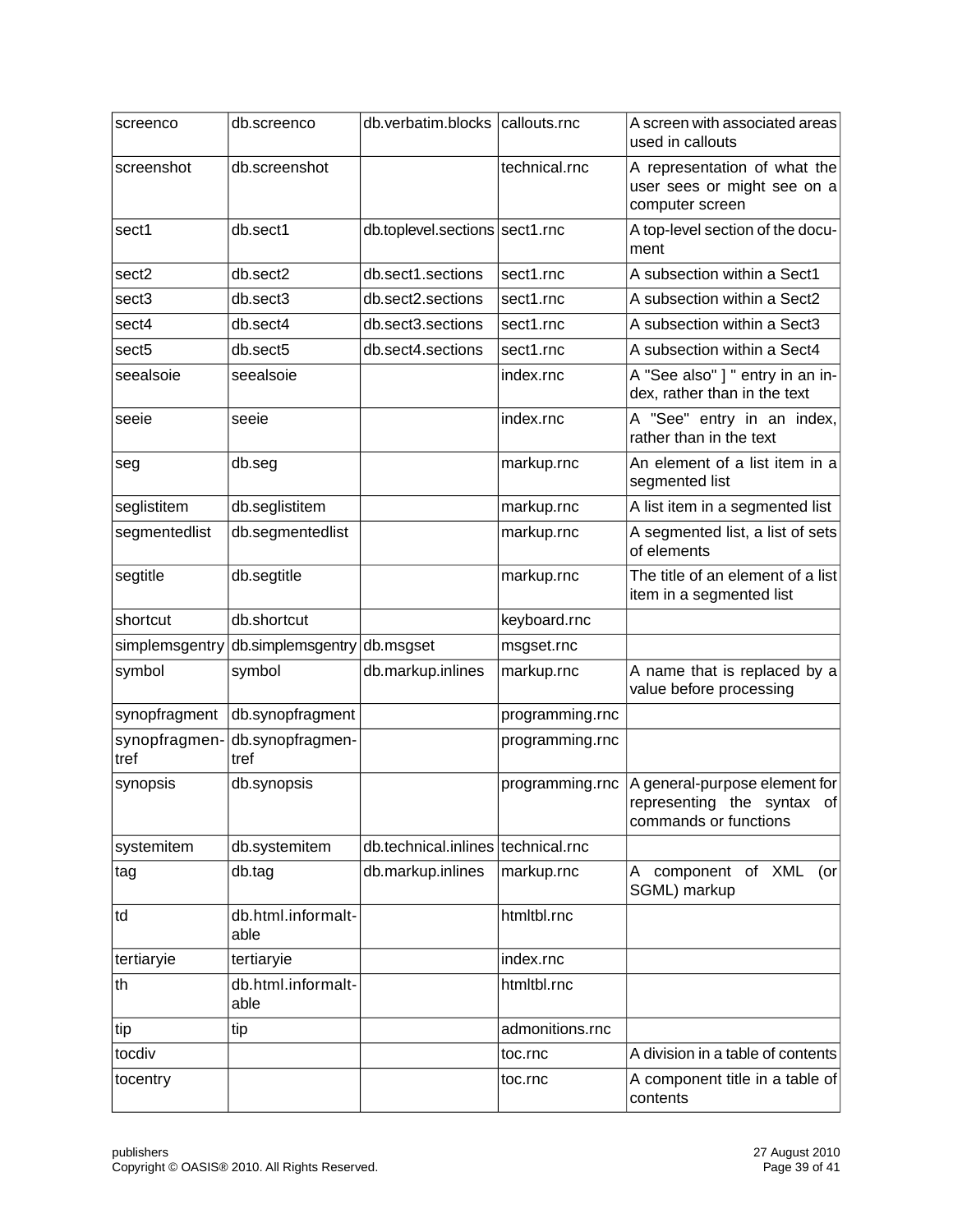| token     | db.token                   | db.markup.inlines                           | markup.rnc      | A unit of information |
|-----------|----------------------------|---------------------------------------------|-----------------|-----------------------|
| l tr      | db.html.informalt-<br>able |                                             | htmitbl.rnc     |                       |
| type      | db.type                    | db.programming.in- programming.rnc<br>lines |                 |                       |
| userinput | db.userinput               | db.os.inlines                               | os.rnc          |                       |
| varargs   | varargs                    |                                             | programming.rnc |                       |
| varname   | varname                    | db.programming.in- programming.rnc<br>lines |                 |                       |
| void      | db.void                    |                                             | programming.rnc |                       |
| warning   | db.warning                 |                                             | admonitions.rnc |                       |